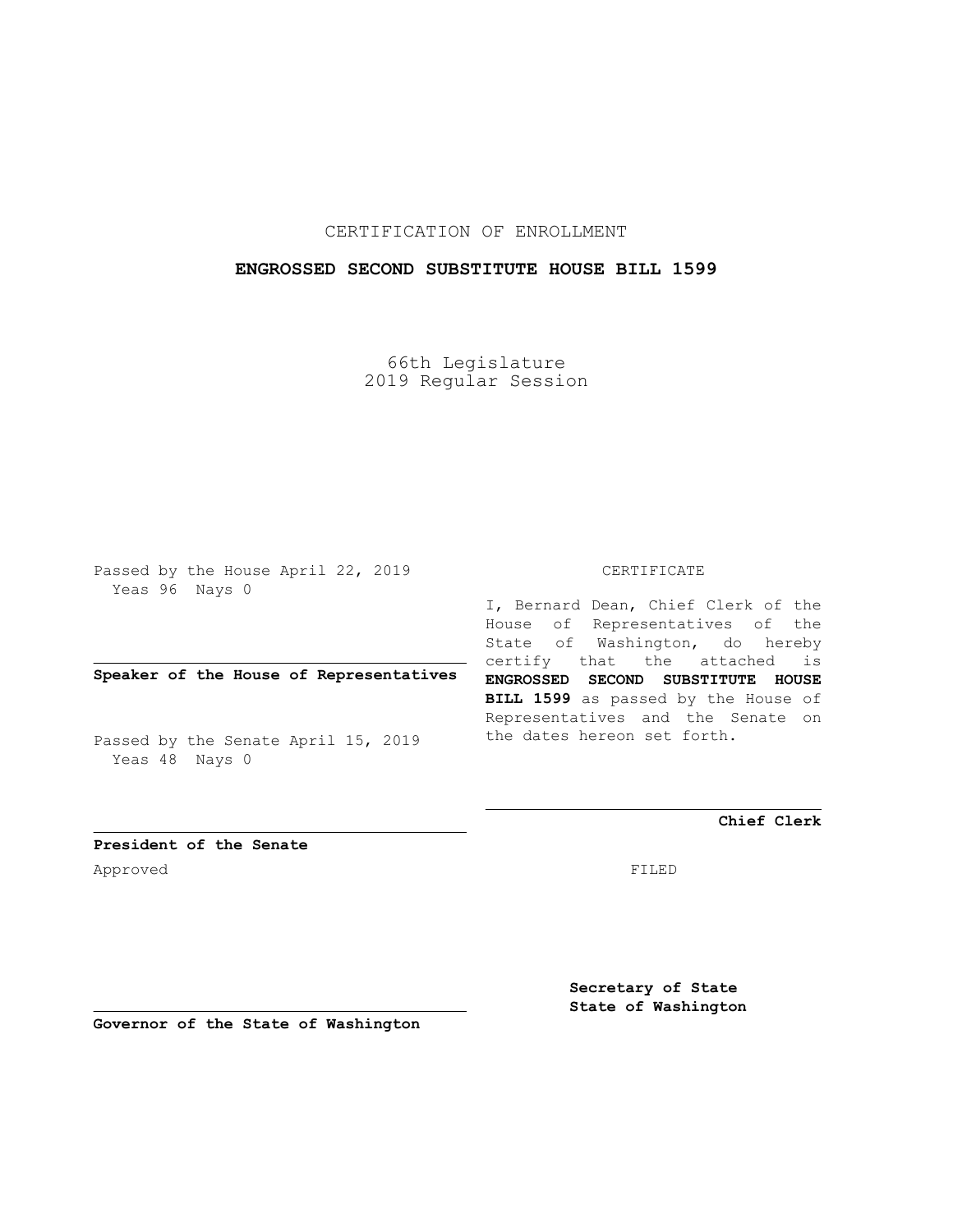### **ENGROSSED SECOND SUBSTITUTE HOUSE BILL 1599**

AS AMENDED BY THE SENATE

Passed Legislature - 2019 Regular Session

## **State of Washington 66th Legislature 2019 Regular Session**

**By** House Appropriations (originally sponsored by Representatives Stonier, Harris, Dolan, Ortiz-Self, MacEwen, Kilduff, Young, Valdez, Wylie, Volz, Bergquist, Stanford, Tharinger, Lekanoff, Pollet, Slatter, and Ormsby)

READ FIRST TIME 03/01/19.

 AN ACT Relating to promoting career and college readiness through modified high school graduation requirements; amending RCW 28A.655.065, 28A.230.090, 28A.155.045, 28A.655.061, 28A.155.170, 28A.180.100, 28A.195.010, 28A.200.010, 28A.230.122, 28A.230.125, 28A.305.130, 28A.320.190, 28A.320.208, 28A.600.310, 28A.700.080, 28A.415.360, 28A.655.068, 28A.655.070, 28A.655.090, 28A.655.200, 28A.655.063, and 28A.320.195; adding new sections to chapter 28A.655 RCW; adding a new section to chapter 28A.230 RCW; creating new 9 sections; repealing RCW 28A.655.066; providing effective dates; providing expiration dates; and declaring an emergency.

BE IT ENACTED BY THE LEGISLATURE OF THE STATE OF WASHINGTON:

### **PART I**

## **DECOUPLING STATEWIDE ASSESSMENTS FROM GRADUATION REQUIREMENTS AND MAKING OTHER MODIFICATIONS**

 NEW SECTION. **Sec. 101.** The legislature intends to continue providing students with the opportunity to access a challenging learning environment and a meaningful diploma that supports every student in achieving his or her individualized career and college goals.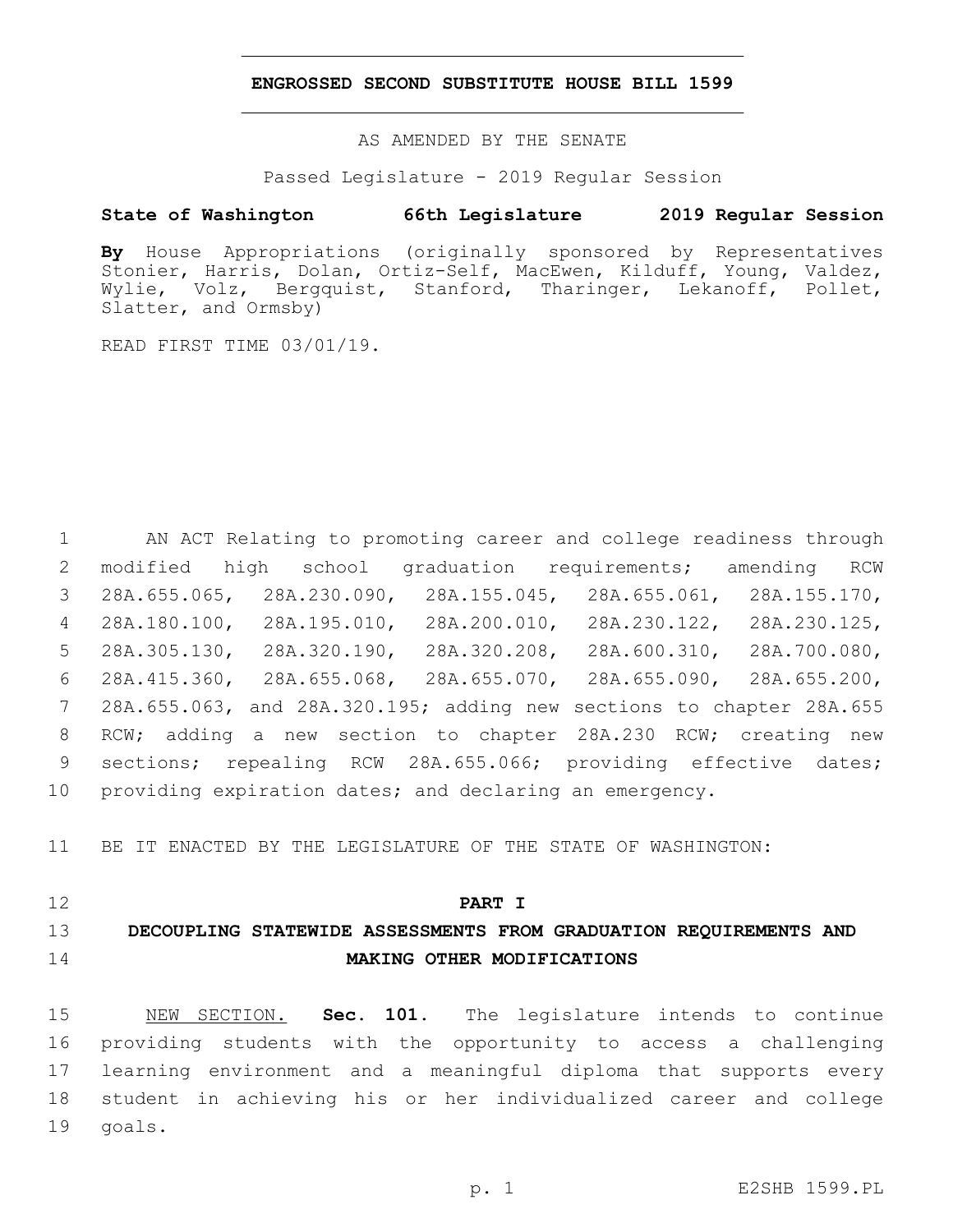In an ongoing effort to create an educational system focused on individualized student learning that is culturally responsive to the needs of our diverse student population, the legislature must provide a system that allows each student to work with his or her teachers, parents or guardians, and counselors to identify the best ways to demonstrate appropriate readiness in furtherance of the student's 7 career and college goals.

 The legislature further recognizes that student-focused graduation pathways must be adaptable and allow students to change pathways as their goals shift. While standardized tests may be a graduation pathway option chosen by some to demonstrate career and college readiness, students should have other rigorous and meaningful pathway options to select from when demonstrating their proficiencies. The legislature, therefore, intends to create a system of multiple graduation pathway options that enable students to support their individual goals for high school and beyond.

 **Sec. 102.** RCW 28A.655.065 and 2017 3rd sp.s. c 31 s 2 are each 18 amended to read as follows:

 (1) The legislature has made a commitment to rigorous academic standards for receipt of a high school diploma. The primary way that students will demonstrate that they meet the standards in reading, writing, mathematics, and science is through the statewide student assessment. Only objective assessments that are comparable in rigor to the state assessment are authorized as an alternative assessment. 25 Before seeking an alternative assessment, the legislature expects 26 students to make a genuine effort to meet state standards, through regular and consistent attendance at school and participation in 28 extended learning and other assistance programs.

 (2) Under RCW 28A.655.061, beginning in the 2006-07 school year, 30 and concluding with the graduating class of 2019, the superintendent of public instruction shall implement objective alternative assessment methods as provided in this section for students to demonstrate achievement of the state standards in content areas in which the student has not yet met the standard on the high school statewide student assessment. A student may access an alternative if the student meets applicable eligibility criteria in RCW 28A.655.061 and this section and other eligibility criteria established by the superintendent of public instruction, including but not limited to attendance criteria and participation in the remediation or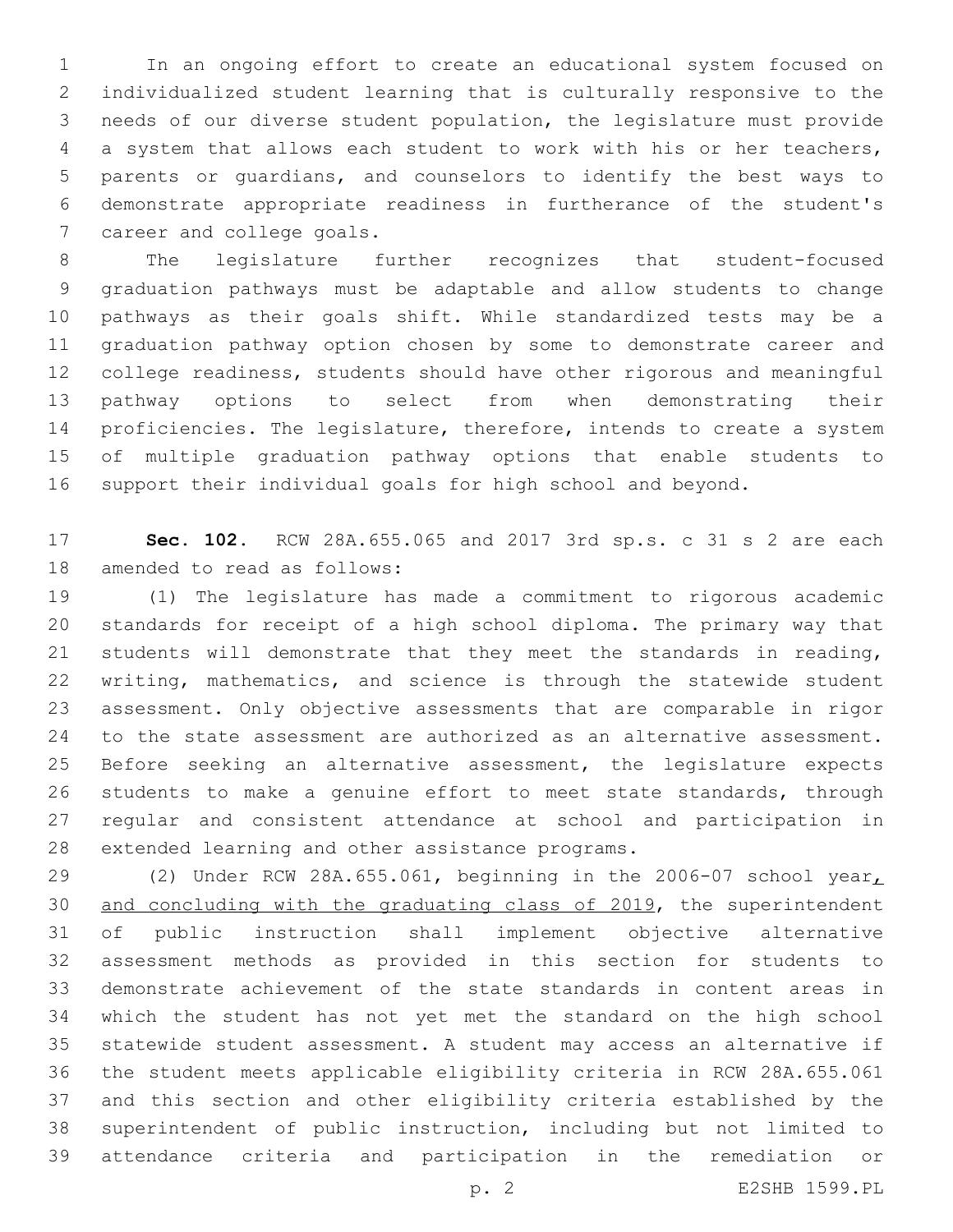supplemental instruction contained in the student learning plan developed under RCW 28A.655.061. A school district may waive attendance and/or remediation criteria for special, unavoidable circumstances.4

 (3) For the purposes of this section, "applicant" means a student seeking to use one of the alternative assessment methods in this 7 section.

 (4) One alternative assessment method shall be a combination of the applicant's grades in applicable courses and the applicant's highest score on the high school statewide student assessment, as provided in this subsection. A student is eligible to apply for the alternative assessment method under this subsection (4) if the student has a cumulative grade point average of at least 3.2 on a four point grading scale. The superintendent of public instruction shall determine which high school courses are applicable to the alternative assessment method and shall issue guidelines to school 17 districts.

 (a) Using guidelines prepared by the superintendent of public instruction, a school district shall identify the group of students in the same school as the applicant who took the same high school courses as the applicant in the applicable content area. From the group of students identified in this manner, the district shall select the comparison cohort that shall be those students who met or slightly exceeded the state standard on the statewide student 25 assessment.

 (b) The district shall compare the applicant's grades in high school courses in the applicable content area to the grades of students in the comparison cohort for the same high school courses. If the applicant's grades are equal to or above the mean grades of the comparison cohort, the applicant shall be deemed to have met the 31 state standard on the alternative assessment.

 (c) An applicant may not use the alternative assessment under this subsection (4) if there are fewer than six students in the 34 comparison cohort.

(5) The superintendent of public instruction shall implement:

 (a) By June 1, 2006, a process for students to appeal the score 37 they received on the high school assessments;

 (b) By January 1, 2007, guidelines and appeal processes for waiving specific requirements in RCW 28A.655.061 pertaining to the certificate of academic achievement and to the certificate of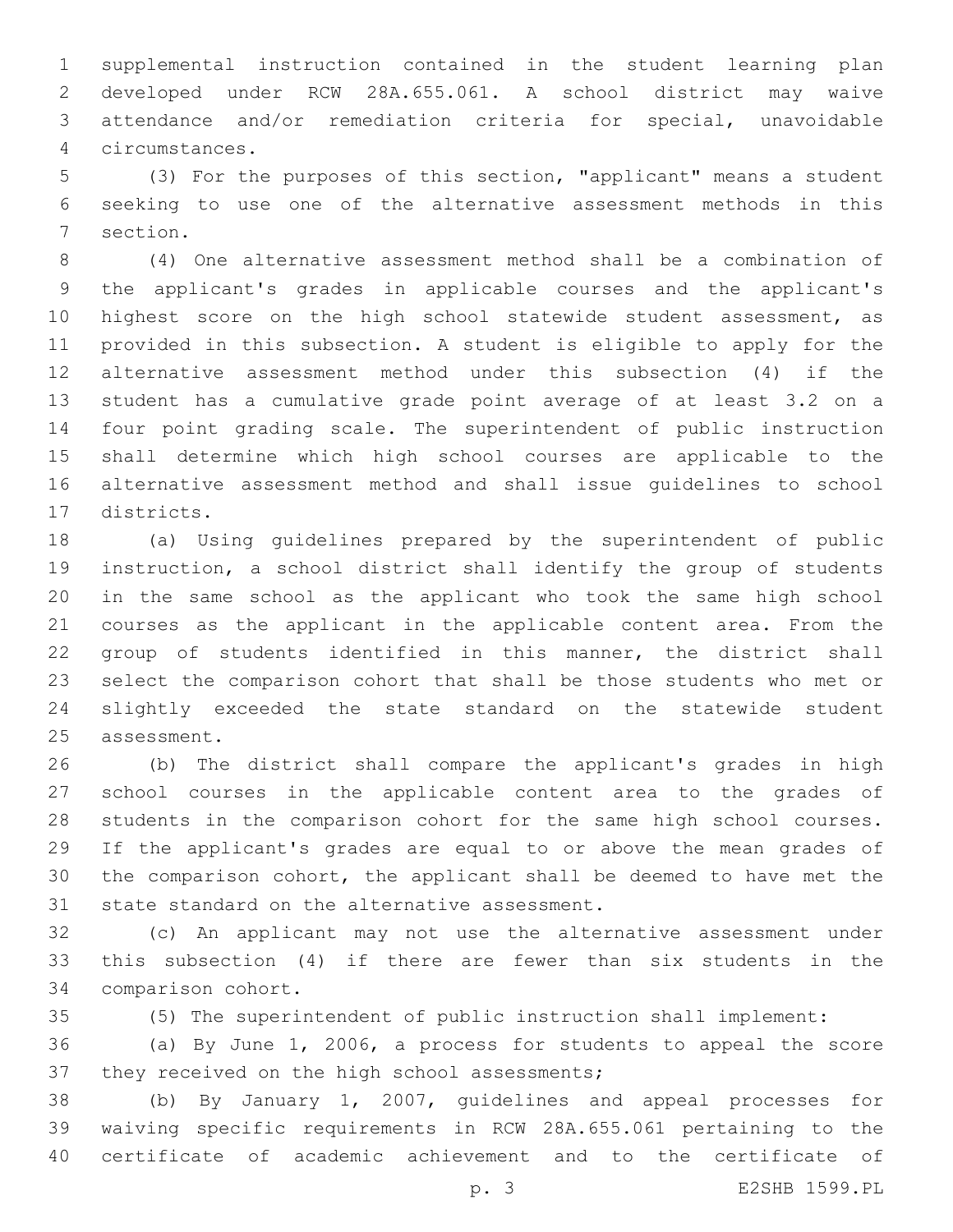individual achievement for students who: (i) Transfer to a Washington public school in their junior or senior year with the intent of obtaining a public high school diploma, or (ii) have special, unavoidable circumstances;4

 (c)(i) For the graduating classes of 2014, 2015, 2016, 2017, ((and)) 2018, 2019, and 2020, an expedited appeal process for waiving specific requirements in RCW 28A.655.061 pertaining to the certificate of academic achievement and the certificate of individual 9 achievement for eligible students who have not met the state standard on the English language arts statewide student assessment, the mathematics high school statewide student assessment, or both. The student or the student's parent, guardian, or principal may initiate an appeal with the district and the district has the authority to determine which appeals are submitted to the superintendent of public instruction for review and approval. The superintendent of public instruction may only approve an appeal if it has been demonstrated that the student has the necessary skills and knowledge to meet the high school graduation standard and that the student has the skills necessary to successfully achieve the college or career goals established in his or her high school and beyond plan. Pathways for demonstrating the necessary skills and knowledge may include, but are 22 not limited to:

 (A) Successful completion of a college-level class in the 24 relevant subject area;

 (B) Admission to a higher education institution or career 26 preparation program;

(C) Award of a scholarship for higher education; or

(D) Enlistment in a branch of the military.28

 (ii) A student in the class of 2014, 2015, 2016, or 2017 is eligible for the expedited appeal process in (c)(i) of this subsection if he or she has met all other graduation requirements 32 established by the state and district.

 (iii) A student in the class of 2018 is eligible for the expedited appeal process in (c)(i) of this subsection if he or she has met all other graduation requirements established by the state and district and has attempted at least one alternative assessment 37 option as established in ((RCW 28A.655.065)) this section.

 (6) The state board of education shall examine opportunities for additional alternative assessments, including the possible use of one or more standardized norm-referenced student achievement tests and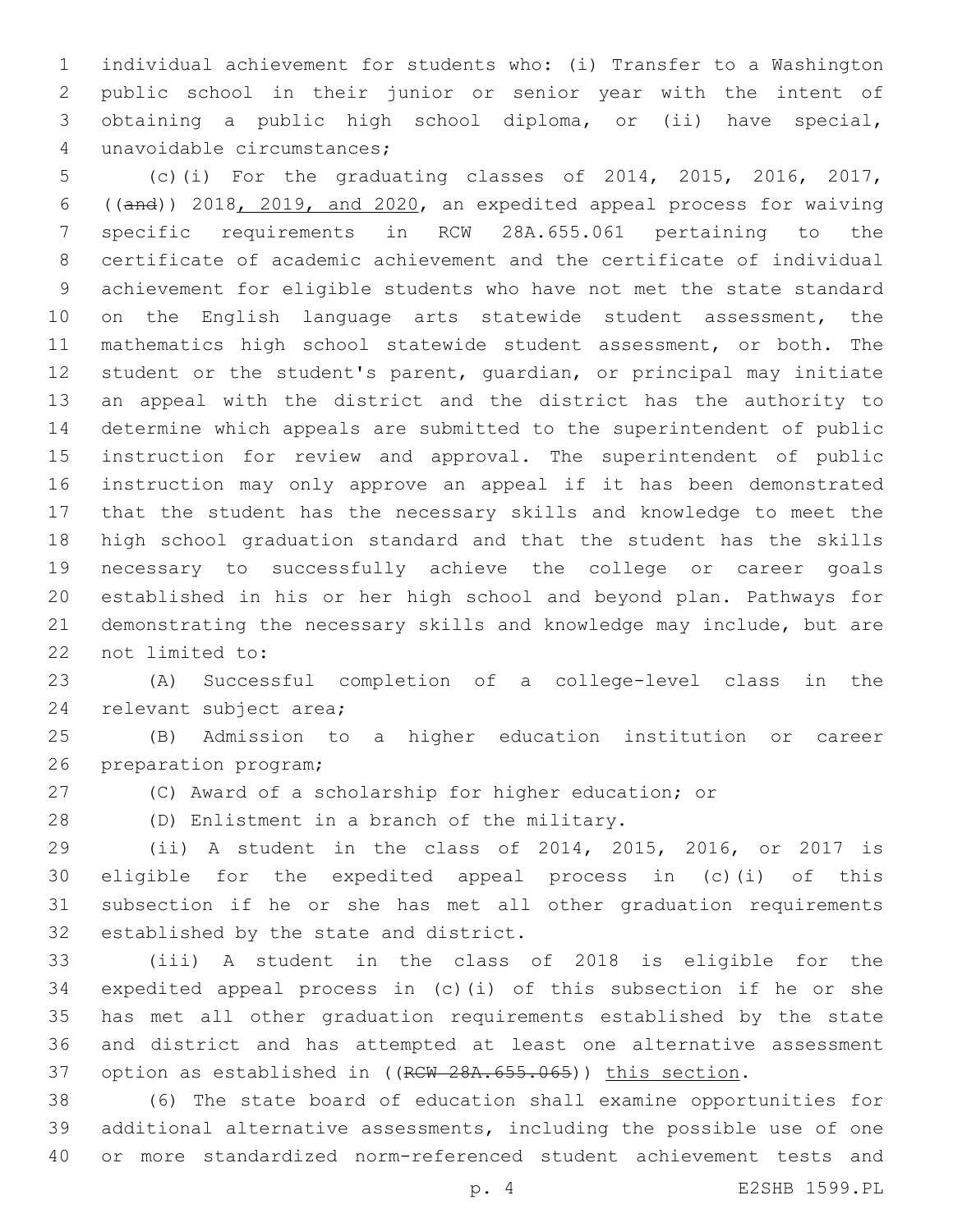the possible use of the reading, writing, or mathematics portions of the ACT ASSET and ACT COMPASS test instruments as objective alternative assessments for demonstrating that a student has met the state standards for the certificate of academic achievement. The state board shall submit its findings and recommendations to the education committees of the legislature by January 10, 2008.

 (7) The superintendent of public instruction shall adopt rules to 8 implement this section.

(8) This section expires August 31, 2022.

 **Sec. 103.** RCW 28A.230.090 and 2018 c 229 s 1 are each amended to read as follows:11

 (1) The state board of education shall establish high school graduation requirements or equivalencies for students, except as provided in RCW 28A.230.122 and section 201 of this act and except those equivalencies established by local high schools or school districts under RCW 28A.230.097. The purpose of a high school diploma is to declare that a student is ready for success in postsecondary education, gainful employment, and citizenship, and is equipped with 19 the skills to be a lifelong learner.

 (a) Any course in Washington state history and government used to fulfill high school graduation requirements shall consider including information on the culture, history, and government of the American Indian peoples who were the first inhabitants of the state.

 (b) Except as provided otherwise in this subsection, the certificate of academic achievement requirements under RCW 28A.655.061 or the certificate of individual achievement requirements under RCW 28A.155.045 are required for graduation from a public high 28 school but are not the only requirements for graduation. The 29 requirement to earn a certificate of academic achievement to qualify for graduation from a public high school concludes with the graduating class of 2019. The obligation of qualifying students to earn a certificate of individual achievement as a prerequisite for graduation from a public high school concludes with the graduating class of 2021.

 (c)(i) Each student must have a high school and beyond plan to 36 quide the student's high school experience and ((prepare)) inform 37 course taking that is aligned with the student's goals for 38 ((postsecondary)) education or training and career after high school.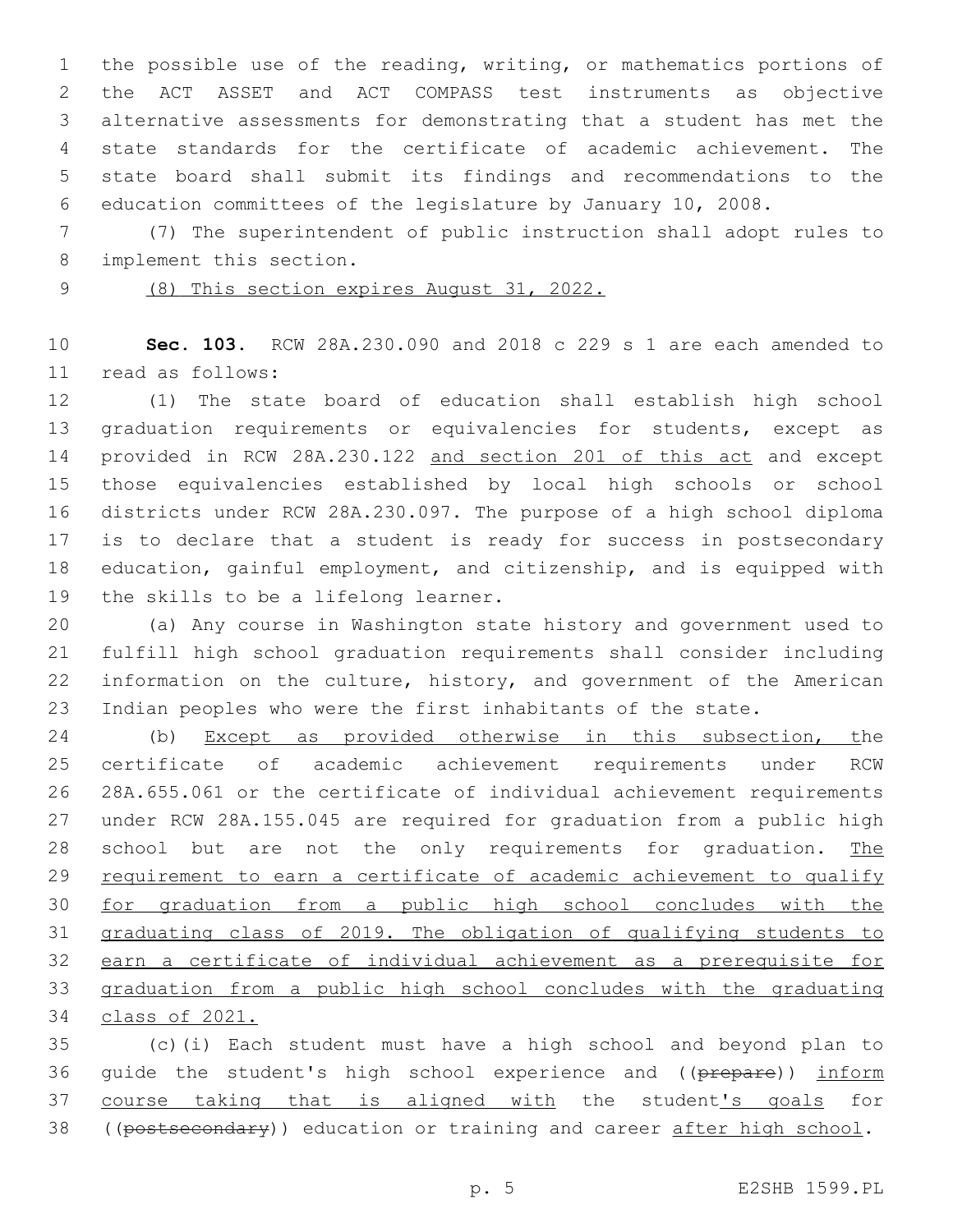(ii)(A) A high school and beyond plan must be initiated for each student during the seventh or eighth grade. In preparation for initiating that plan, each student must first be administered a career interest and skills inventory.4

 (B) For students with an individualized education program, the high school and beyond plan must be developed in alignment with their individualized education program. The high school and beyond plan must be developed in a similar manner and with similar school personnel as for all other students.

 (iii)(A) The high school and beyond plan must be updated to reflect high school assessment results in RCW 28A.655.070(3)(b) and to review transcripts, assess progress toward identified goals, and revised as necessary for changing interests, goals, and needs. The plan must identify available interventions and academic support, 15 courses, or both, that are designed for students who ((have not met 16 the high school graduation standard)) are not on track to graduate, 17 to enable them to ((meet the standard)) fulfill high school 18 graduation requirements. Each student's high school and beyond plan must be updated to inform junior year course taking.

 (B) For students with an individualized education program, the high school and beyond plan must be updated in alignment with their 22 school to postschool transition plan. The high school and beyond plan must be updated in a similar manner and with similar school personnel as for all other students.

25 (iv) School districts are encouraged to involve parents and guardians in the process of developing and updating the high school and beyond plan, and the plan must be provided to the students' parents or guardians in their native language if that language is one of the two most frequently spoken non-English languages of students 30 in the district. Nothing in this subsection (1)(c)( $(\frac{+}{+i})$ ) (iv) prevents districts from providing high school and beyond plans to parents and guardians in additional languages that are not required 33 by this subsection.

34 ( $(\overline{(+i\cdot)})(y)$  All high school and beyond plans must, at a minimum, 35 include the following elements:

 (A) Identification of career goals, aided by a skills and 37 interest assessment;

(B) Identification of educational goals;

 (C) Identification of dual credit programs and the opportunities 40 they create for students, including ((but not limited to))

p. 6 E2SHB 1599.PL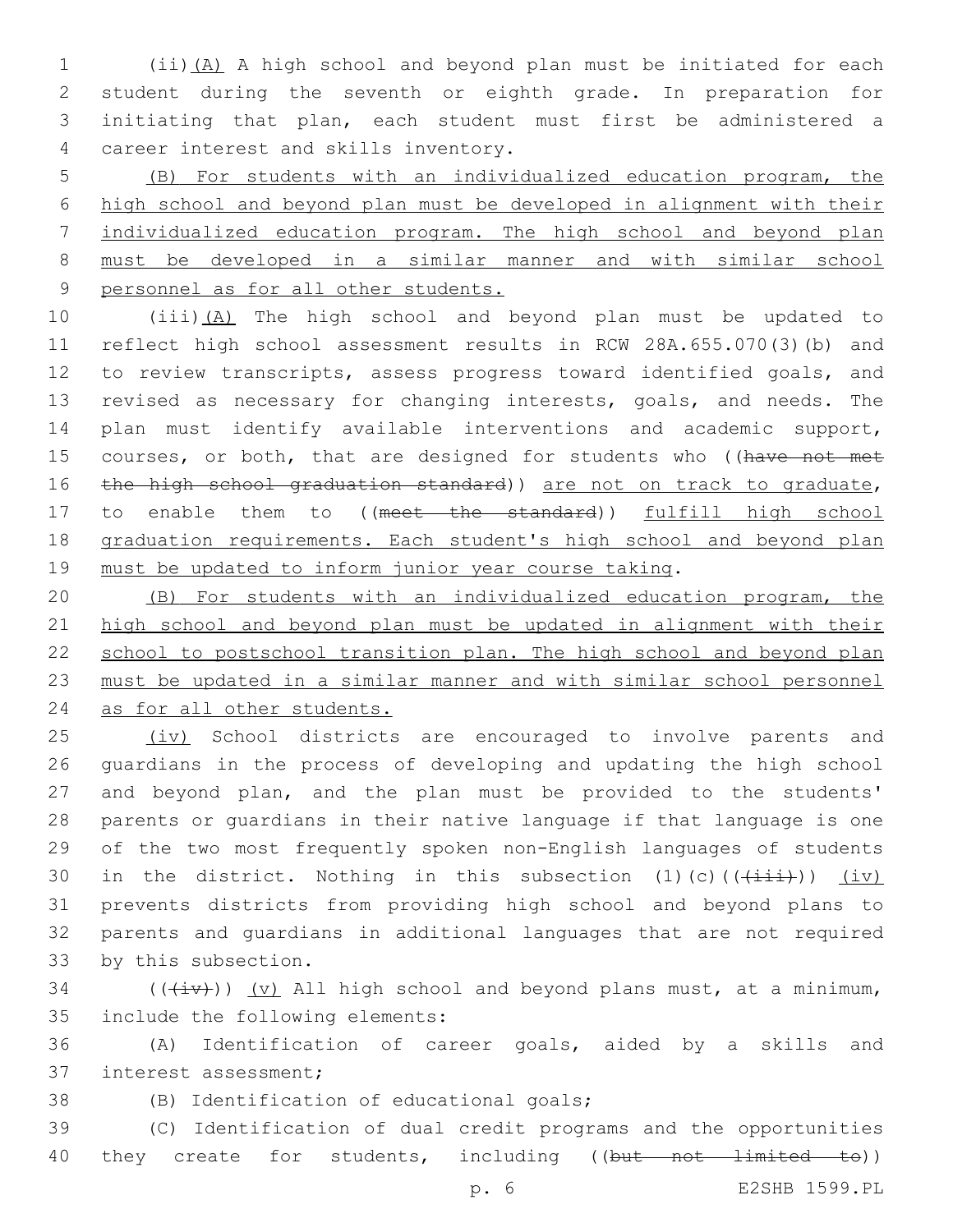1 eligibility for automatic enrollment in advanced classes under RCW 2 28A.320.195, career and technical education programs, running start 3 programs, AP courses, international baccalaureate programs, and 4 college in the high school programs; 5 (D) Information about the college bound scholarship program 6 established in chapter 28B.118 RCW; (E) A four-year plan for course taking that:7 8 (I) Includes information about options for satisfying state and 9 local graduation requirements; 10 (II) Satisfies state and local graduation requirements; 11 (III) Aligns with the student's secondary and postsecondary 12 goals, which can include education, training, and career; 13 (IV) Identifies ((dual credit programs and the opportunities they 14 ereate for students)) course sequences to inform academic 15 acceleration, as described in RCW 28A.320.195 that include dual 16 credit courses or programs and are aligned with the student's goals; 17 and 18 (V) Includes information about the college bound scholarship 19 program; ((and)) 20 (F) Evidence that the student has received the following 21 information on federal and state financial aid programs that help pay 22 for the costs of a postsecondary program: 23 (I) Information about the documentation necessary for completing 24 the applications; application timeliness and submission deadlines; 25 the importance of submitting applications early; information specific 26 to students who are or have been in foster care; information specific 27 to students who are, or are at risk of being, homeless; information 28 specific to students whose family member or guardians will be 29 required to provide financial and tax information necessary to 30 complete applications; and 31 (II) Opportunities to participate in sessions that assist 32 students and, when necessary, their family members or quardians, fill 33 out financial aid applications; and 34 (G) By the end of the twelfth grade, a current resume or activity 35 log that provides a written compilation of the student's education, 36 any work experience, and any community service and how the school 37 district has recognized the community service pursuant to RCW 38 28A.320.193. 39 (d) Any decision on whether a student has met the state board's 40 high school graduation requirements for a high school and beyond plan

p. 7 E2SHB 1599.PL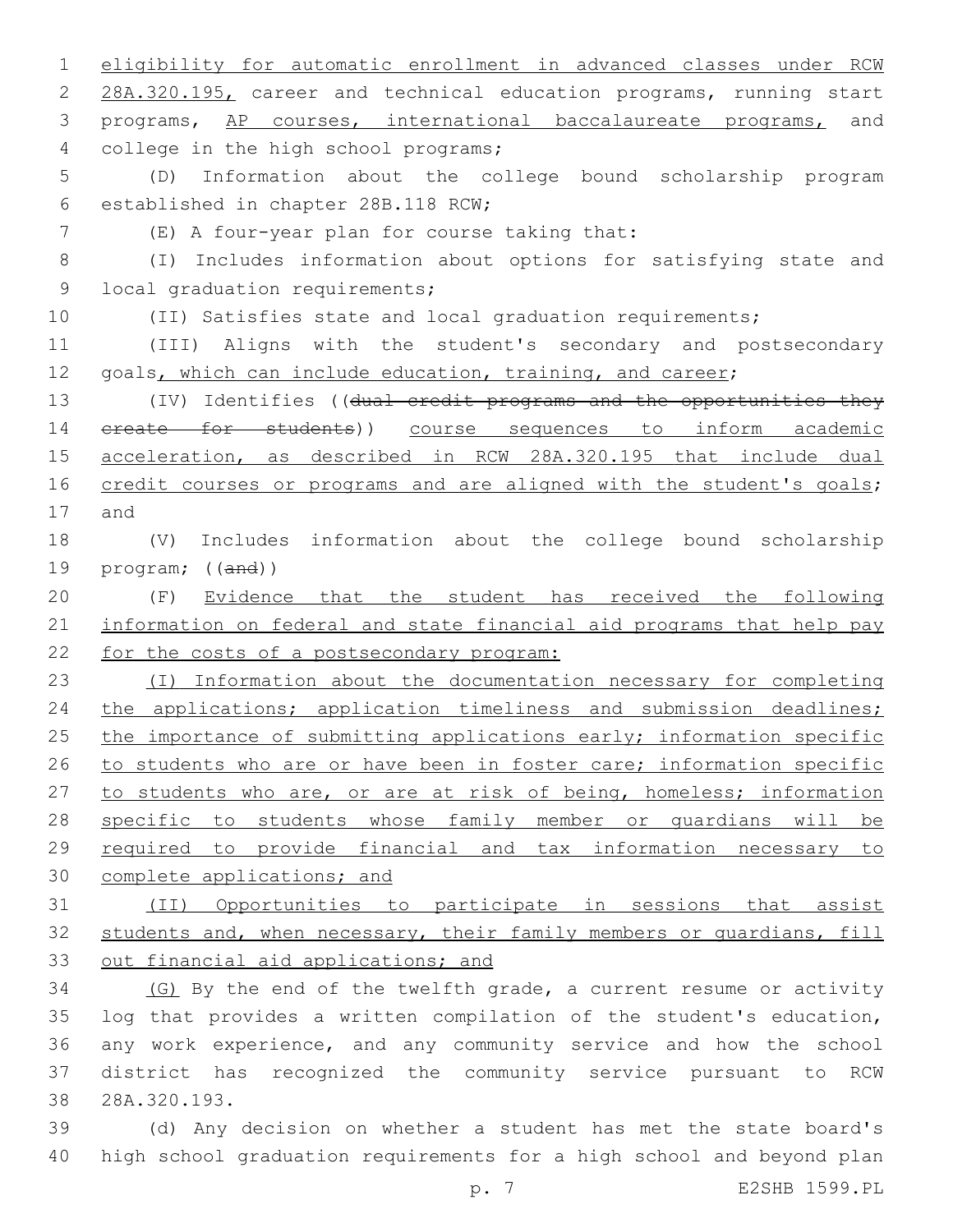shall remain at the local level. Effective with the graduating class of 2015, the state board of education may not establish a requirement for students to complete a culminating project for graduation. A district may establish additional, local requirements for a high school and beyond plan to serve the needs and interests of its 6 students and the purposes of this section.

 (e)(i) The state board of education shall adopt rules to implement the career and college ready graduation requirement proposal adopted under board resolution on November 10, 2010, and revised on January 9, 2014, to take effect beginning with the graduating class of 2019 or as otherwise provided in this subsection (1)(e). The rules must include authorization for a school district to 13 waive up to two credits for individual students based on ((unusual)) 14 a student's circumstances ((and in accordance with)), provided that none of the waived credits are identified as mandatory core credits 16 by the state board of education. School districts must adhere to 17 written policies authorizing the waivers that must be adopted by each board of directors of a school district that grants diplomas. The rules must also provide that the content of the third credit of mathematics and the content of the third credit of science may be chosen by the student based on the student's interests and high school and beyond plan with agreement of the student's parent or guardian or agreement of the school counselor or principal.

 (ii) School districts may apply to the state board of education for a waiver to implement the career and college ready graduation requirement proposal beginning with the graduating class of 2020 or 2021 instead of the graduating class of 2019. In the application, a school district must describe why the waiver is being requested, the specific impediments preventing timely implementation, and efforts that will be taken to achieve implementation with the graduating class proposed under the waiver. The state board of education shall grant a waiver under this subsection (1)(e) to an applying school district at the next subsequent meeting of the board after receiving 34 an application.

 (iii) A school district must update the high school and beyond plans for each student who has not earned a score of level 3 or level 4 on the middle school mathematics assessment identified in RCW 28A.655.070 by ninth grade, to ensure that the student takes a mathematics course in both ninth and tenth grades. This course may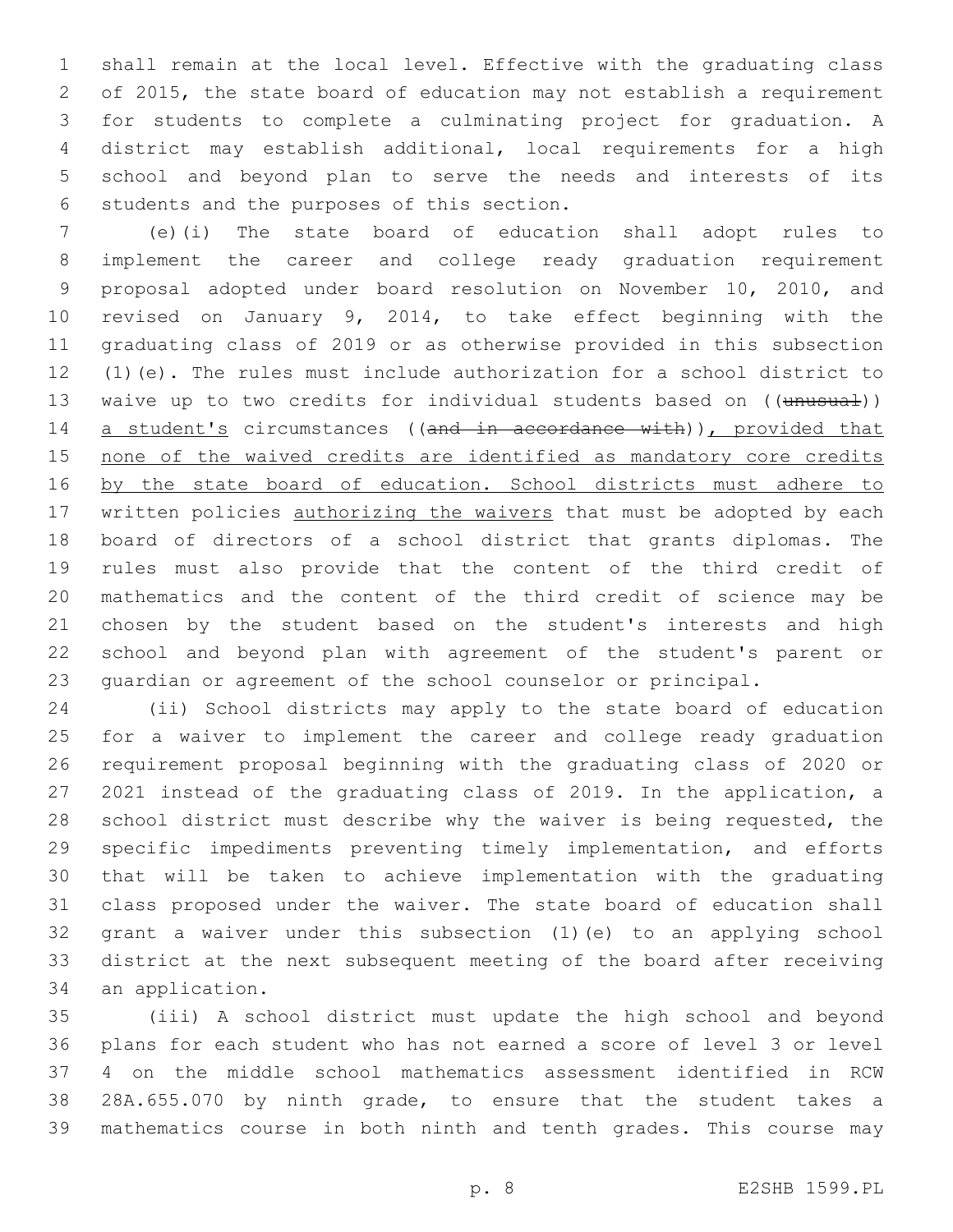include career and technical education equivalencies in mathematics 2 adopted pursuant to RCW 28A.230.097.

 (2)(a) In recognition of the statutory authority of the state board of education to establish and enforce minimum high school graduation requirements, the state board shall periodically reevaluate the graduation requirements and shall report such findings to the legislature in a timely manner as determined by the state 8 board.

 (b) The state board shall reevaluate the graduation requirements for students enrolled in vocationally intensive and rigorous career 11 and technical education programs, particularly those programs that lead to a certificate or credential that is state or nationally recognized. The purpose of the evaluation is to ensure that students enrolled in these programs have sufficient opportunity to earn a 15 certificate of academic achievement, complete the program and earn the program's certificate or credential, and complete other state and 17 local graduation requirements.

 (c) The state board shall forward any proposed changes to the high school graduation requirements to the education committees of the legislature for review. The legislature shall have the opportunity to act during a regular legislative session before the changes are adopted through administrative rule by the state board. Changes that have a fiscal impact on school districts, as identified by a fiscal analysis prepared by the office of the superintendent of public instruction, shall take effect only if formally authorized and funded by the legislature through the omnibus appropriations act or 27 other enacted legislation.

 (3) Pursuant to any requirement for instruction in languages other than English established by the state board of education or a local school district, or both, for purposes of high school graduation, students who receive instruction in American sign language or one or more American Indian languages shall be considered to have satisfied the state or local school district graduation requirement for instruction in one or more languages other than 35 English.

36 (4) ((If)) Unless requested otherwise by the student and ((his or her)) the student's family, a student who has completed high school courses before attending high school shall be given high school credit which shall be applied to fulfilling high school graduation 40 requirements if: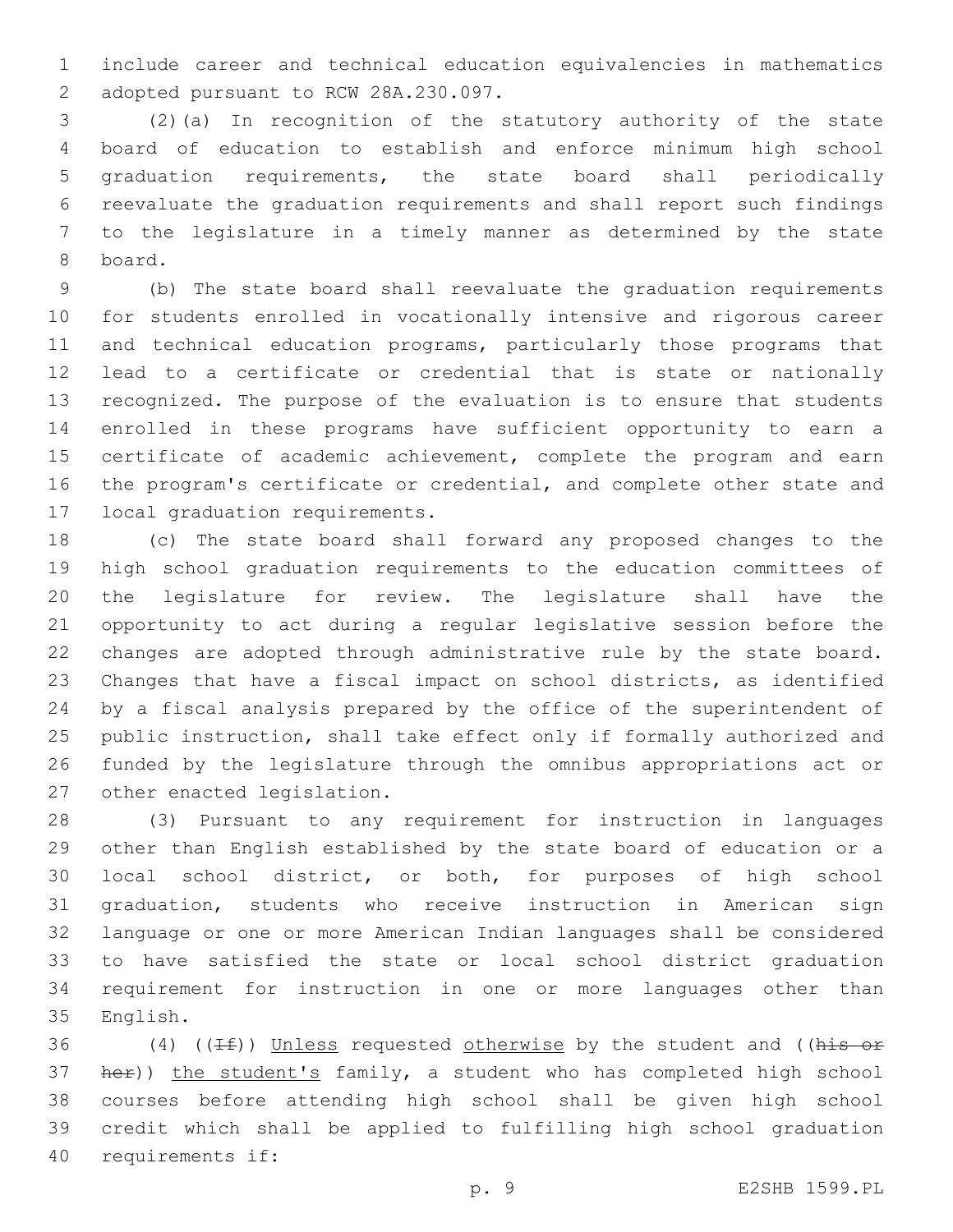(a) The course was taken with high school students, if the academic level of the course exceeds the requirements for seventh and eighth grade classes, and the student has successfully passed by completing the same course requirements and examinations as the high 5 school students enrolled in the class; or

 (b) The academic level of the course exceeds the requirements for seventh and eighth grade classes and the course would qualify for high school credit, because the course is similar or equivalent to a course offered at a high school in the district as determined by the 10 school district board of directors.

 (5) Students who have taken and successfully completed high school courses under the circumstances in subsection (4) of this section shall not be required to take an additional competency examination or perform any other additional assignment to receive 15 credit.

16 (6) At the college or university level, five quarter or three 17 semester hours equals one high school credit.

18 **Sec. 104.** RCW 28A.155.045 and 2007 c 354 s 3 are each amended to 19 read as follows:

20 Beginning with the graduating class of 2008, and concluding with 21 the graduating class of 2021, students served under this chapter, who 22 are not appropriately ((assessed)) served by the ((high school 23 Washington assessment system as defined in RCW 28A.655.061)) 24 graduation pathway options established in section 201 of this act, 25 even with accommodations, may earn a certificate of individual 26 achievement. The certificate may be earned using multiple  $((\text{ways}))$ 27 measures to demonstrate skills and abilities commensurate with their 28 ((individual)) individualized education programs. The determination 29 of whether the ((high school assessment system is)) graduation 30 pathway options established in section 201 of this act or the 31 multiple measures authorized in this section are appropriate shall be 32 made by the student's ((individual)) individualized education program 33 team. ((Except as provided in RCW  $28A.655.0611<sub>r</sub>$ )) For ((these)) the 34 students who use the multiple measures authorized by this section, 35 the certificate of individual achievement is required for graduation 36 from a public high school  $((\tau, but \text{ need not be the only requirement for}$ 37 graduation. When measures other than the high school assessment 38 system as defined in RCW 28A.655.061 are used,)). The multiple 39 measures ((shall)) that may be used to demonstrate skills and

p. 10 E2SHB 1599.PL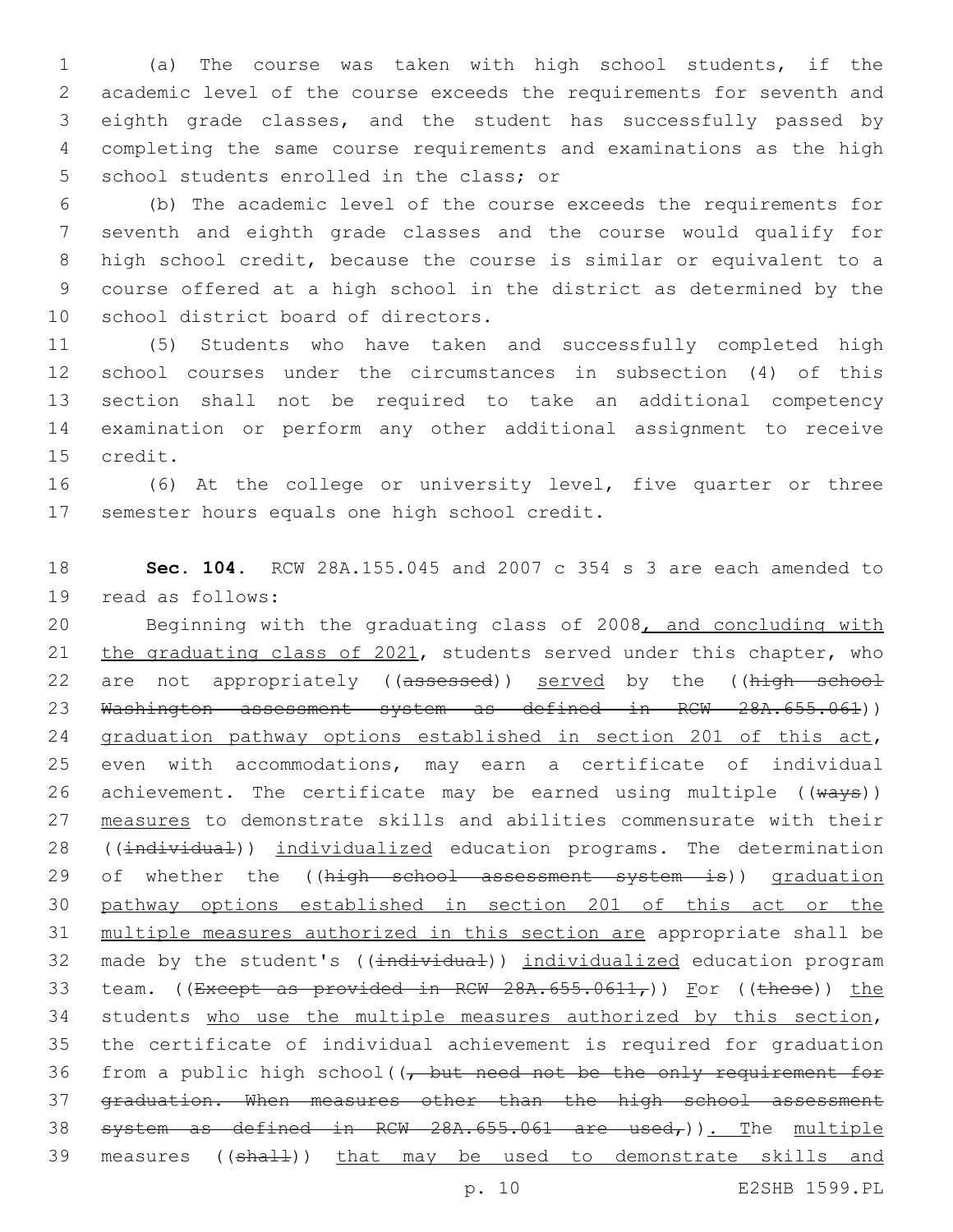abilities of students under this section must be in agreement with the appropriate educational opportunity provided for the student as 3 required by this chapter. The superintendent of public instruction, 4 in consultation with the state special education advisory council, 5 shall develop the quidelines for determining ((which students should not be required to participate in the high school assessment system and)) which types of ((assessments)) multiple measures to demonstrate 8 skills and abilities under this section are appropriate to use and graduation pathways that might be added to those in section 201 of 10 this act to support achievement of all students served under this 11 chapter.

 ((When measures other than the high school assessment system as defined in RCW 28A.655.061 are used for high school graduation 14 purposes, the student's high school transcript shall note whether 15 that student has earned a certificate of individual achievement.))

 Nothing in this section shall be construed to deny a student the 17 right to participation in the ((high school assessment system as 18 defined in RCW 28A.655.061, and, upon successfully meeting the high 19 school standard, receipt of the certificate of academic achievement)) graduation pathway options established in section 201 of this act.

This section expires August 31, 2024.

 **Sec. 105.** RCW 28A.655.061 and 2017 3rd sp.s. c 31 s 1 are each 23 amended to read as follows:

 (1) The high school assessment system shall include but need not be limited to the statewide student assessment, opportunities for a student to retake the content areas of the assessment in which the 27 student was not successful, and, if approved by the legislature 28 pursuant to subsection  $((+10))$   $(9)$  of this section, one or more objective alternative assessments for a student to demonstrate achievement of state academic standards. The objective alternative assessments for each content area shall be comparable in rigor to the skills and knowledge that the student must demonstrate on the statewide student assessment for each content area.

 (2) Subject to the conditions in this section, and concluding with the graduating class of 2019, a certificate of academic achievement shall be obtained and is evidence that the students have successfully met the state standard in the content areas included in the certificate. With the exception of students satisfying the provisions of RCW 28A.155.045 ((or 28A.655.0611)), acquisition of the

p. 11 E2SHB 1599.PL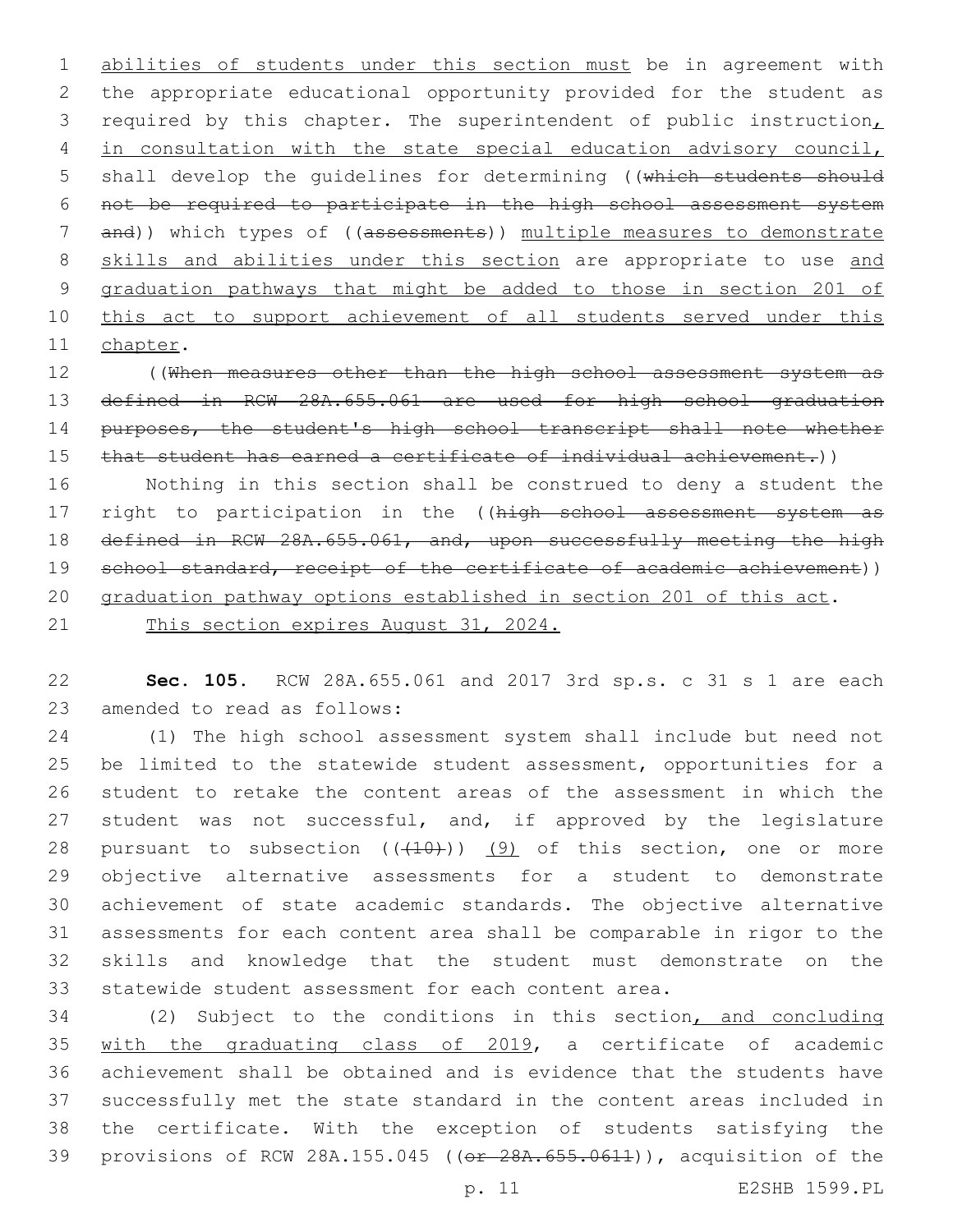certificate is required for graduation from a public high school but 2 is not the only requirement for graduation.

 (3)(a) Beginning with the graduating class of 2008 through the graduating class of 2015, with the exception of students satisfying the provisions of RCW 28A.155.045, a student who meets the state standards on the English language arts and mathematics high school statewide student assessment shall earn a certificate of academic achievement. The mathematics assessment shall be the end-of-course assessment for the first year of high school mathematics that assesses the standards common to algebra I and integrated mathematics I or the end-of-course assessment for the second year of high school mathematics that assesses standards common to geometry and integrated 13 mathematics II.

 (b) As the state transitions from reading and writing assessments to an English language arts assessment and from end-of-course assessments to a comprehensive assessment for high school mathematics, a student in a graduating class of 2016 through 2018 shall earn a certificate of academic achievement if the student meets 19 the high school graduation standard as follows:

 (i) Students in the graduating class of 2016 may use the results 21 from:

 (A) The reading and writing assessment or the English language arts assessment developed with the multistate consortium; and

 (B) The end-of-course assessment for the first year of high 25 school mathematics, the end-of-course assessment for the second year of high school mathematics, or the comprehensive mathematics assessment developed with the multistate consortium.

 (ii) Students in the graduating classes of 2017 and 2018 may use 29 the results from:

 (A) The tenth grade English language arts assessment developed by the superintendent of public instruction using resources from the multistate consortium or the English language arts assessment 33 developed with the multistate consortium; and

 (B) The end-of-course assessment for the first year of high school mathematics, the end-of-course assessment for the second year of high school mathematics, or the comprehensive mathematics assessment developed with the multistate consortium.

 (c) Beginning with the graduating class of 2019, a student who meets the high school graduation standard on the high school English language arts assessment developed with the multistate consortium and

p. 12 E2SHB 1599.PL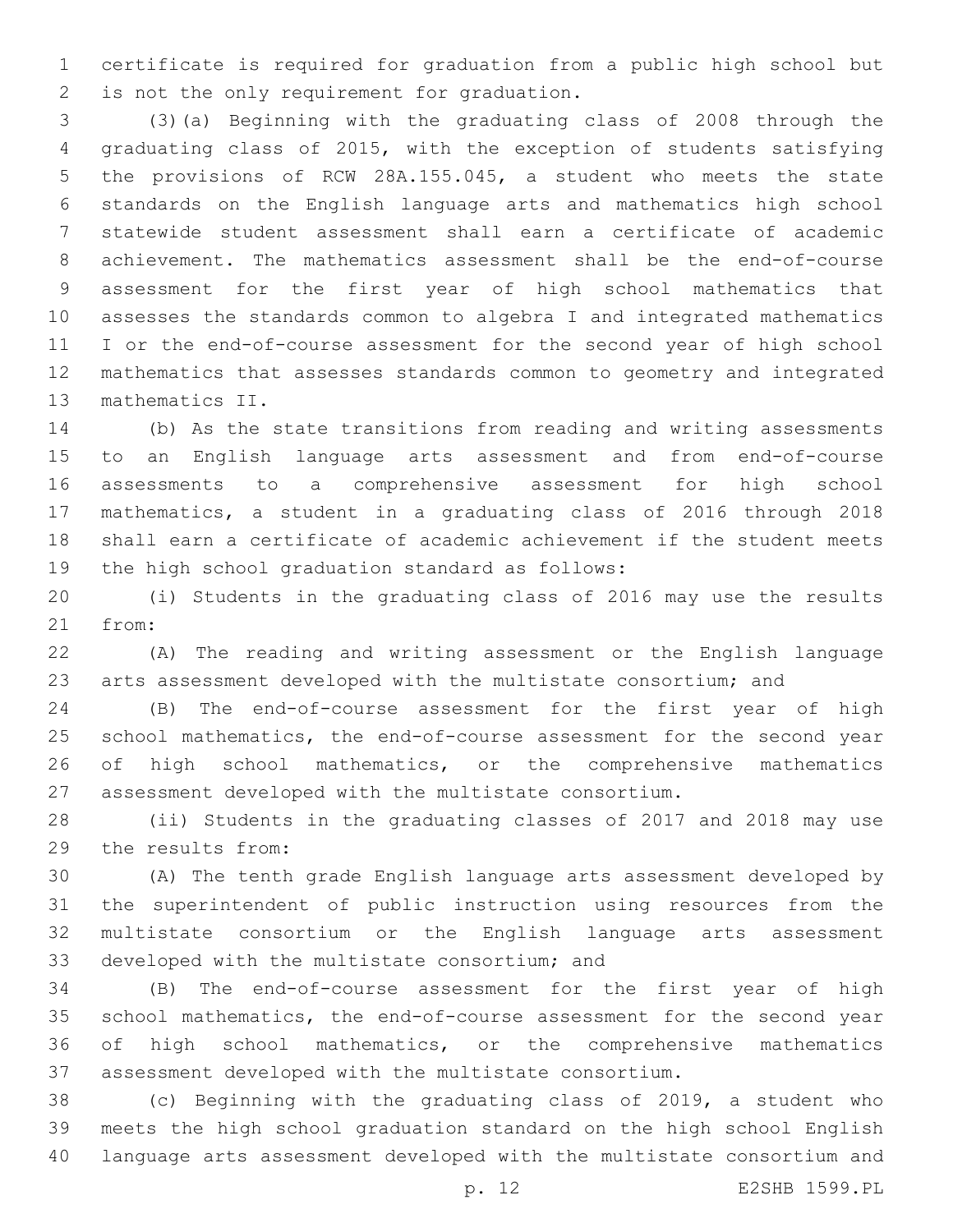the comprehensive mathematics assessment developed with the multistate consortium shall earn a certificate of academic achievement.3

 (d) ((Beginning with the graduating class of 2020, a student who meets the high school graduation standard on the high school English language arts assessment developed with the multistate consortium and the comprehensive mathematics assessment developed with the multistate consortium to be administered in tenth grade shall earn a 9 certificate of academic achievement.

 $(e)$ )) If a student does not successfully meet the state standards in one or more content areas required for the certificate of academic achievement, then the student may retake the assessment in the content area at least twice a year at no cost to the student. If the student successfully meets the state standards on a retake of the assessment then the student shall earn a certificate of academic achievement. Once objective alternative assessments are authorized 17 pursuant to subsection  $((+10))$   $(9)$  of this section, a student may use the objective alternative assessments to demonstrate that the 19 student successfully meets the state standards for that content area if the student has taken the statewide student assessment at least 21 once. If the student successfully meets the state standards on the objective alternative assessments then the student shall earn a 23 certificate of academic achievement.

 (4) ((Beginning with the graduating class of 2021, a student must meet the state standards in science in addition to the other content areas required under subsection (3) of this section on the statewide 27 student assessment, a retake, or the objective alternative assessments in order to earn a certificate of academic achievement. The assessment under this subsection must be a comprehensive assessment of the science essential academic learning requirements adopted by the superintendent of public instruction in 2013.

 $(32 \t (5))$  The state board of education may not require the acquisition of the certificate of academic achievement for students in home-based instruction under chapter 28A.200 RCW, for students enrolled in private schools under chapter 28A.195 RCW, or for students satisfying the provisions of RCW 28A.155.045.

 (( $(46)$ )) (5) A student may retain and use the highest result from each successfully completed content area of the high school 39 assessment.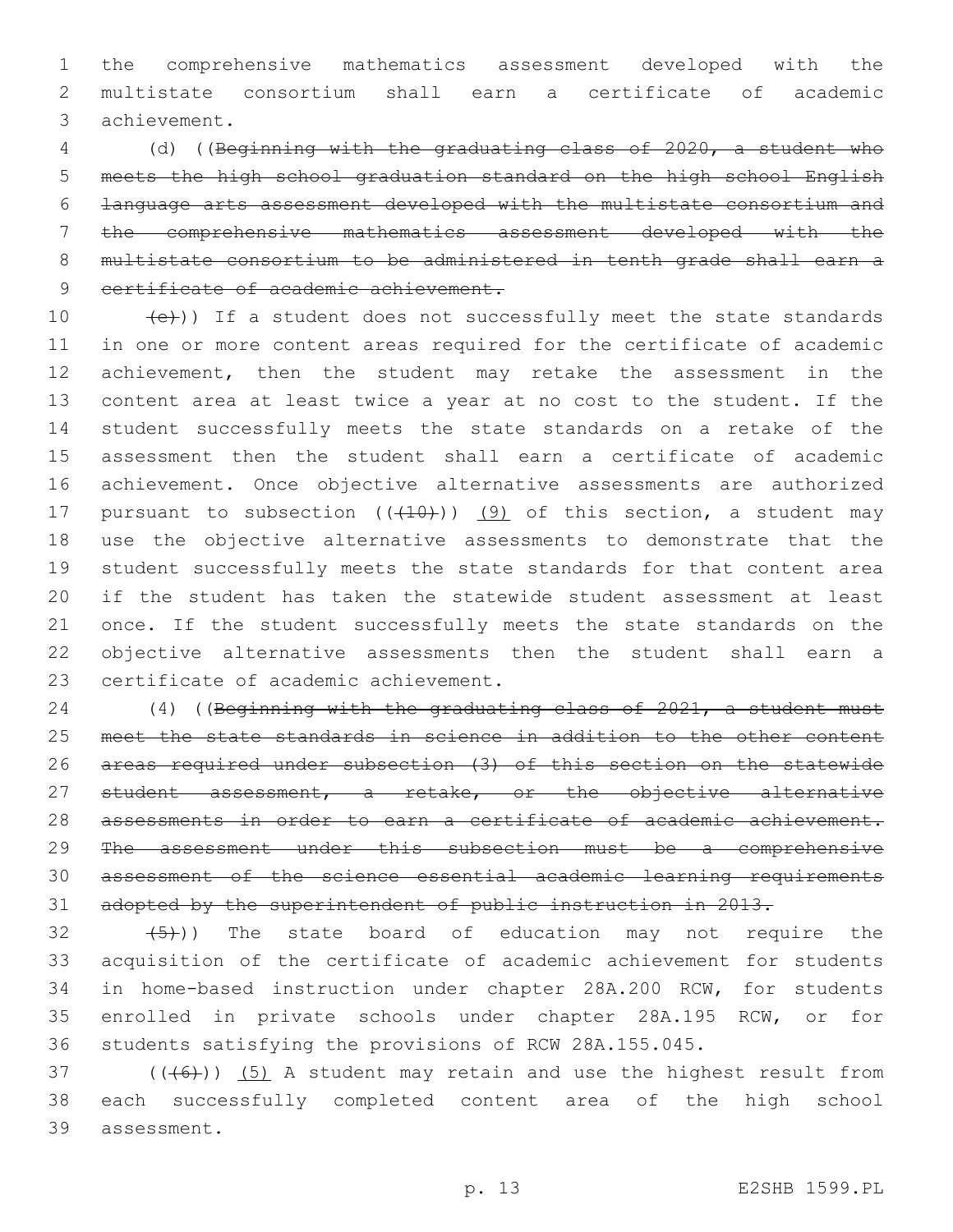1  $((+7)$ ) (6) School districts must make available to students the 2 following options:

 (a) To retake the statewide student assessment at least twice a year in the content areas in which the student did not meet the state standards if the student is enrolled in a public school; or

 (b) To retake the statewide student assessment at least twice a year in the content areas in which the student did not meet the state standards if the student is enrolled in a high school completion program at a community or technical college. The superintendent of public instruction and the state board for community and technical colleges shall jointly identify means by which students in these 12 programs can be assessed.

 $((+8))$   $(7)$  Students who achieve the standard in a content area of the high school assessment but who wish to improve their results shall pay for retaking the assessment, using a uniform cost determined by the superintendent of public instruction.

17  $((49)$ )  $(8)$  Opportunities to retake the assessment at least twice a year shall be available to each school district.

 $((+10))$   $(9)$  (a) The office of the superintendent of public instruction shall develop options for implementing objective alternative assessments, which may include an appeals process for students' scores, for students to demonstrate achievement of the state academic standards. The objective alternative assessments shall be comparable in rigor to the skills and knowledge that the student must demonstrate on the statewide student assessment and be objective 26 in its determination of student achievement of the state standards. Before any objective alternative assessments in addition to those authorized in RCW 28A.655.065 or (b) of this subsection are used by a student to demonstrate that the student has met the state standards in a content area required to obtain a certificate, the legislature shall formally approve the use of any objective alternative assessments through the omnibus appropriations act or by statute or concurrent resolution.33

 (b)(i) A student's score on the mathematics, reading or English, or writing portion of the SAT or the ACT may be used as an objective alternative assessment under this section for demonstrating that a 37 student has met or exceeded the state standards for the certificate of academic achievement. The state board of education shall identify the scores students must achieve on the relevant portion of the SAT or ACT to meet or exceed the state standard in the relevant content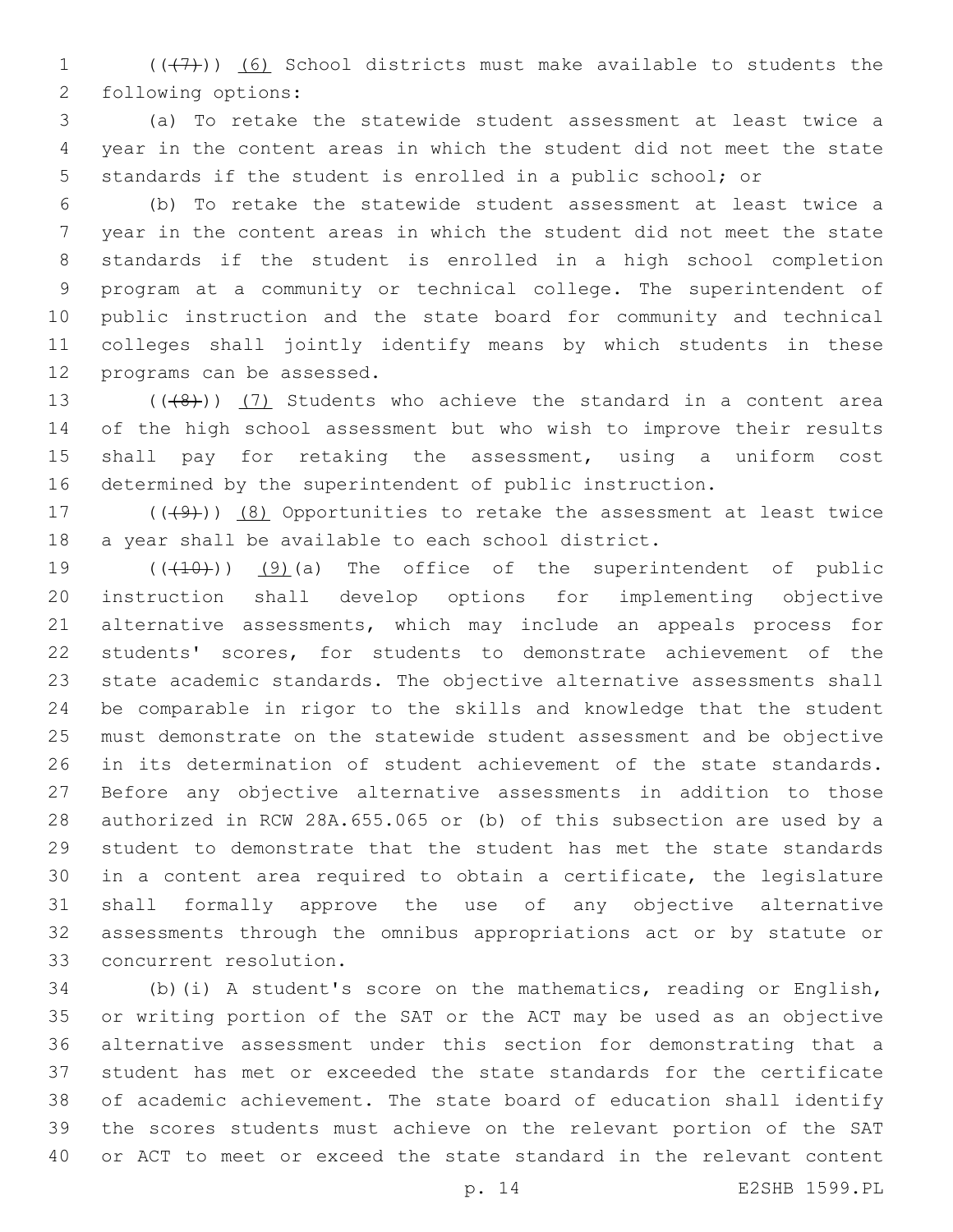area on the statewide student assessment. A student's score on the science portion of the ACT or the science subject area tests of the SAT may be used as an objective alternative assessment under this section as soon as the state board of education determines that sufficient data is available to identify reliable equivalent scores for the science content area of the statewide student assessment. After the first scores are established, the state board may increase but not decrease the scores required for students to meet or exceed 9 the state standards.

 (ii) A student who scores at least a three on the grading scale of one to five for selected AP examinations may use the score as an objective alternative assessment under this section for demonstrating that a student has met or exceeded state standards for the certificate of academic achievement. A score of three on the AP examinations in calculus or statistics may be used as an alternative assessment for the mathematics portion of the statewide student assessment. A score of three on the AP examinations in English language and composition may be used as an alternative assessment for the writing portion of the statewide student assessment; and for the English language arts portion of the assessment developed with the multistate consortium, once established in the 2014-15 school year. A score of three on the AP examinations in English literature and composition, macroeconomics, microeconomics, psychology, United States history, world history, United States government and politics, or comparative government and politics may be used as an alternative assessment for the reading portion of the statewide student assessment; and for the English language arts portion of the assessment developed with the multistate consortium, once established in the 2014-15 school year. A score of three on the AP examination in biology, physics, chemistry, or environmental science may be used as an alternative assessment for the science portion of the statewide 32 student assessment.

 (iii) A student who scores at least a four on selected externally administered international baccalaureate (IB) examinations may use the score as an objective alternative assessment under this section for demonstrating that the student has met or exceeded state standards for the certificate of academic achievement. A score of four on the higher level IB examinations for any of the IB English language and literature courses or for any of the IB individuals and societies courses may be used as an alternative assessment for the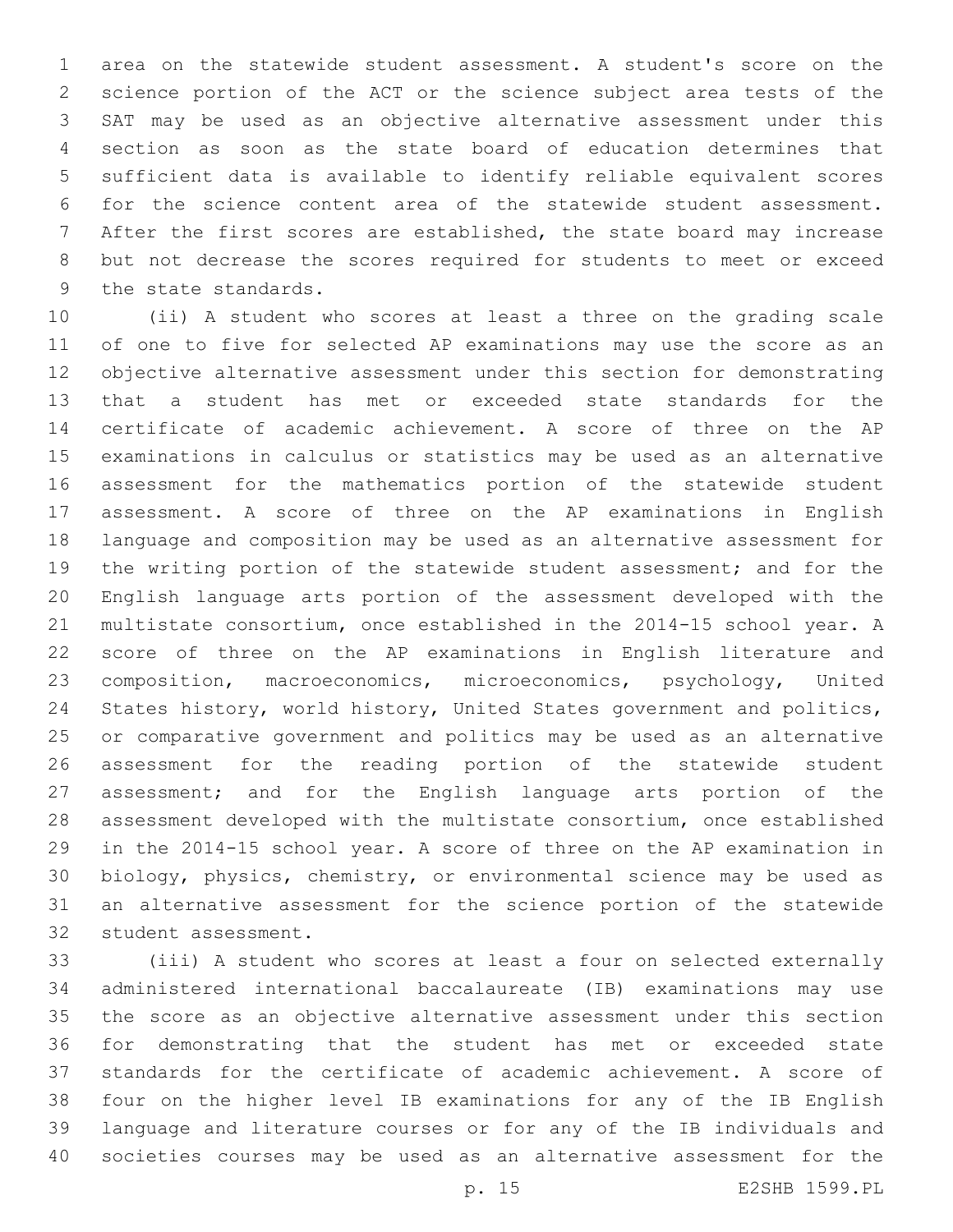reading, writing, or English language arts portions of the statewide student assessment. A score of four on the higher level IB examinations for any of the IB mathematics courses may be used as an alternative assessment for the mathematics portion of the statewide student assessment. A score of four on the higher level IB examinations for IB biology, chemistry, or physics may be used as an alternative assessment for the science portion of the statewide 8 student assessment.

 (iv)(A) ((Beginning)) In the 2018-19 school year, high school students who have not earned a certificate of academic achievement due to not meeting the high school graduation standard on the mathematics or English language arts assessment may take and pass a locally determined course in the content area in which the student was not successful, and may use the passing score on a locally administered assessment tied to that course and approved under the 16 provisions of this subsection  $((+10))$  (9)(b)(iv), as an objective alternative assessment for demonstrating that the student has met or exceeded the high school graduation standard. High school transition courses and the assessments offered in association with high school transition courses shall be considered an approved locally determined course and assessment for demonstrating that the student met or exceeded the high school graduation standard. The course must be rigorous and consistent with the student's educational and career goals identified in his or her high school and beyond plan, and may include career and technical education equivalencies in English language arts or mathematics adopted pursuant to RCW 28A.230.097. School districts shall record students' participation in locally determined courses under this section in the statewide individual 29 data system.

 (B) The office of the superintendent of public instruction shall develop a process by which local school districts can submit assessments for review and approval for use as objective alternative assessments for graduation as allowed by (b)(iv) of this subsection. This process shall establish means to determine whether a local school district-administered assessment is comparable in rigor to the skills and knowledge that the student must demonstrate on the statewide student assessment and is objective in its determination of student achievement of the state standards. The office of the superintendent of public instruction shall post on its agency web site a compiled list of local school district-administered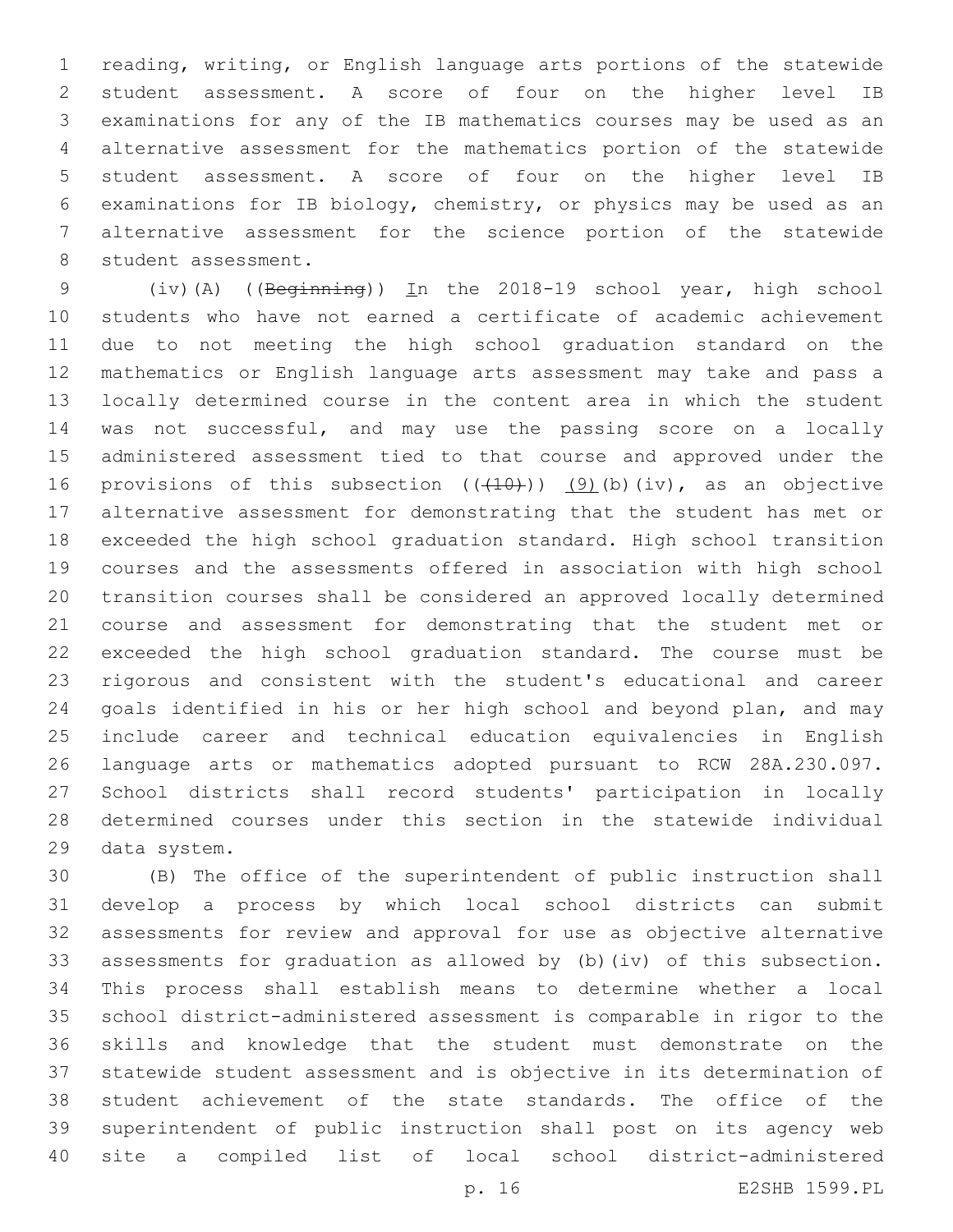assessments approved as objective alternative assessments, including the comparable scores on these assessments necessary to meet the 3 standard.

 (C) For the purpose of this section, "high school transition course" means an English language arts or mathematics course offered in high school where successful completion by a high school student ensures the student college-level placement at participating institutions of higher education as defined in RCW 28B.10.016. High school transition courses must, in accordance with this section, satisfy core or elective credit graduation requirements established by the state board of education. A student's successful completion of a high school transition course does not entitle the student to be admitted to any institution of higher education as defined in RCW 14 28B.10.016.

 (v) A student who completes a dual credit course in English language arts or mathematics in which the student earns college credit may use passage of the course as an objective alternative assessment under this section for demonstrating that the student has met or exceeded the high school graduation standard for the 20 certificate of academic achievement.

21 (((41))) (10) To help assure continued progress in academic achievement as a foundation for high school graduation and to assure that students are on track for high school graduation, each school 24 district shall:

 (a) Provide students who have not earned a certificate of academic achievement before the beginning of grade eleven with the opportunity to access interventions and academic supports, courses, or both, designed to enable students to meet the high school graduation standard. These interventions, supports, or courses must be rigorous and consistent with the student's educational and career goals identified in his or her high school and beyond plan, and may include career and technical education equivalencies in English language arts or mathematics adopted pursuant to RCW 28A.230.097; and

 (b) Prepare student learning plans and notify students and their parents or legal guardians as provided in this subsection. Student learning plans are required for eighth grade students who were not successful on any or all of the content areas of the state assessment during the previous school year or who may not be on track to graduate due to credit deficiencies or absences. The parent or legal guardian shall be notified about the information in the student

p. 17 E2SHB 1599.PL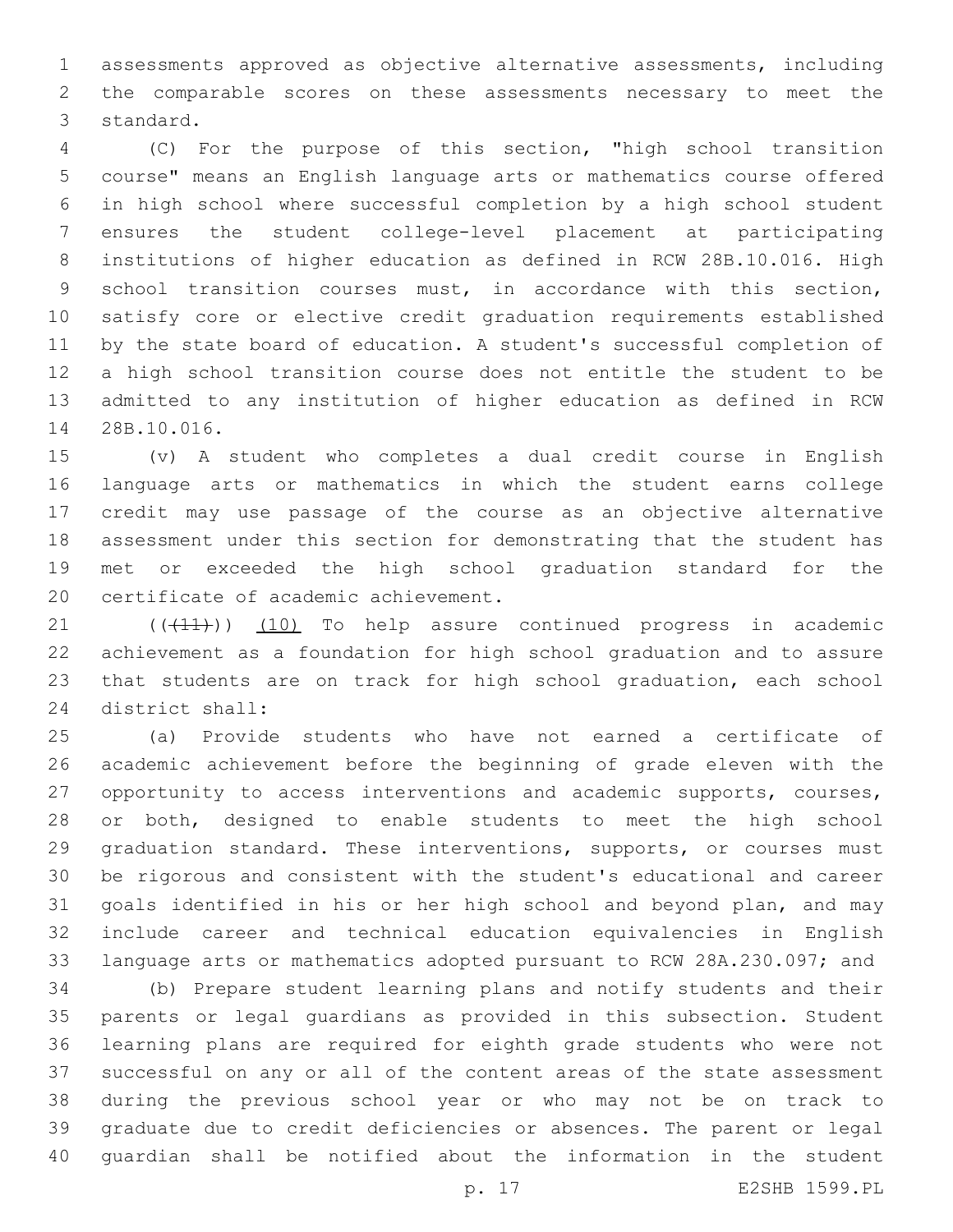learning plan, preferably through a parent conference and at least annually. To the extent feasible, schools serving English language learner students and their parents shall translate the plan into the primary language of the family. The plan shall include the following 5 information as applicable:

(i) The student's results on the state assessment;

 (ii) If the student is in the transitional bilingual program, the 8 score on his or her Washington language proficiency test II;

9 (iii) Any credit deficiencies;

(iv) The student's attendance rates over the previous two years;

 (v) The student's progress toward meeting state and local 12 graduation requirements;

 (vi) The courses, competencies, and other steps needed to be taken by the student to meet state academic standards and stay on 15 track for graduation;

 (vii) Remediation strategies and alternative education options available to students, including informing students of the option to continue to receive instructional services after grade twelve or 19 until the age of twenty-one;

 (viii) The alternative assessment options available to students 21 under this section and RCW 28A.655.065;

 (ix) School district programs, high school courses, and career and technical education options available for students to meet 24 graduation requirements; and

 (x) Available programs offered through skill centers or community and technical colleges, including the college high school diploma 27 options under RCW 28B.50.535.

(11) This section expires August 31, 2022.

 **Sec. 106.** RCW 28A.155.170 and 2007 c 318 s 2 are each amended to 30 read as follows:

 (1) Beginning July 1, 2007, each school district that operates a high school shall establish a policy and procedures that permit any student who is receiving special education or related services under an individualized education program pursuant to state and federal law and who will continue to receive such services between the ages of eighteen and twenty-one to participate in the graduation ceremony and activities after four years of high school attendance with his or her age-appropriate peers and receive a certificate of attendance.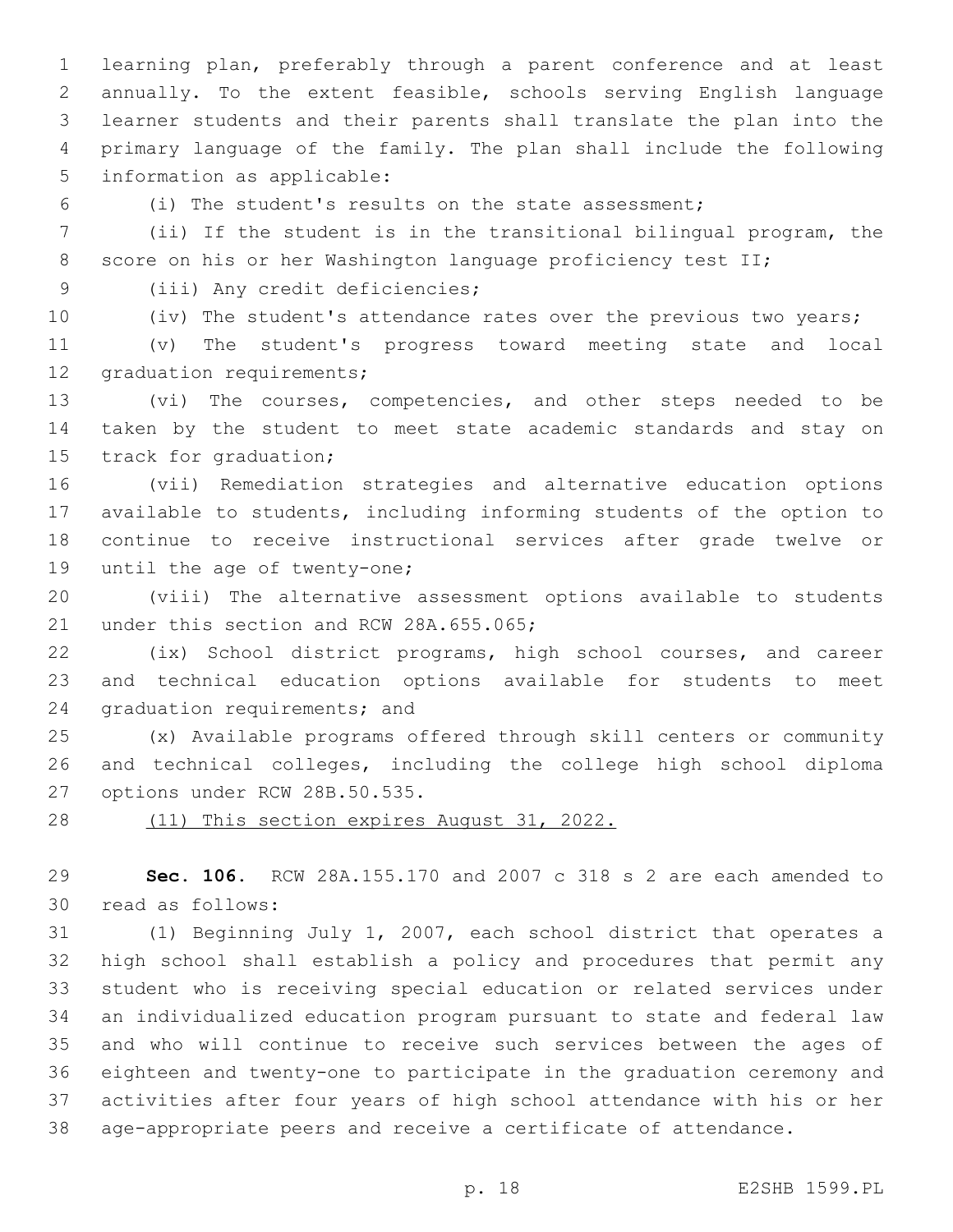(2) Participation in a graduation ceremony and receipt of a certificate of attendance under this section does not preclude a student from continuing to receive special education and related services under an individualized education program beyond the 5 graduation ceremony.

 (3) A student's participation in a graduation ceremony and receipt of a certificate of attendance under this section shall not 8 be construed as the student's receipt of ((either:

9  $(a+)$ ) a high school diploma pursuant to RCW 28A.230.120( $(-\text{or}$ 

 (b) A certificate of individual achievement pursuant to RCW  $11 \quad 28A.155.045)$ ).

 **Sec. 107.** RCW 28A.180.100 and 2004 c 19 s 105 are each amended 13 to read as follows:

 The office of the superintendent of public instruction and the state board for community and technical colleges shall jointly develop a program plan to provide a continuing education option for students who are eligible for the state transitional bilingual instruction program and who need more time to develop language proficiency but who are more age-appropriately suited for a 20 postsecondary learning environment than for a high school. ( $(Hn)$  developing the plan, the superintendent of public instruction shall consider options to formally recognize the accomplishments of students in the state transitional bilingual instruction program who have completed the twelfth grade but have not earned a certificate of 25 academic achievement.)) By December 1, 2004, the agencies shall report to the legislative education and fiscal committees with any recommendations for legislative action and any resources necessary to 28 implement the plan.

 **Sec. 108.** RCW 28A.195.010 and 2018 c 177 s 201 are each amended to read as follows:30

 The legislature hereby recognizes that private schools should be subject only to those minimum state controls necessary to insure the health and safety of all the students in the state and to insure a sufficient basic education to meet usual graduation requirements. The state, any agency or official thereof, shall not restrict or dictate any specific educational or other programs for private schools except 37 as hereinafter in this section provided.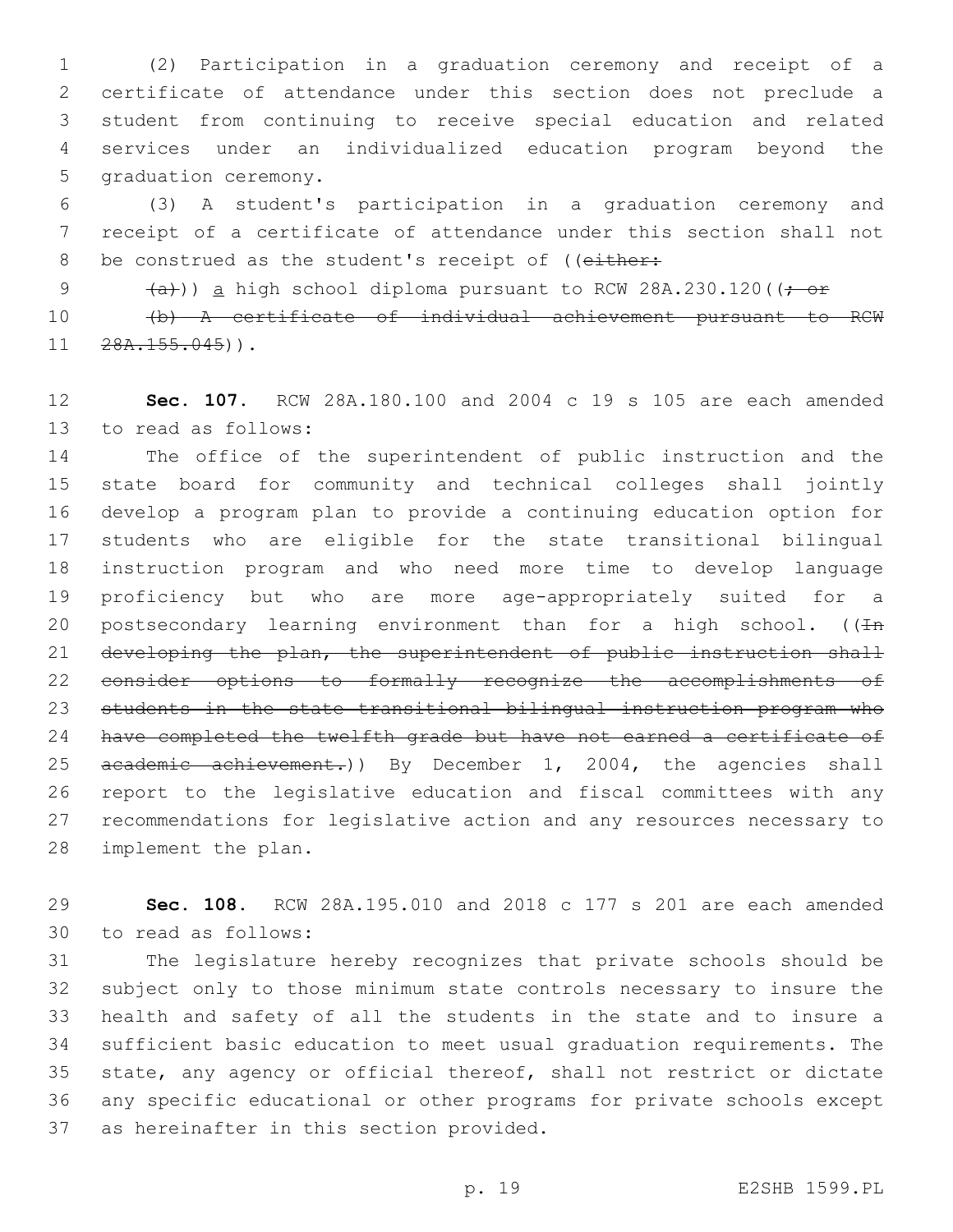The administrative or executive authority of private schools or private school districts shall file each year with the state board of education a statement certifying that the minimum requirements hereinafter set forth are being met, noting any deviations. The state board of education may request clarification or additional information. After review of the statement, the state board of education will notify schools or school districts of any concerns, deficiencies, and deviations which must be corrected. If there are any unresolved concerns, deficiencies, or deviations, the school or school district may request or the state board of education on its own initiative may grant provisional status for one year in order that the school or school district may take action to meet the requirements. The state board of education shall not require private 14 school students to meet the student learning goals, ((obtain a certificate of academic achievement, or a certificate of individual 16 achievement to graduate from high school,) to ((master)) learn the 17 ((essential academie)) state learning ((requirements)) standards, or 18 to be assessed pursuant to RCW ( $(28A.655.061)$ ) 28A.655.070. However, private schools may choose, on a voluntary basis, to have their students ((master)) learn these ((essential academic)) state learning 21 ((requirements,)) standards or take the assessments( $\sqrt{a}$  and obtain a certificate of academic achievement or a certificate of individual achievement)). Minimum requirements shall be as follows:

 (1) The minimum school year for instructional purposes shall consist of no less than one hundred eighty school days or the equivalent in annual minimum instructional hour offerings, with a school-wide annual average total instructional hour offering of one thousand hours for students enrolled in grades one through twelve, and at least four hundred fifty hours for students enrolled in 30 kindergarten.

 (2) The school day shall be the same as defined in RCW 32 28A.150.203.

 (3) All classroom teachers shall hold appropriate Washington 34 state certification except as follows:

 (a) Teachers for religious courses or courses for which no counterpart exists in public schools shall not be required to obtain 37 a state certificate to teach those courses.

 (b) In exceptional cases, people of unusual competence but without certification may teach students so long as a certified person exercises general supervision. Annual written statements shall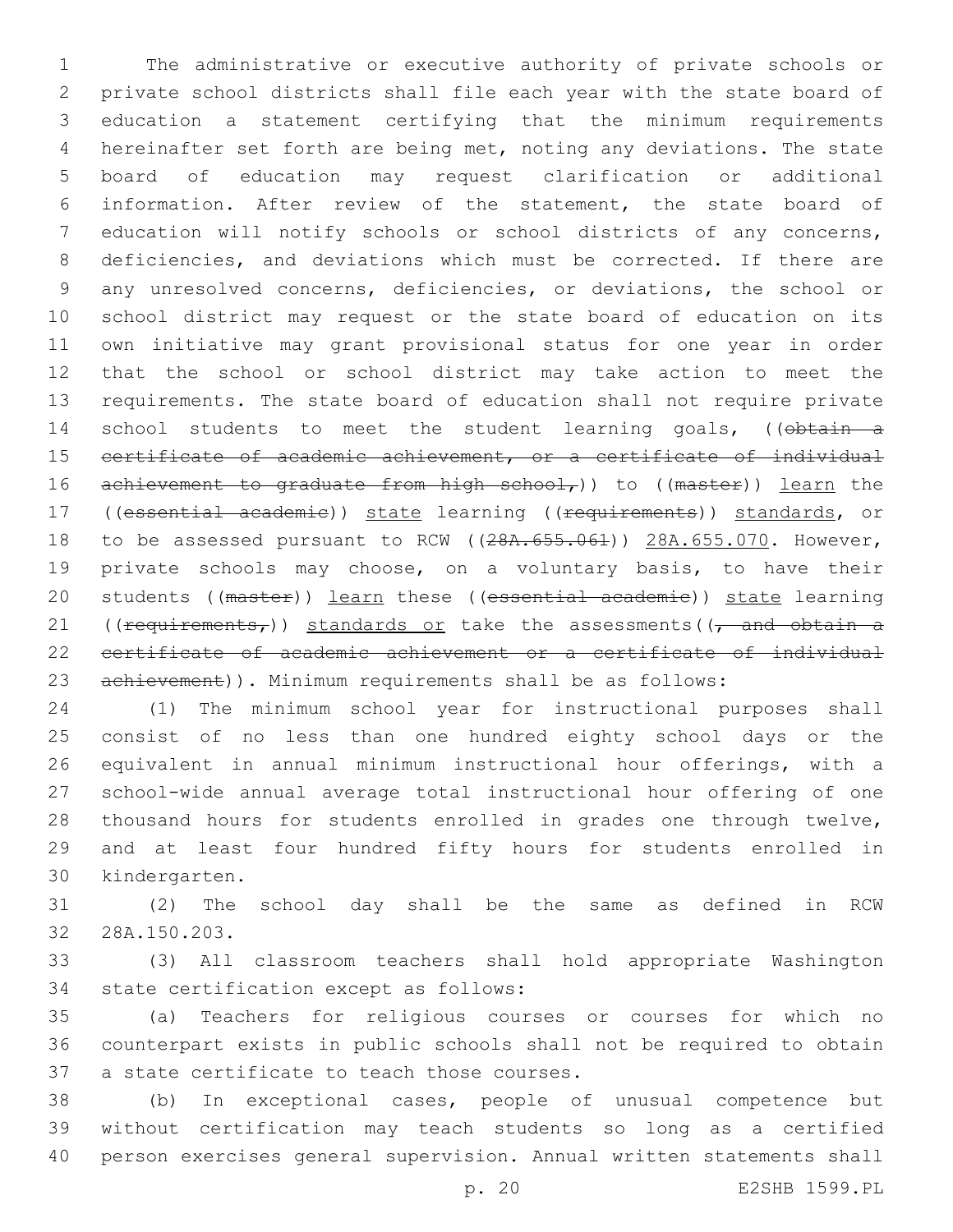be submitted to the state board of education reporting and explaining 2 such circumstances.

 (4) An approved private school may operate an extension program for parents, guardians, or persons having legal custody of a child to teach children in their custody. The extension program shall require at a minimum that:6

 (a) The parent, guardian, or custodian be under the supervision of an employee of the approved private school who is certificated 9 under chapter 28A.410 RCW;

 (b) The planning by the certificated person and the parent, guardian, or person having legal custody include objectives 12 consistent with this subsection and subsections (1), (2), (5), (6), 13 and (7) of this section;

 (c) The certificated person spend a minimum average each month of one contact hour per week with each student under his or her supervision who is enrolled in the approved private school extension 17 program;

 (d) Each student's progress be evaluated by the certificated 19 person; and

 (e) The certificated employee shall not supervise more than thirty students enrolled in the approved private school's extension 22 program.

 (5) Appropriate measures shall be taken to safeguard all 24 permanent records against loss or damage.

 (6) The physical facilities of the school or district shall be adequate to meet the program offered by the school or district: PROVIDED, That each school building shall meet reasonable health and fire safety requirements. A residential dwelling of the parent, guardian, or custodian shall be deemed to be an adequate physical facility when a parent, guardian, or person having legal custody is instructing his or her child under subsection (4) of this section.

 (7) Private school curriculum shall include instruction of the basic skills of occupational education, science, mathematics, language, social studies, history, health, reading, writing, spelling, and the development of appreciation of art and music, all in sufficient units for meeting state board of education graduation 37 requirements.

 (8) Each school or school district shall be required to maintain up-to-date policy statements related to the administration and 40 operation of the school or school district.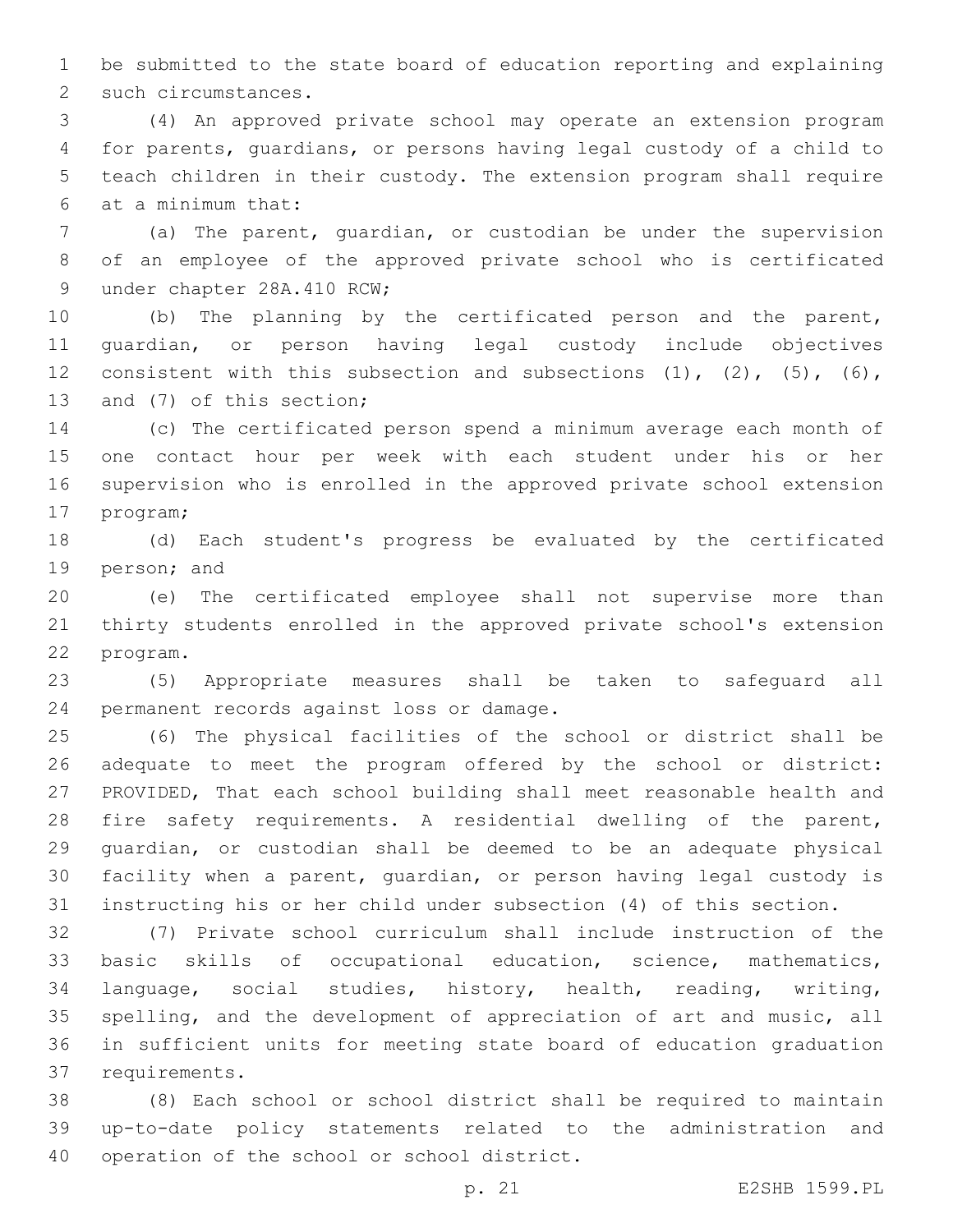All decisions of policy, philosophy, selection of books, teaching material, curriculum, except as in subsection (7) of this section provided, school rules and administration, or other matters not specifically referred to in this section, shall be the responsibility of the administration and administrators of the particular private school involved.6

 **Sec. 109.** RCW 28A.200.010 and 2004 c 19 s 107 are each amended 8 to read as follows:

 (1) Each parent whose child is receiving home-based instruction 10 under RCW  $28A.225.010(4)$  shall have the duty to:

 (a) File annually a signed declaration of intent that he or she is planning to cause his or her child to receive home-based instruction. The statement shall include the name and age of the child, shall specify whether a certificated person will be supervising the instruction, and shall be written in a format prescribed by the superintendent of public instruction. Each parent shall file the statement by September 15th of the school year or within two weeks of the beginning of any public school quarter, trimester, or semester with the superintendent of the public school district within which the parent resides or the district that accepts the transfer, and the student shall be deemed a transfer student of the nonresident district. Parents may apply for transfer under RCW 23 28A.225.220;

 (b) Ensure that test scores or annual academic progress assessments and immunization records, together with any other records that are kept relating to the instructional and educational 27 activities provided, are forwarded to any other public or private school to which the child transfers. At the time of a transfer to a public school, the superintendent of the local school district in which the child enrolls may require a standardized achievement test to be administered and shall have the authority to determine the appropriate grade and course level placement of the child after consultation with parents and review of the child's records; and

 (c) Ensure that a standardized achievement test approved by the state board of education is administered annually to the child by a qualified individual or that an annual assessment of the student's academic progress is written by a certificated person who is currently working in the field of education. The state board of education shall not require these children to meet the student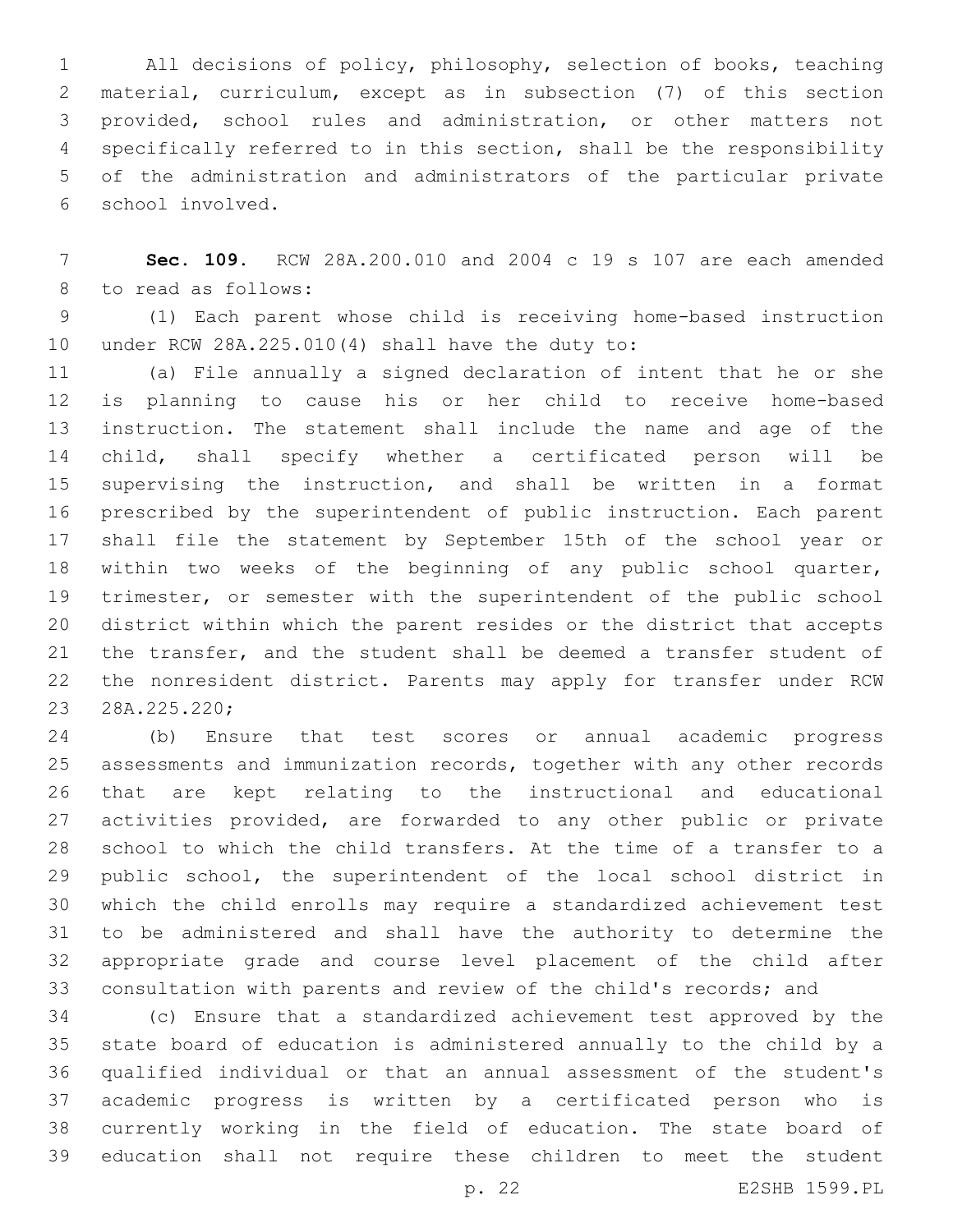1 learning goals, ((master)) learn the ((essential academie)) state 2 learning ((<del>requirements</del>)) standards, ((to)) or take the 3 assessments ( $\sqrt{7}$  or to obtain a certificate of academic achievement or a certificate of individual achievement pursuant to RCW 28A.655.061 and 28A.155.045)) under RCW 28A.655.070. The standardized test administered or the annual academic progress assessment written shall be made a part of the child's permanent records. If, as a result of the annual test or assessment, it is determined that the child is not making reasonable progress consistent with his or her age or stage of development, the parent shall make a good faith effort to remedy any 11 deficiency.

 (2) Failure of a parent to comply with the duties in this section shall be deemed a failure of such parent's child to attend school without valid justification under RCW 28A.225.020. Parents who do comply with the duties set forth in this section shall be presumed to be providing home-based instruction as set forth in RCW 17 28A.225.010(4).

 **Sec. 110.** RCW 28A.230.122 and 2011 c 203 s 1 are each amended to 19 read as follows:

 (1) A student who fulfills the requirements specified in subsection (3) of this section toward completion of an international baccalaureate diploma programme is considered to have met the requirements of the graduation pathway option established in section 24 201(1)(b)(iv) of this act and to have satisfied state minimum 25 requirements for graduation from a public high school, except that  $($ : (a) The provisions of RCW 28A.655.061 regarding the certificate

27 of academic achievement or RCW 28A.155.045 regarding the certificate 28 of individual achievement apply to students under this section; and

29  $(b)$ )) the provisions of RCW 28A.230.170 regarding study of the United States Constitution and the Washington state Constitution 31 apply to students under this section.

 (2) School districts may require students under this section to complete local graduation requirements that are in addition to state minimum requirements before issuing a high school diploma under RCW 28A.230.120. However, school districts are encouraged to waive local requirements as necessary to encourage students to pursue an 37 international baccalaureate diploma.

 (3) To receive a high school diploma under this section, a student must complete and pass all required international

p. 23 E2SHB 1599.PL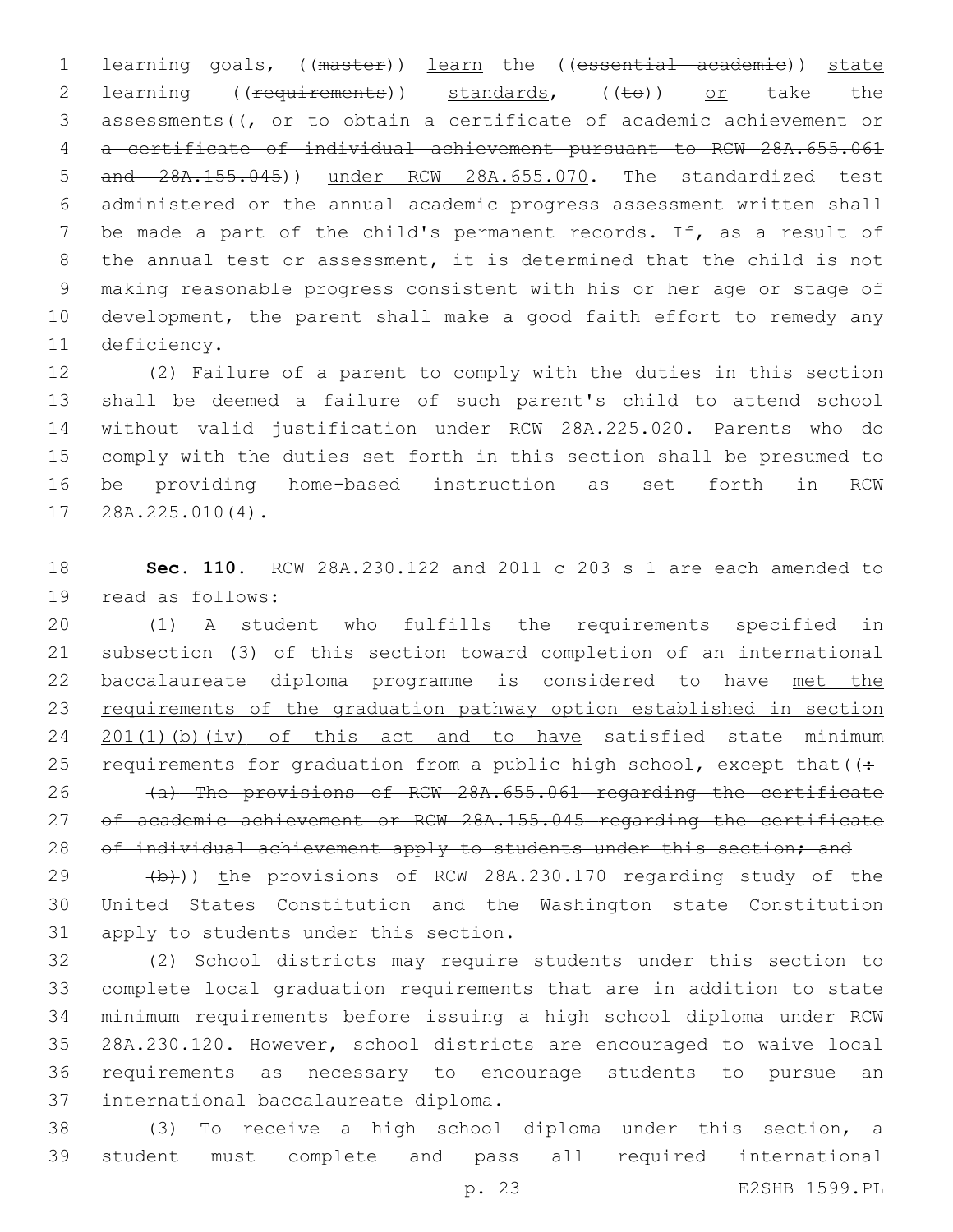baccalaureate diploma programme courses as scored at the local level; pass all internal assessments as scored at the local level; successfully complete all required projects and products as scored at the local level; and complete the final examinations administered by the international baccalaureate organization in each of the required 6 subjects under the diploma programme.

 **Sec. 111.** RCW 28A.230.125 and 2014 c 102 s 3 are each amended to 8 read as follows:

 (1) The superintendent of public instruction, in consultation with the four-year institutions as defined in RCW 28B.76.020, the state board for community and technical colleges, and the workforce training and education coordinating board, shall develop for use by all public school districts a standardized high school transcript. The superintendent shall establish clear definitions for the terms "credits" and "hours" so that school programs operating on the quarter, semester, or trimester system can be compared.

17 (2) ((The standardized high school transcript shall include a notation of whether the student has earned a certificate of individual achievement or a certificate of academic achievement.

 $(3)$ )) The standardized high school transcript may include a notation of whether the student has earned the Washington state seal 22 of biliteracy established under RCW 28A.300.575.

 **Sec. 112.** RCW 28A.305.130 and 2017 3rd sp.s. c 31 s 3 are each 24 amended to read as follows:

 The purpose of the state board of education is to provide advocacy and strategic oversight of public education; implement a standards-based accountability framework that creates a unified system of increasing levels of support for schools in order to improve student academic achievement; provide leadership in the creation of a system that personalizes education for each student and respects diverse cultures, abilities, and learning styles; and promote achievement of the goals of RCW 28A.150.210. In addition to 33 any other powers and duties as provided by law, the state board of 34 education shall:

 (1) Hold regularly scheduled meetings at such time and place within the state as the board shall determine and may hold such special meetings as may be deemed necessary for the transaction of 38 public business;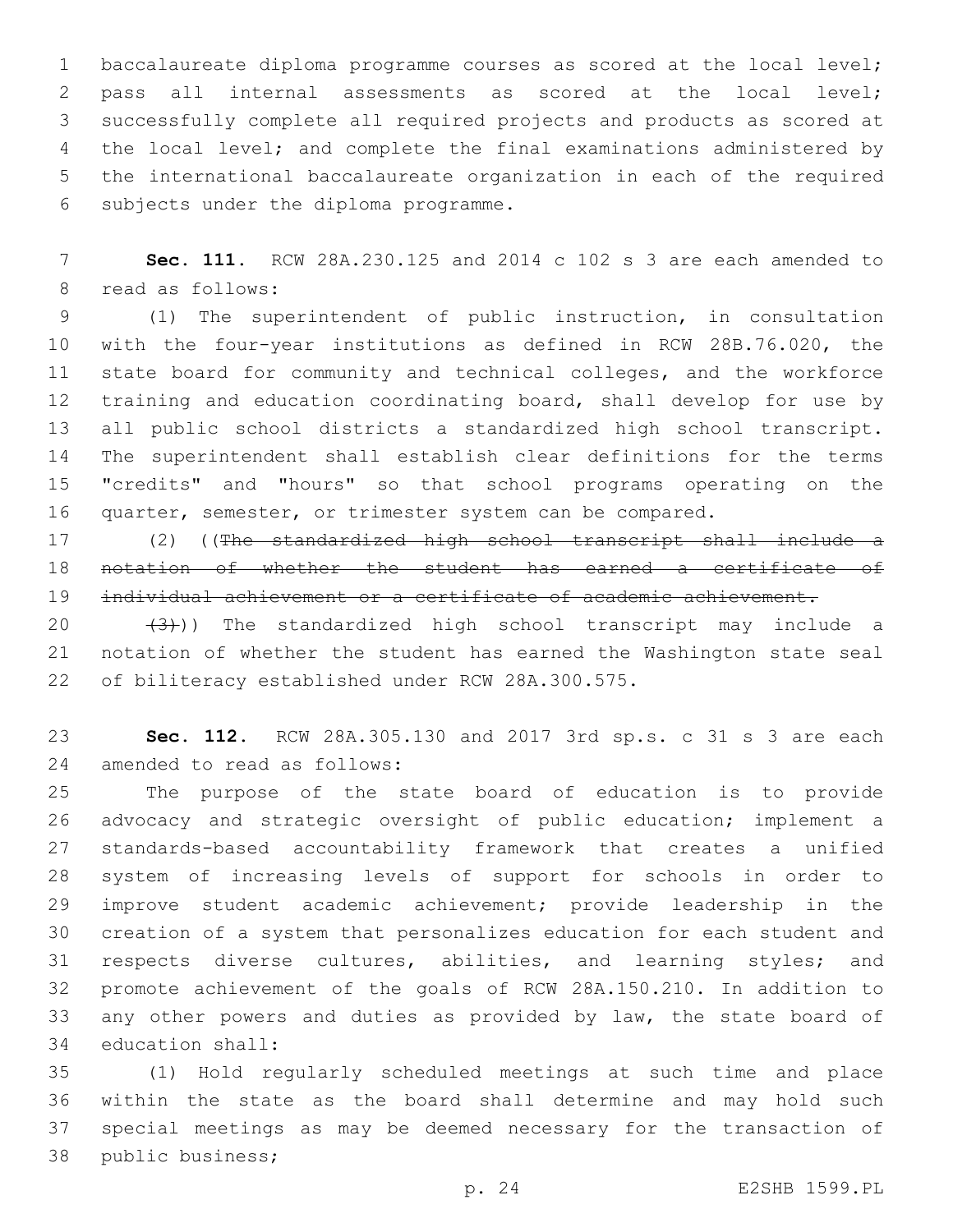- (2) Form committees as necessary to effectively and efficiently 2 conduct the work of the board;
- (3) Seek advice from the public and interested parties regarding 4 the work of the board;
- 

5 (4) For purposes of statewide accountability:

 (a) Adopt and revise performance improvement goals in reading, writing, science, and mathematics, by subject and grade level, once assessments in these subjects are required statewide; academic and technical skills, as appropriate, in secondary career and technical education programs; and student attendance, as the board deems appropriate to improve student learning. The goals shall be consistent with student privacy protection provisions of RCW 28A.655.090(7) and shall not conflict with requirements contained in Title I of the federal elementary and secondary education act of 1965, or the requirements of the Carl D. Perkins vocational education act of 1998, each as amended. The goals may be established for all students, economically disadvantaged students, limited English proficient students, students with disabilities, and students from disproportionately academically underachieving racial and ethnic backgrounds. The board may establish school and school district goals addressing high school graduation rates and dropout reduction goals for students in grades seven through twelve. The board shall adopt 23 the goals by rule. However, before each goal is implemented, the board shall present the goal to the education committees of the house of representatives and the senate for the committees' review and comment in a time frame that will permit the legislature to take statutory action on the goal if such action is deemed warranted by 28 the legislature;

 (b)(i)(A) Identify the scores students must achieve in order to meet the standard on the statewide student assessment, and the SAT or the ACT if used to demonstrate career and college readiness under section 201 of this act. The board shall also determine student scores that identify levels of student performance below and beyond the standard. The board shall set such performance standards and levels in consultation with the superintendent of public instruction and after consideration of any recommendations that may be developed by any advisory committees that may be established for this purpose;

 (B) To permit the legislature to take any statutory action it deems warranted before modified or newly established scores are implemented, the board shall notify the education committees of the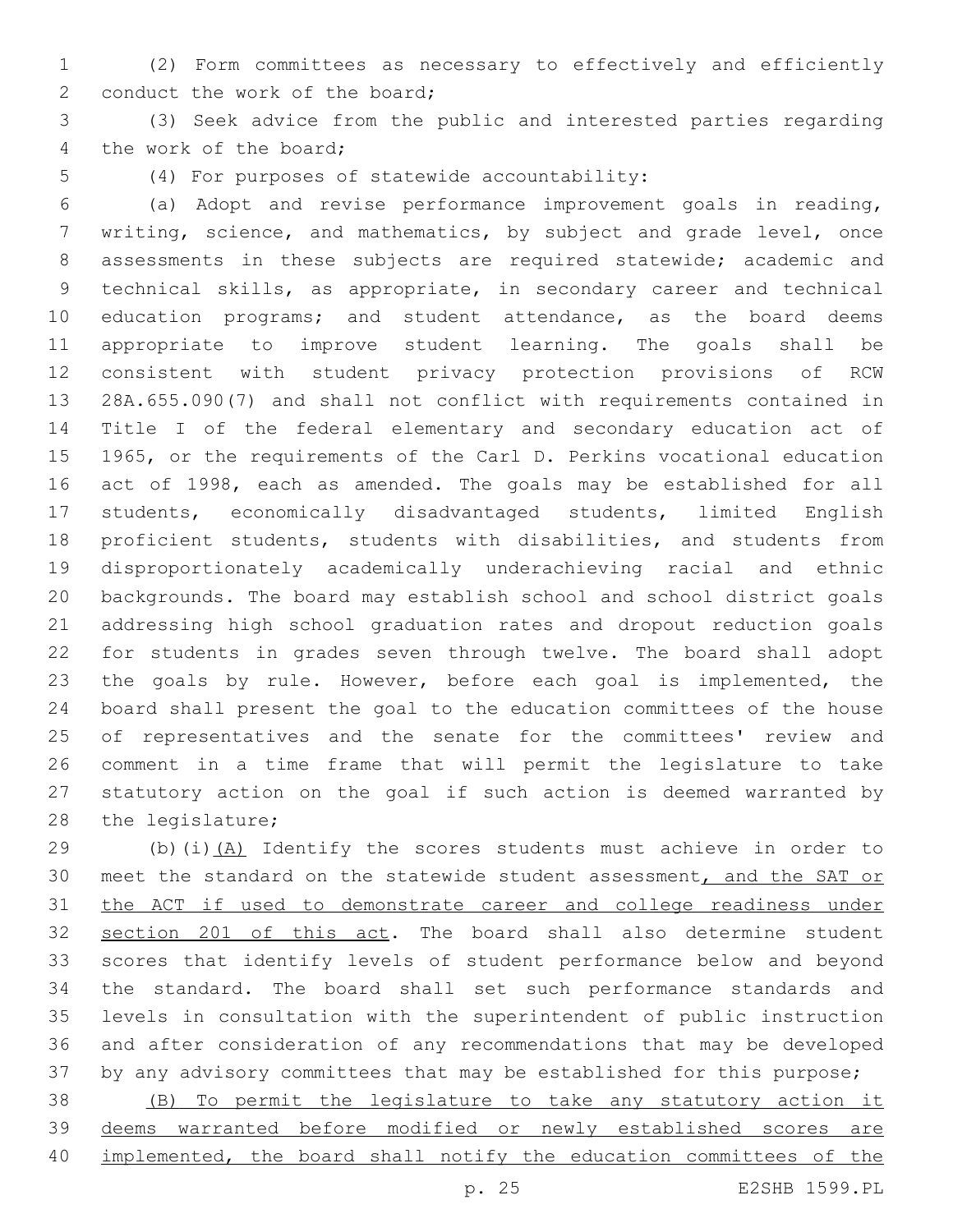house of representatives and the senate of any scores that are modified or established under (b)(i)(A) of this subsection on or after July 28, 2019. The notifications required by this subsection (4)(b)(i)(B) must be provided by November 30th of the year proceeding the beginning of the school year in which the modified or established 6 scores will take effect;

 (ii)(((A))) The legislature intends to continue the 8 implementation of chapter 22, Laws of 2013( $(\tau)$ ) 2nd sp. sess. when the legislature expressed the intent for the state board of education to identify the student performance standard that demonstrates a student's career and college readiness for the eleventh grade consortium-developed assessments. Therefore, by December 1, 2018, the state board of education, in consultation with the superintendent of public instruction, must identify and report to the governor and the education policy and fiscal committees of the legislature on the equivalent student performance standard that a tenth grade student would need to achieve on the state assessments to be on track to be career and college ready at the end of the student's high school 19 experience;

20 (((B) Nothing in this section prohibits the state board of education from identifying a college and career readiness score that 22 is different from the score required for high school graduation purposes;))

 (iii) The legislature shall be advised of the initial performance 25 standards and any changes made to the elementary, middle, and high school level performance standards. The board must provide an explanation of and rationale for all initial performance standards and any changes, for all grade levels of the statewide student assessment. If the board changes the performance standards for any grade level or subject, the superintendent of public instruction must recalculate the results from the previous ten years of administering that assessment regarding students below, meeting, and beyond the state standard, to the extent that this data is available, and post a comparison of the original and recalculated results on the 35 superintendent's web site;

 (c) Annually review the assessment reporting system to ensure fairness, accuracy, timeliness, and equity of opportunity, especially with regard to schools with special circumstances and unique populations of students, and a recommendation to the superintendent 40 of public instruction of any improvements needed to the system; and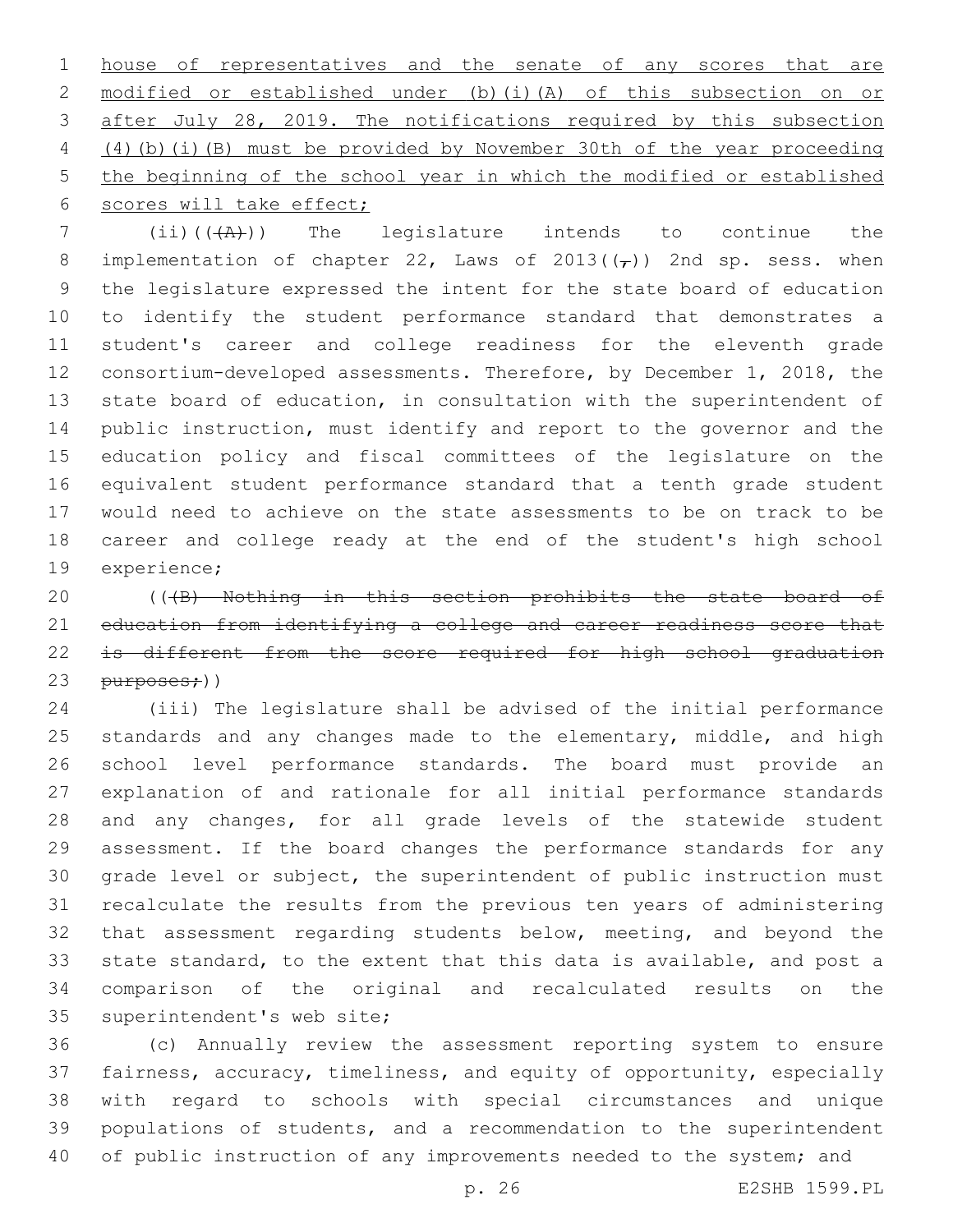(d) Include in the biennial report required under RCW 28A.305.035, information on the progress that has been made in 3 achieving goals adopted by the board;

 (5) Accredit, subject to such accreditation standards and procedures as may be established by the state board of education, all private schools that apply for accreditation, and approve, subject to the provisions of RCW 28A.195.010, private schools carrying out a program for any or all of the grades kindergarten through twelve. However, no private school may be approved that operates a kindergarten program only and no private school shall be placed upon the list of accredited schools so long as secret societies are knowingly allowed to exist among its students by school officials;

 (6) Articulate with the institutions of higher education, workforce representatives, and early learning policymakers and providers to coordinate and unify the work of the public school 16 system;

 (7) Hire an executive director and an administrative assistant to reside in the office of the superintendent of public instruction for administrative purposes. Any other personnel of the board shall be appointed as provided by RCW 28A.300.020. The board may delegate to the executive director by resolution such duties as deemed necessary to efficiently carry on the business of the board including, but not limited to, the authority to employ necessary personnel and the 24 authority to enter into, amend, and terminate contracts on behalf of the board. The executive director, administrative assistant, and all but one of the other personnel of the board are exempt from civil service, together with other staff as now or hereafter designated as 28 exempt in accordance with chapter 41.06 RCW; and

 (8) Adopt a seal that shall be kept in the office of the 30 superintendent of public instruction.

 **Sec. 113.** RCW 28A.320.190 and 2009 c 578 s 2 are each amended to 32 read as follows:

 (1) The extended learning opportunities program is created for eligible eleventh and twelfth grade students who are not on track to meet local or state graduation requirements as well as eighth grade students who need additional assistance in order to have the opportunity for a successful entry into high school. The program shall provide early notification of graduation status and information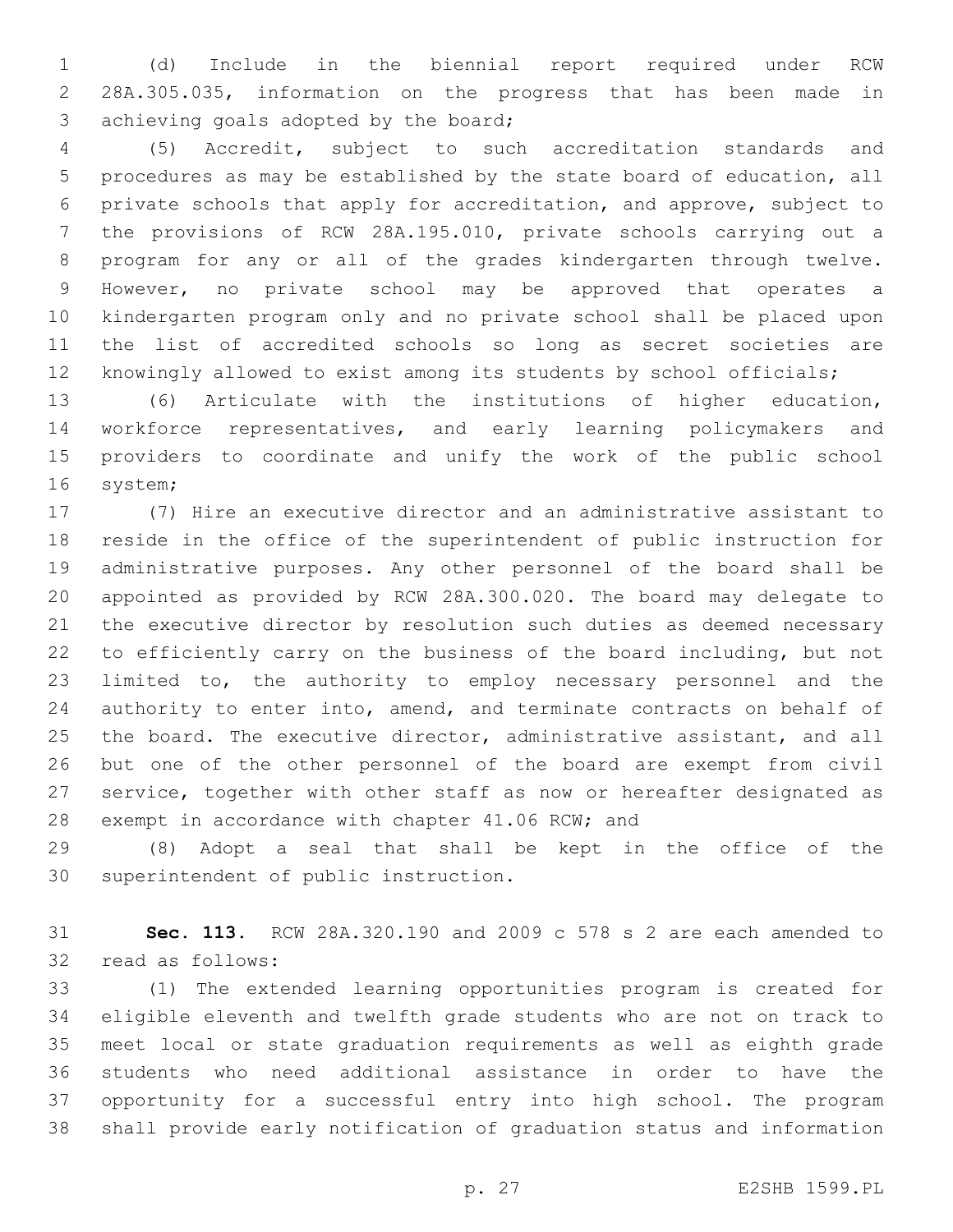1 on education opportunities including preapprenticeship programs that 2 are available.

 (2) Under the extended learning opportunities program and to the extent funds are available for that purpose, districts shall make available to students in grade twelve who have failed to meet one or more local or state graduation requirements the option of continuing enrollment in the school district in accordance with RCW 28A.225.160. Districts are authorized to use basic education program funding to 9 provide instruction to eligible students under RCW 28A.150.220((+3)))  $10 (5)$ .

 (3) Under the extended learning opportunities program, instructional services for eligible students can occur during the regular school day, evenings, on weekends, or at a time and location deemed appropriate by the school district, including the educational service district, in order to meet the needs of these students. Instructional services provided under this section do not include services offered at private schools. Instructional services can 18 include, but are not limited to, the following:

19 (a) Individual or small group instruction;

20 (b) ((Instruction in English language arts and/or mathematics 21 that eligible students need to pass all or part of the Washington 22 assessment of student learning;

23  $(e)$ )) Attendance in a public high school or public alternative 24 school classes or at a skill center;

 $25$  (( $\left(\frac{1}{d} \right)$ ) (c) Inclusion in remediation programs, including summer 26 school;

 $27$  (( $\left(\frac{1}{2}\right)$ ) (d) Language development instruction for English language 28 learners;

29  $((\text{#}))$  (e) Online curriculum and instructional support, 30 including programs for credit retrieval and ((Washington)) statewide 31 student assessment ((of student learning)) preparatory classes; and

 (( $\left(\frac{4}{9}\right)$ ) (f) Reading improvement specialists available at the educational service districts to serve eighth, eleventh, and twelfth grade educators through professional development in accordance with RCW 28A.415.350. The reading improvement specialist may also provide direct services to eligible students and those students electing to continue a fifth year in a high school program who are still 38 struggling with basic reading skills.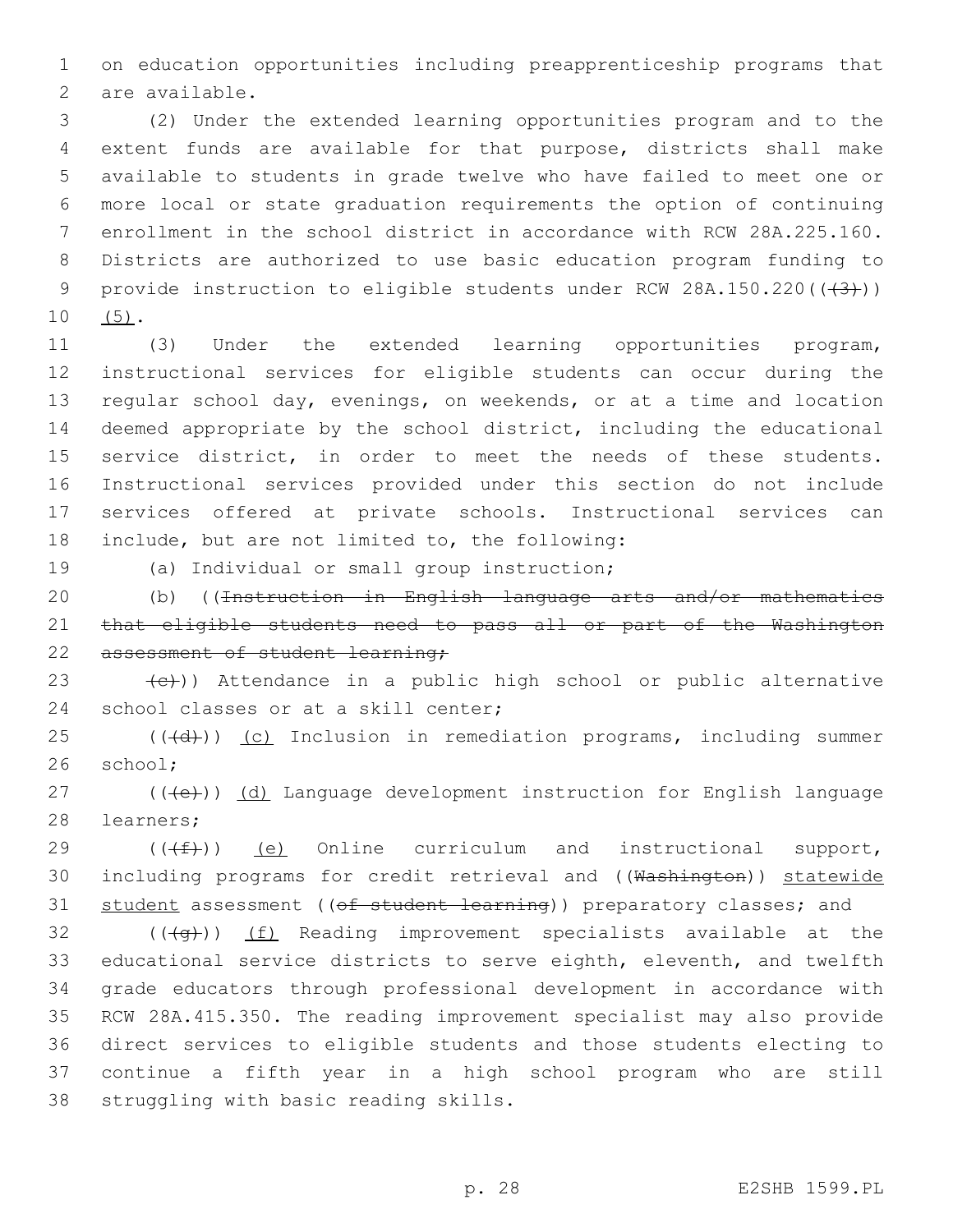**Sec. 114.** RCW 28A.320.208 and 2013 2nd sp.s. c 22 s 8 are each 2 amended to read as follows:

 (1) At the beginning of each school year, school districts must notify parents and guardians of enrolled students from eighth through twelfth grade about each student assessment required by the state, the minimum state-level graduation requirements, and any additional school district graduation requirements. The information may be provided when the student is enrolled, contained in the student or parent handbook, or posted on the school district's web site. The 10 notification must include the following:

(a) When each assessment will be administered;

 (b) ((Which assessments will be required for graduation and what 13 options students have to meet graduation requirements if they do not 14 pass a given assessment;

15 (e)) Whether the results of the assessment will be used for 16 program placement or grade-level advancement;

17 (((d)) (c) When the assessment results will be released to parents or guardians and whether there will be an opportunity for 19 parents and teachers to discuss strategic adjustments; and

20  $((\text{+e})^2)$   $(d)$  Whether the assessment is required by the school district, state, federal government, or more than one of these 22 entities.

 (2) The office of the superintendent of public instruction shall provide information to the school districts to enable the districts to provide the information to the parents and guardians in accordance 26 with subsection (1) of this section.

 **Sec. 115.** RCW 28A.600.310 and 2015 c 202 s 4 are each amended to read as follows:28

 (1)(a) Eleventh and twelfth grade students or students who have not yet received the credits required for the award of a high school diploma and are eligible to be in the eleventh or twelfth grades may apply to a participating institution of higher education to enroll in courses or programs offered by the institution of higher education.

 (b) The course sections and programs offered as running start courses must also be open for registration to matriculated students at the participating institution of higher education and may not be a course consisting solely of high school students offered at a high 38 school campus.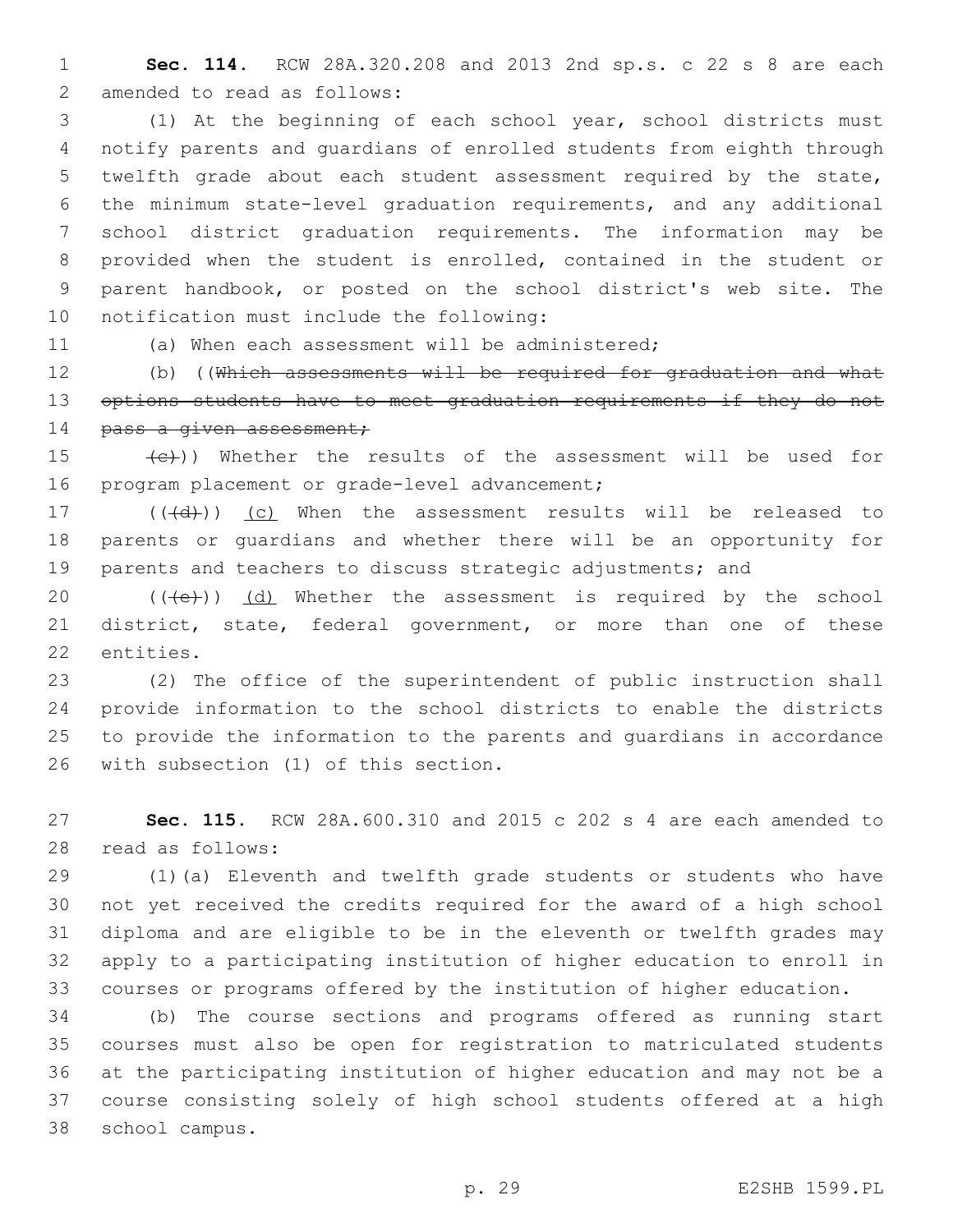(c) A student receiving home-based instruction enrolling in a public high school for the sole purpose of participating in courses or programs offered by institutions of higher education shall not be counted by the school district in any required state or federal accountability reporting if the student's parents or guardians filed a declaration of intent to provide home-based instruction and the student received home-based instruction during the school year before the school year in which the student intends to participate in courses or programs offered by the institution of higher education. Students receiving home-based instruction under chapter 28A.200 RCW and students attending private schools approved under chapter 28A.195 12 RCW shall not be required to meet the student learning goals( $(\tau)$  obtain a certificate of academic achievement or a certificate of 14 individual achievement to graduate from high school,)) or to 15 ((master)) learn the ((essential academie)) state learning 16 ((requirements)) standards. However, students are eligible to enroll in courses or programs in participating universities only if the board of directors of the student's school district has decided to participate in the program. Participating institutions of higher education, in consultation with school districts, may establish admission standards for these students. If the institution of higher education accepts a secondary school pupil for enrollment under this section, the institution of higher education shall send written notice to the pupil and the pupil's school district within ten days of acceptance. The notice shall indicate the course and hours of 26 enrollment for that pupil.

 (2)(a) In lieu of tuition and fees, as defined in RCW 28B.15.020 28 and 28B.15.041:

 (i) Running start students shall pay to the community or technical college all other mandatory fees as established by each community or technical college and, in addition, the state board for community and technical colleges may authorize a fee of up to ten percent of tuition and fees as defined in RCW 28B.15.020 and 34 28B.15.041; and

 (ii) All other institutions of higher education operating a running start program may charge running start students a fee of up to ten percent of tuition and fees as defined in RCW 28B.15.020 and 38 28B.15.041 in addition to technology fees.

 (b) The fees charged under this subsection (2) shall be prorated 40 based on credit load.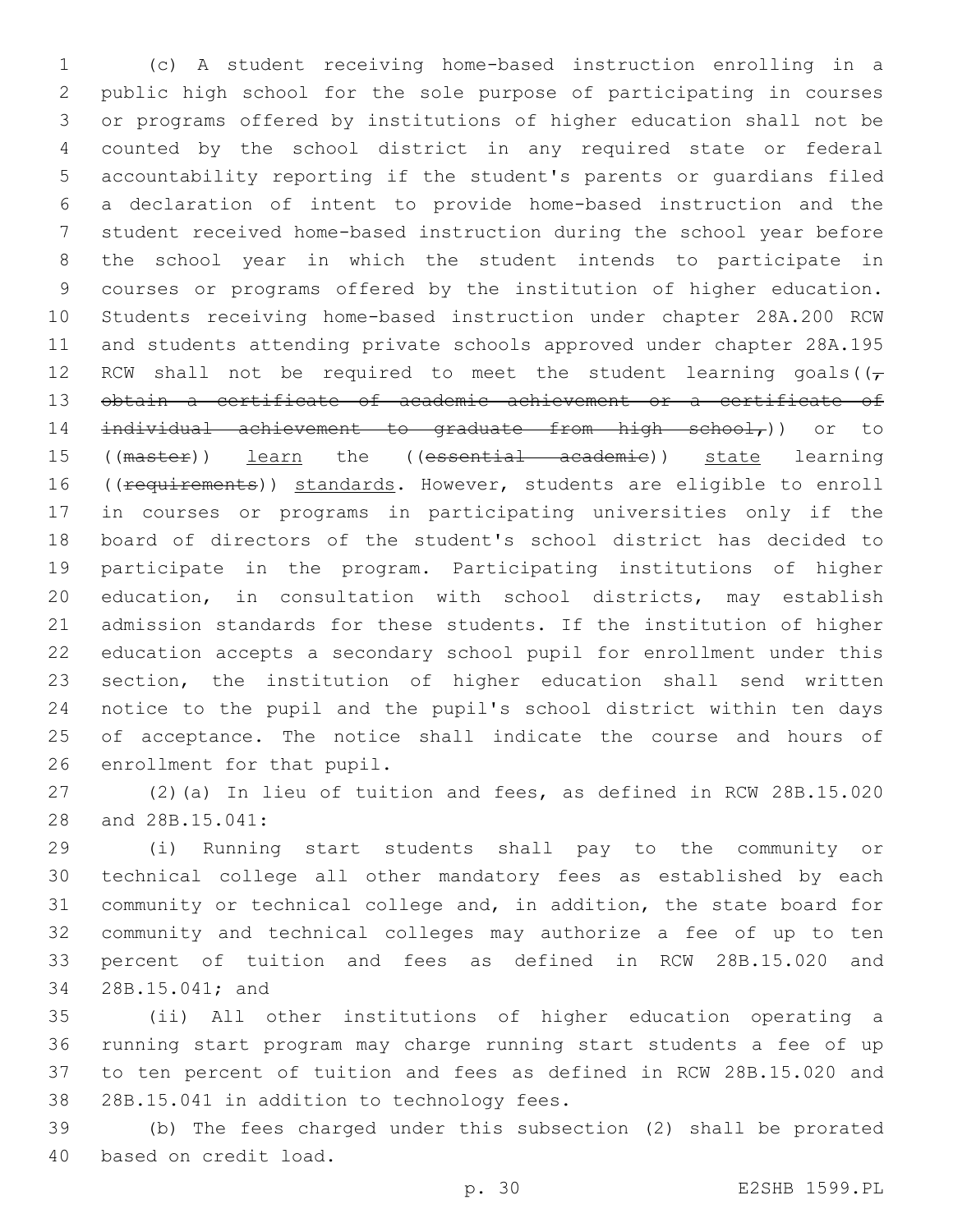(c) Students may pay fees under this subsection with advanced college tuition payment program tuition units at a rate set by the advanced college tuition payment program governing body under chapter 28B.95 RCW.4

 (3)(a) The institutions of higher education must make available fee waivers for low-income running start students. Each institution must establish a written policy for the determination of low-income students before offering the fee waiver. A student shall be considered low income and eligible for a fee waiver upon proof that the student is currently qualified to receive free or reduced-price lunch. Acceptable documentation of low-income status may also include, but is not limited to, documentation that a student has been deemed eligible for free or reduced-price lunches in the last five years, or other criteria established in the institution's policy.

 (b) Institutions of higher education, in collaboration with relevant student associations, shall aim to have students who can benefit from fee waivers take advantage of these waivers. Institutions shall make every effort to communicate to students and their families the benefits of the waivers and provide assistance to students and their families on how to apply. Information about waivers shall, to the greatest extent possible, be incorporated into financial aid counseling, admission information, and individual billing statements. Institutions also shall, to the greatest extent possible, use all means of communication, including but not limited to web sites, online catalogues, admission and registration forms, mass email messaging, social media, and outside marketing to ensure that information about waivers is visible, compelling, and reaches the maximum number of students and families that can benefit.

 (4) The pupil's school district shall transmit to the institution of higher education an amount per each full-time equivalent college student at statewide uniform rates for vocational and nonvocational students. The superintendent of public instruction shall separately calculate and allocate moneys appropriated for basic education under RCW 28A.150.260 to school districts for purposes of making such payments and for granting school districts seven percent thereof to offset program related costs. The calculations and allocations shall be based upon the estimated statewide annual average per full-time equivalent high school student allocations under RCW 28A.150.260, excluding small high school enhancements, and applicable rules adopted under chapter 34.05 RCW. The superintendent of public

p. 31 E2SHB 1599.PL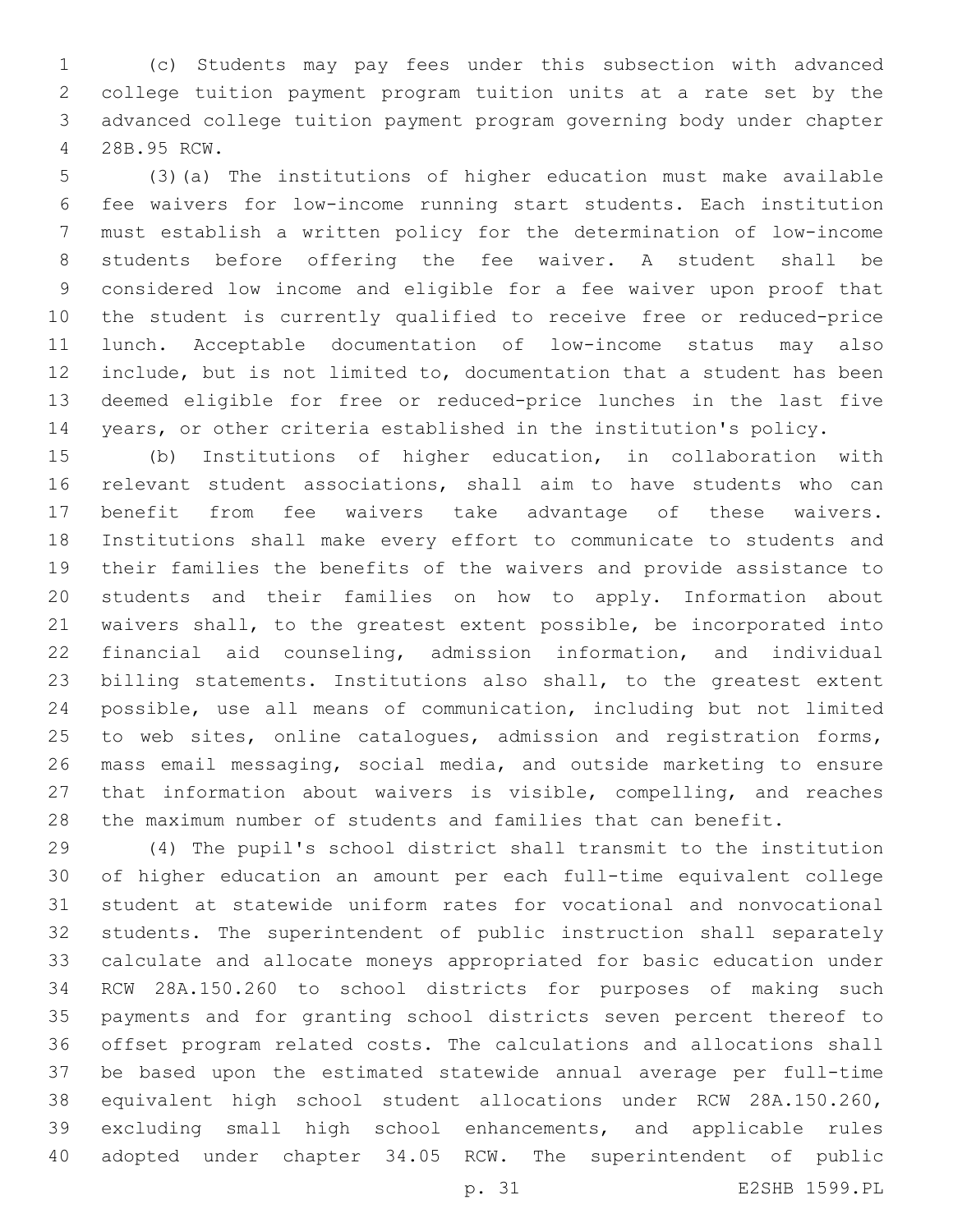instruction, participating institutions of higher education, and the state board for community and technical colleges shall consult on the calculation and distribution of the funds. The funds received by the institution of higher education from the school district shall not be deemed tuition or operating fees and may be retained by the institution of higher education. A student enrolled under this subsection shall be counted for the purpose of meeting enrollment targets in accordance with terms and conditions specified in the 9 omnibus appropriations act.

 **Sec. 116.** RCW 28A.700.080 and 2008 c 170 s 301 are each amended 11 to read as follows:

 (1) Subject to funds appropriated for this purpose, the office of the superintendent of public instruction shall develop and conduct an ongoing campaign for career and technical education to increase awareness among teachers, counselors, students, parents, principals, school administrators, and the general public about the opportunities offered by rigorous career and technical education programs. Messages in the campaign shall emphasize career and technical education as a high quality educational pathway for students, including for students who seek advanced education that includes a bachelor's degree or beyond. In particular, the office shall provide information about the 22 following:

 (a) The model career and technical education programs of study 24 developed under RCW 28A.700.060;

 (b) Career and technical education course equivalencies and dual 26 credit for high school and college;

27 (c) ((The career and technical education alternative assessment 28 guidelines under RCW 28A.655.065;

29 (d)) The availability of scholarships for postsecondary workforce education, including the Washington award for vocational excellence, and apprenticeships through the opportunity grant program under RCW 28B.50.271, grants under RCW 28A.700.090, and other 33 programs; and

 (( $\left(\frac{1}{12}\right)$ ) (d) Education, apprenticeship, and career opportunities 35 in emerging and high-demand programs.

 (2) The office shall use multiple strategies in the campaign depending on available funds, including developing an interactive web site to encourage and facilitate career exploration; conducting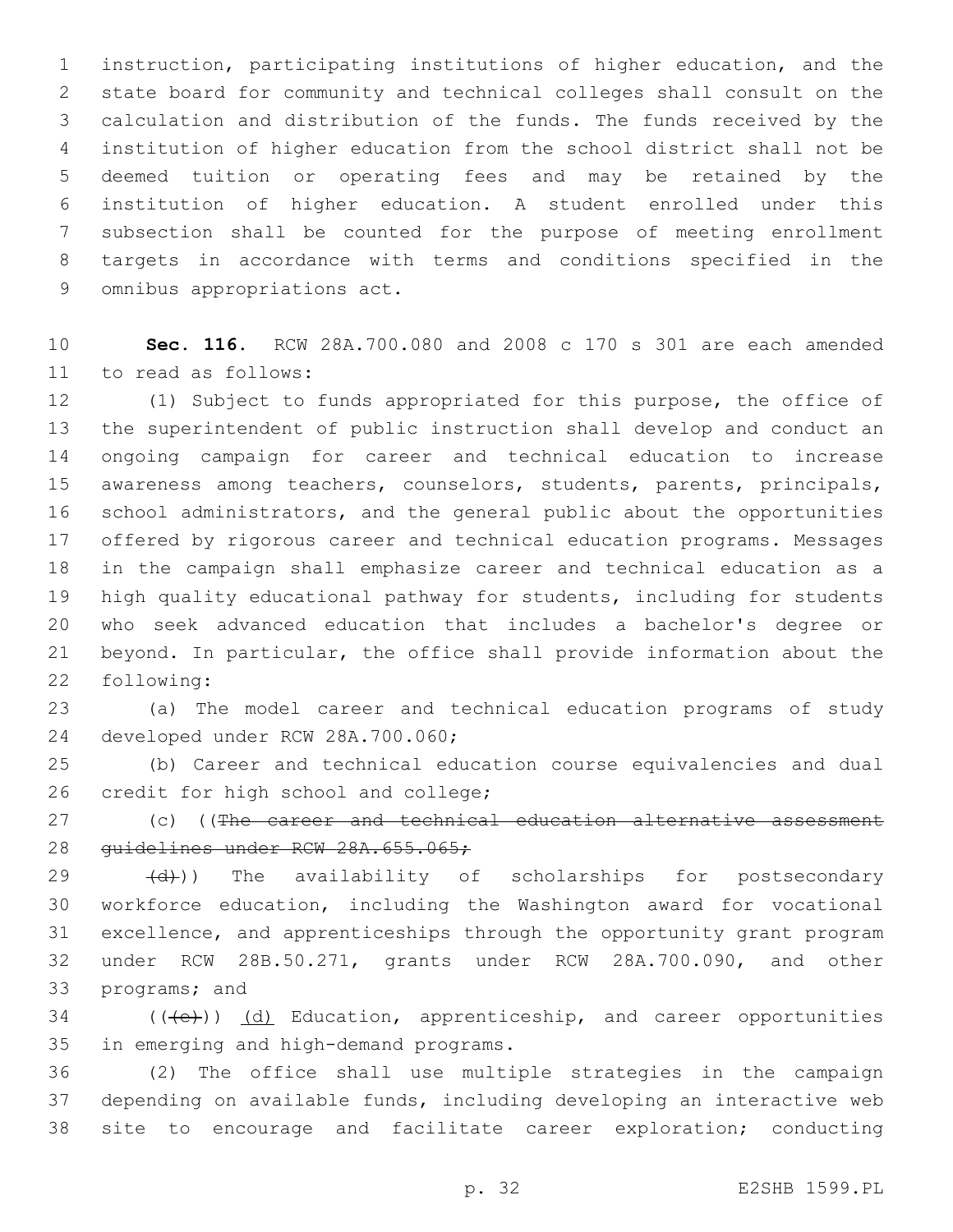training and orientation for guidance counselors and teachers; and 2 developing and disseminating printed materials.

 (3) The office shall seek advice, participation, and financial assistance from the workforce training and education coordinating board, higher education institutions, foundations, employers, apprenticeship and training councils, workforce development councils, and business and labor organizations for the campaign.

 **Sec. 117.** RCW 28A.415.360 and 2009 c 548 s 403 are each amended 9 to read as follows:

 (1) Subject to funds appropriated for this purpose, targeted professional development programs, to be known as learning improvement days, are authorized to further the development of outstanding mathematics, science, and reading teaching and learning opportunities in the state of Washington. The intent of this section is to provide guidance for the learning improvement days in the omnibus appropriations act. The learning improvement days authorized in this section shall not be considered part of the definition of 18 basic education.

 (2) A school district is eligible to receive funding for learning improvement days that are limited to specific activities related to student learning that contribute to the following outcomes:

 (a) Provision of meaningful, targeted professional development for all teachers in mathematics, science, or reading;

 (b) Increased knowledge and instructional skill for mathematics, 25 science, or reading teachers;

 (c) Increased use of curriculum materials with supporting diagnostic and supplemental materials that align with state 28 standards;

29 (d) ((Skillful quidance for students participating in alternative 30 assessment activities;

31 (e)) Increased rigor of course offerings especially in 32 mathematics, science, and reading;

33  $((\text{#}))$  (e) Increased student opportunities for focused, applied 34 mathematics and science classes;

 ( $(\overline{+q})$ ) <u>(f)</u> Increased student success on state achievement 36 measures; and

37 (((+h)) (g) Increased student appreciation of the value and uses of mathematics, science, and reading knowledge and exploration of 39 related careers.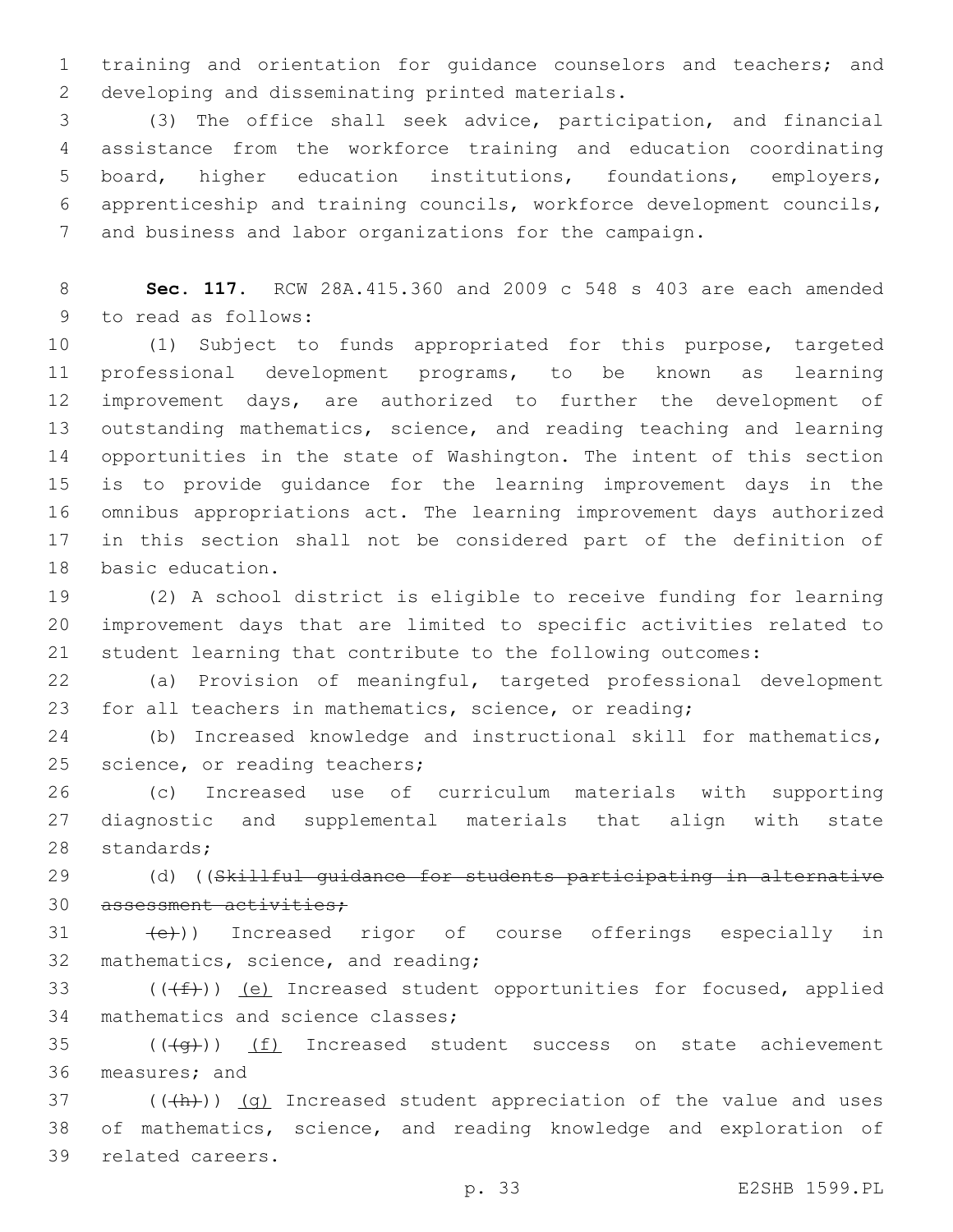(3) School districts receiving resources under this section shall submit reports to the superintendent of public instruction documenting how the use of the funds contributes to measurable improvement in the outcomes described under subsection (2) of this section; and how other professional development resources and programs authorized in statute or in the omnibus appropriations act contribute to the expected outcomes. The superintendent of public instruction and the office of financial management shall collaborate 9 on required report content and format.

10 **Sec. 118.** RCW 28A.655.068 and 2017 3rd sp.s. c 31 s 6 are each 11 amended to read as follows:

12 (1) ((Beginning in the 2011-12 school year,)) The statewide high 13 school assessment in science shall be ((an end-of-course)) a 14 comprehensive assessment ((for biology)) that measures the state 15 standards for the application of science and engineering practices, 16 disciplinary core ideas, and crosscutting concepts in the domains of 17 physical sciences, life sciences, ((in addition to systems, inquiry, 18 and application as they pertain to life sciences)) Earth and space 19 sciences, and engineering design.

20 (2)(((a) The superintendent of public instruction may develop or 21 adopt science end-of-course assessments or a comprehensive science assessment that includes subjects in addition to biology for purposes 23 of RCW 28A.655.061, when so directed by the legislature. The legislature intends to transition from a biology end-of-course assessment to a more comprehensive science assessment in a manner 26 consistent with the way in which the state transitioned to an English **Language arts assessment and a comprehensive mathematics assessment.**  The legislature further intends that the transition will include at least two years of using the student assessment results from either the biology end-of-course assessment or the more comprehensive assessment in order to provide students with reasonable opportunities to demonstrate high school competencies while being mindful of the 33 increasing rigor of the new assessment.

 $(34 - 4b)$ ) The superintendent of public instruction shall develop or adopt a science assessment in accordance with RCW 28A.655.070(10) that is not biased toward persons with different learning styles, racial or ethnic backgrounds, or on the basis of gender.

38 (((c) Before the next subsequent school year after the 39 legislature directs the superintendent to develop or adopt a new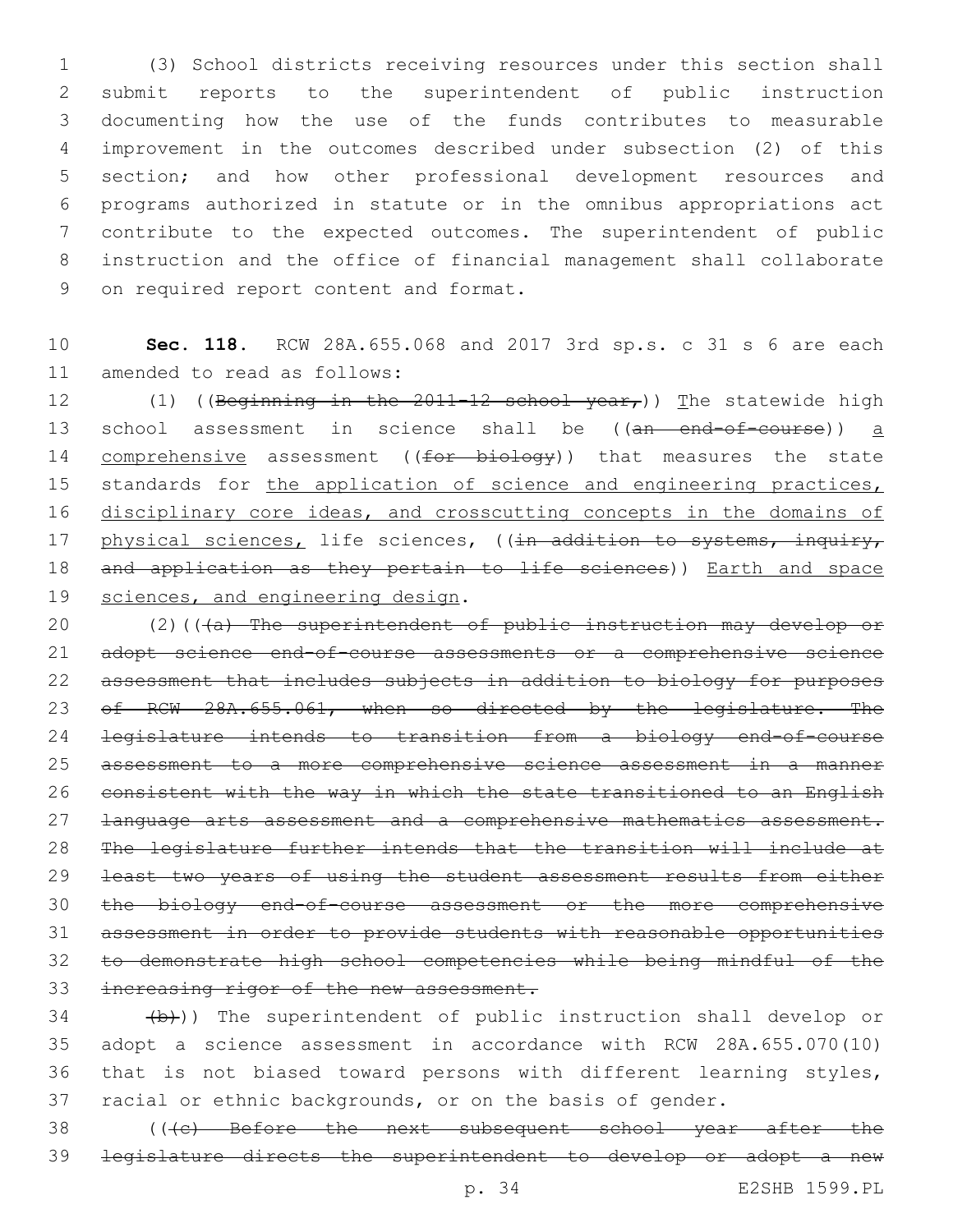1 science assessment, the superintendent of public instruction shall review the objective alternative assessments for the science assessment and make recommendations to the legislature regarding additional objective alternatives, if any.))

 (3) The superintendent of public instruction may participate with consortia of multiple states as common student learning standards and assessments in science are developed. The superintendent of public instruction, in consultation with the state board of education, may 9 modify the ((essential academie)) state learning ((requirements)) 10 standards and statewide student assessments in science, including the high school assessment, according to the multistate common student learning standards and assessments as long as the education committees of the legislature have opportunities for review before the modifications are adopted, as provided under RCW 28A.655.070.

 (4) The statewide high school assessment under this section shall 16 be used to demonstrate that a student meets the state standards in the science content area of the statewide student assessment until a comprehensive science assessment is required under RCW 28A.655.061.

 **Sec. 119.** RCW 28A.655.070 and 2018 c 177 s 401 are each amended 20 to read as follows:

 (1) The superintendent of public instruction shall develop 22 ((essential academie)) state learning ((requirements)) standards that identify the knowledge and skills all public school students need to know and be able to do based on the student learning goals in RCW 25 28A.150.210, develop student assessments, and implement the accountability recommendations and requests regarding assistance, rewards, and recognition of the state board of education.

(2) The superintendent of public instruction shall:

29 (a) Periodically revise the ((essential academie)) state learning 30 ((requirements)) standards, as needed, based on the student learning goals in RCW 28A.150.210. Goals one and two shall be considered primary. To the maximum extent possible, the superintendent shall integrate goal four and the knowledge and skill areas in the other 34 goals in the ((essential academie)) state learning ((requirements)) 35 standards; and

 (b) Review and prioritize the ((essential academic)) state 37 learning ((requirements)) standards and identify, with clear and concise descriptions, the grade level content expectations to be assessed on the statewide student assessment and used for state or

p. 35 E2SHB 1599.PL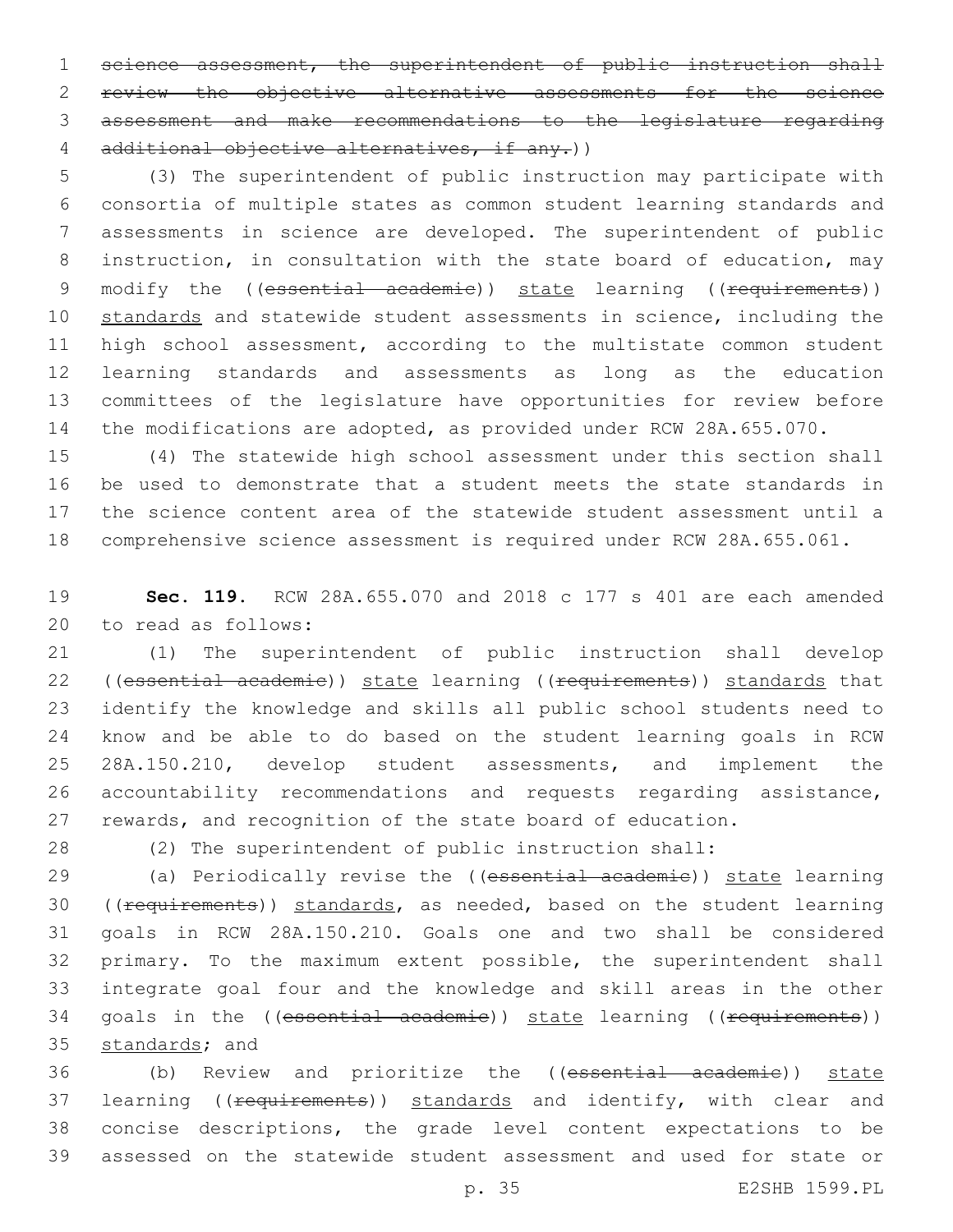federal accountability purposes. The review, prioritization, and identification shall result in more focus and targeting with an emphasis on depth over breadth in the number of grade level content expectations assessed at each grade level. Grade level content expectations shall be articulated over the grades as a sequence of expectations and performances that are logical, build with increasing depth after foundational knowledge and skills are acquired, and reflect, where appropriate, the sequential nature of the discipline. The office of the superintendent of public instruction, within seven working days, shall post on its web site any grade level content expectations provided to an assessment vendor for use in constructing 12 the statewide student assessment.

 (3)(a) In consultation with the state board of education, the superintendent of public instruction shall maintain and continue to develop and revise a statewide academic assessment system in the content areas of reading, writing, mathematics, and science for use in the elementary, middle, and high school years designed to 18 determine if each student has mastered the ((essential academie)) 19 state learning ((requirements)) standards identified in subsection (1) of this section. School districts shall administer the assessments under guidelines adopted by the superintendent of public instruction. The academic assessment system may include a variety of assessment methods, including criterion-referenced and performance-24 based measures.

 (b) Effective with the 2009 administration of the Washington assessment of student learning and continuing with the statewide student assessment, the superintendent shall redesign the assessment in the content areas of reading, mathematics, and science in all grades except high school by shortening test administration and reducing the number of short answer and extended response questions.

 (c) By the 2014-15 school year, the superintendent of public instruction, in consultation with the state board of education, shall modify the statewide student assessment system to transition to assessments developed with a multistate consortium, as provided in 35 this subsection:

 (i) The assessments developed with a multistate consortium to assess student proficiency in English language arts and mathematics shall be administered beginning in the 2014-15 school year, and beginning with the graduating class of 2020, the assessments must be 40 administered to students in the tenth grade. The reading and writing

p. 36 E2SHB 1599.PL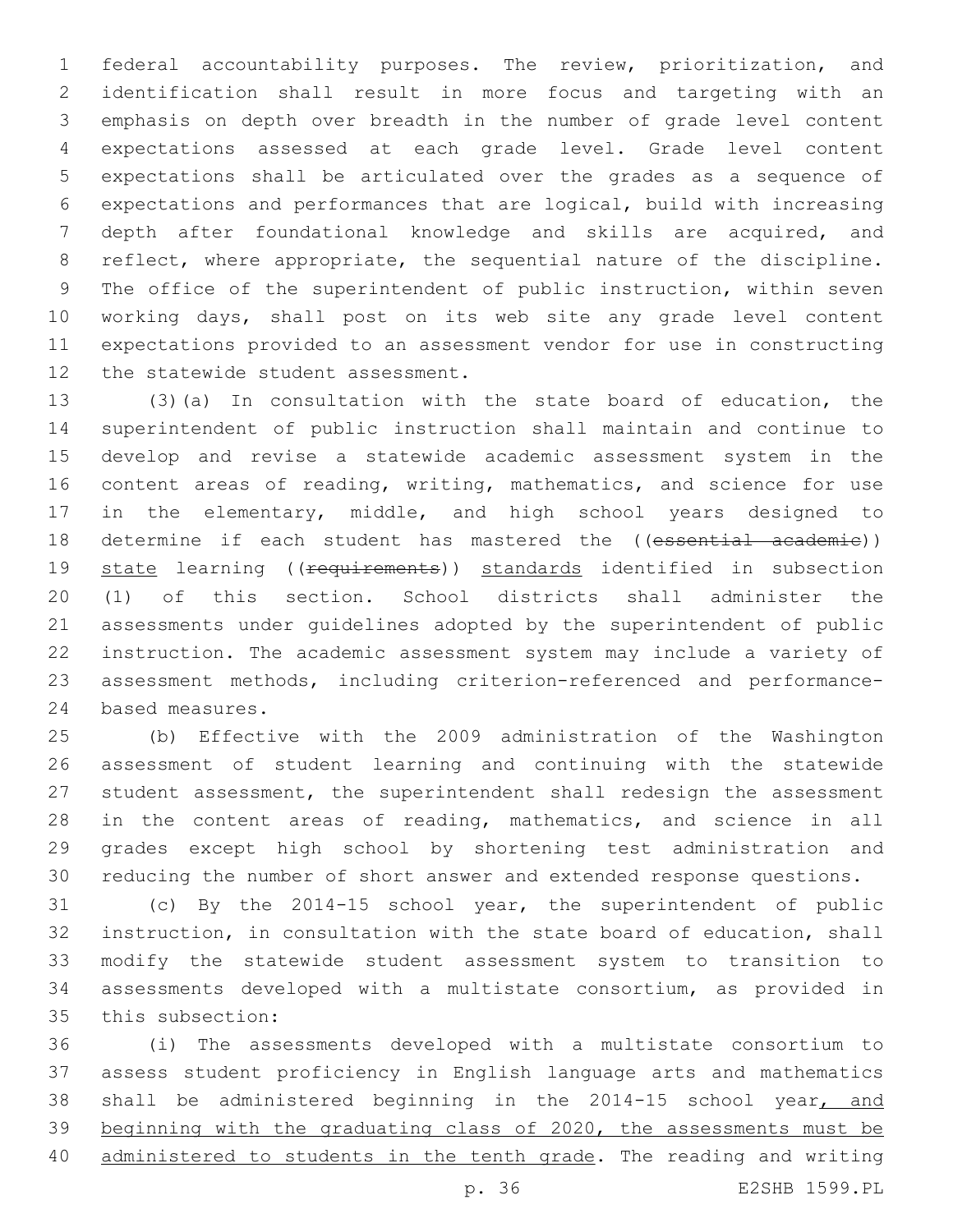assessments shall not be administered by the superintendent of public instruction or schools after the 2013-14 school year.

 (ii) The high school assessments in English language arts and mathematics in (c)(i) of this subsection shall be used for the purposes of ((earning a certificate of academic achievement for high school graduation under the timeline established in RCW 28A.655.061)) federal and state accountability and for assessing student career and 8 college readiness.

9 (( $(i$ iii) During the transition period specified in RCW 28A.655.061, the superintendent of public instruction shall use test items and other resources from the consortium assessment to develop and administer a tenth grade high school English language arts 13 assessment, an end-of-course mathematics assessment to assess the 14 standards common to algebra I and integrated mathematics I, and an end-of-course mathematics assessment to assess the standards common 16 to geometry and integrated mathematics II.))

 (d) The statewide academic assessment system must also include the Washington access to instruction and measurement assessment for 19 students with significant cognitive challenges.

 (4) If the superintendent proposes any modification to the 21 ((essential academie)) state learning ((requirements)) standards or 22 the statewide assessments, then the superintendent shall, upon request, provide opportunities for the education committees of the house of representatives and the senate to review the assessments and 25 proposed modifications to the ((essential academie)) state learning 26 ((requirements)) standards before the modifications are adopted.

 (5) The assessment system shall be designed so that the results under the assessment system are used by educators as tools to evaluate instructional practices, and to initiate appropriate educational support for students who have not mastered the 31 ((essential academie)) state learning ((requirements)) standards at the appropriate periods in the student's educational development.

 (6) By September 2007, the results for reading and mathematics shall be reported in a format that will allow parents and teachers to determine the academic gain a student has acquired in those content 36 areas from one school year to the next.

 (7) To assist parents and teachers in their efforts to provide educational support to individual students, the superintendent of public instruction shall provide as much individual student performance information as possible within the constraints of the

p. 37 E2SHB 1599.PL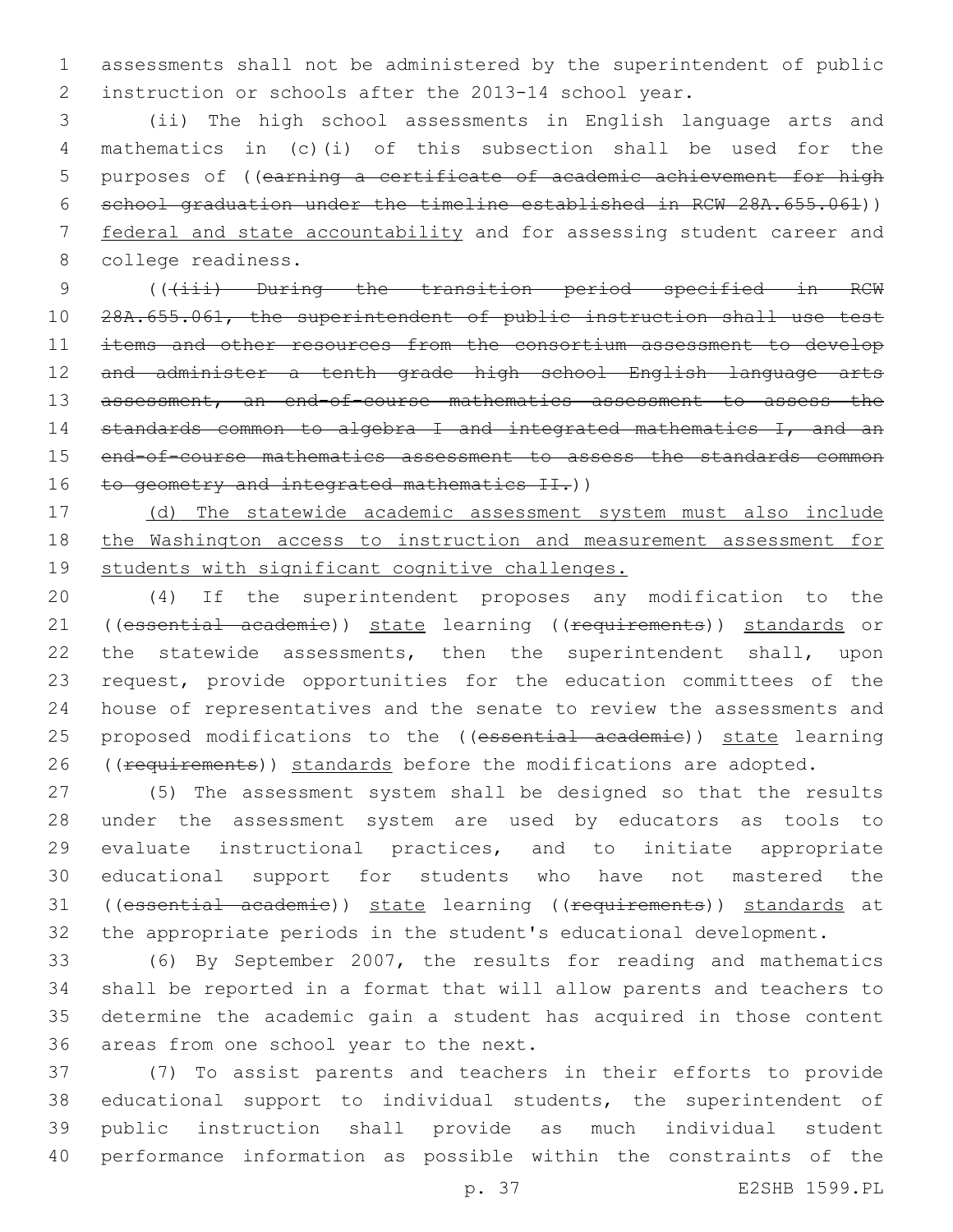1 assessment system's item bank. The superintendent shall also provide 2 to school districts:

3 (a) Information on classroom-based and other assessments that may 4 provide additional achievement information for individual students; 5 and

 (b) A collection of diagnostic tools that educators may use to evaluate the academic status of individual students. The tools shall be designed to be inexpensive, easily administered, and quickly and easily scored, with results provided in a format that may be easily 10 shared with parents and students.

11 (8) To the maximum extent possible, the superintendent shall 12 integrate knowledge and skill areas in development of the 13 assessments.

14 (9) Assessments for goals three and four of RCW 28A.150.210 shall 15 be integrated in the ((essential academie)) state learning 16 ((requirements)) standards and assessments for goals one and two.

17 (10) The superintendent shall develop assessments that are 18 directly related to the ((essential academie)) state learning 19 ((requirements)) standards, and are not biased toward persons with 20 different learning styles, racial or ethnic backgrounds, or on the 21 basis of gender.

 (11) The superintendent shall review available and appropriate 23 options for competency-based assessments that meet the ((essential 24 academie)) state learning ((requirements)) standards. In accordance with the review required by this subsection, the superintendent shall provide a report and recommendations to the education committees of the house of representatives and the senate by November 1, 2019.

28 (12) The superintendent shall consider methods to address the 29 unique needs of special education students when developing the 30 assessments under this section.

31 (13) The superintendent shall consider methods to address the 32 unique needs of highly capable students when developing the 33 assessments under this section.

34 (14) The superintendent shall post on the superintendent's web 35 site lists of resources and model assessments in social studies, the 36 arts, and health and fitness.

37 (15) The superintendent shall integrate financial education 38 skills and content knowledge into the state learning standards 39 pursuant to RCW 28A.300.460(2)(d).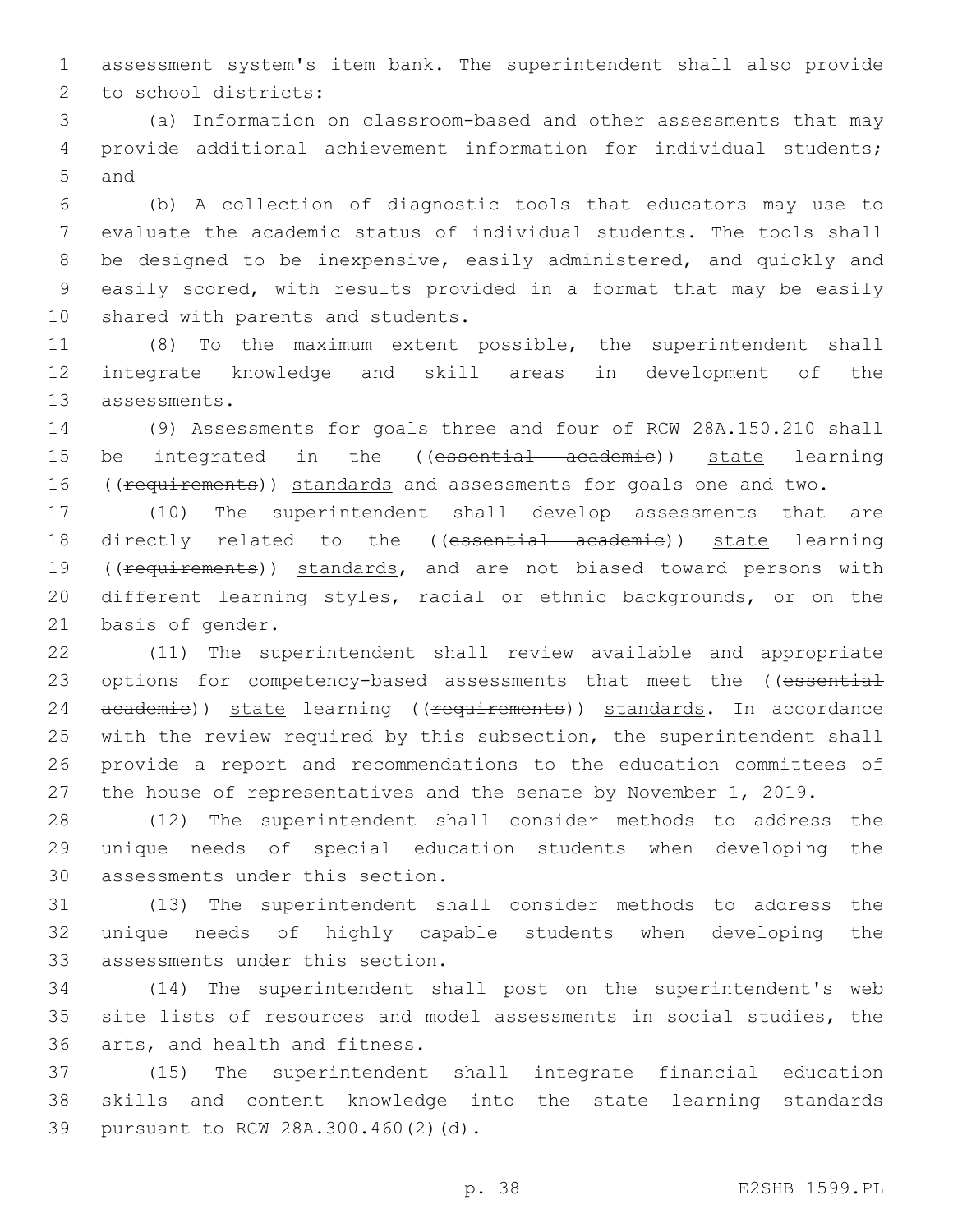(16)(a) The superintendent shall notify the state board of education in writing before initiating the development or revision of 3 the ((essential academie)) state learning ((requirements)) standards under subsections (1) and (2) of this section. The notification must be provided to the state board of education in advance for review at a regularly scheduled or special board meeting and must include the 7 following information:

 (i) The subject matter of the ((essential academic)) state 9 learning ((requirements)) standards;

 (ii) The reason or reasons the superintendent is initiating the 11 development or revision; and

 (iii) The process and timeline that the superintendent intends to 13 follow for the development or revision.

 (b) The state board of education may provide a response to the superintendent's notification for consideration in the development or 16 revision process in (a) of this subsection.

 (c) Prior to adoption by the superintendent of any new or revised 18 ((essential academie)) state learning ((requirements)) standards, the 19 superintendent shall submit the proposed new or revised ((essential 20 academie)) state learning ((requirements)) standards to the state board of education in advance in writing for review at a regularly scheduled or special board meeting. The state board of education may provide a response to the superintendent's proposal for consideration 24 prior to final adoption.

 (17) The state board of education may propose new or revised 26 ((essential academie)) state learning ((requirements)) standards to the superintendent. The superintendent must respond to the state 28 board of education's proposal in writing.

 **Sec. 120.** RCW 28A.655.090 and 2008 c 165 s 3 are each amended to read as follows:30

 (1) By September 10, 1998, and by September 10th each year thereafter, the superintendent of public instruction shall report to schools, school districts, and the legislature on the results of the ((Washington assessment of student learning and state-mandated norm-referenced standardized tests)) statewide student assessment.

 (2) The reports shall include the assessment results by school and school district, and include changes over time. For the ((Washington assessment of student learning)) statewide student 39 assessment, results shall be reported as follows: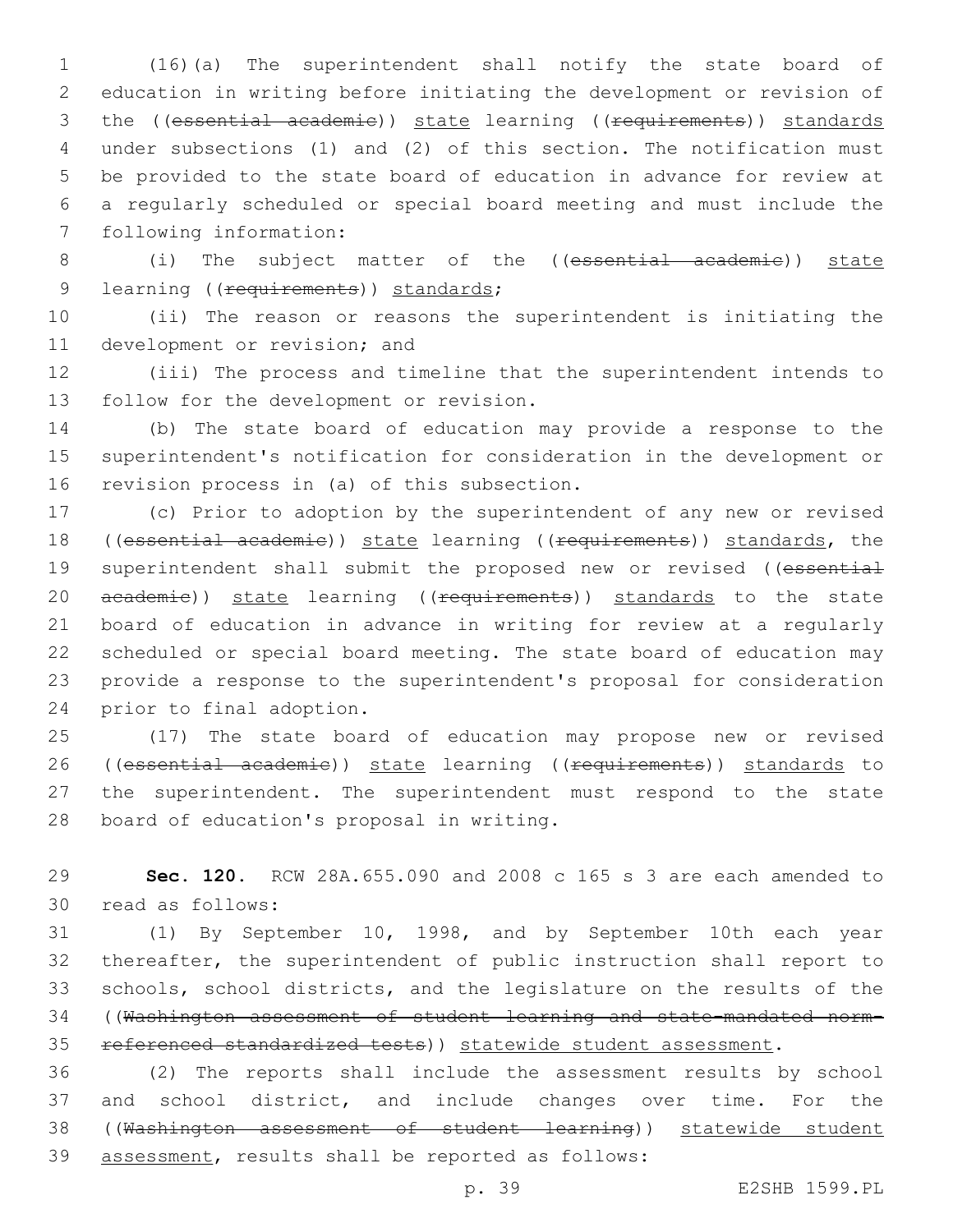(a) The percentage of students meeting the standards;

 (b) The percentage of students performing at each level of the 3 assessment;

 (c) Disaggregation of results by at least the following subgroups of students: White, Black, Hispanic, American Indian/Alaskan Native, Asian, Pacific Islander/Hawaiian Native, low income, transitional bilingual, migrant, special education, and, beginning with the 2009-10 school year, students covered by section 504 of the federal 9 rehabilitation act of 1973, as amended (29 U.S.C. Sec. 794); and

 (d) A learning improvement index that shows changes in student performance within the different levels of student learning reported 12 on the ((Washington assessment of student learning)) statewide 13 student assessment.

 (3) The reports shall contain data regarding the different 15 characteristics of schools, such as poverty levels, percent of English as a second language students, dropout rates, attendance, percent of students in special education, and student mobility so that districts and schools can learn from the improvement efforts of other schools and districts with similar characteristics.

 (4) The reports shall contain student scores on mandated tests by comparable Washington schools of similar characteristics.

 (5) The reports shall contain information on public school choice options available to students, including vocational education.

 (6) The reports shall be posted on the superintendent of public 25 instruction's internet web site.

 (7) To protect the privacy of students, the results of schools and districts that test fewer than ten students in a grade level shall not be reported. In addition, in order to ensure that results are reported accurately, the superintendent of public instruction shall maintain the confidentiality of statewide data files until the superintendent determines that the data are complete and accurate.

 (8) The superintendent of public instruction shall monitor the percentage and number of special education and limited English- proficient students exempted from taking the assessments by schools and school districts to ensure the exemptions are in compliance with 36 exemption guidelines.

 **Sec. 121.** RCW 28A.655.200 and 2009 c 539 s 1 are each amended to read as follows:38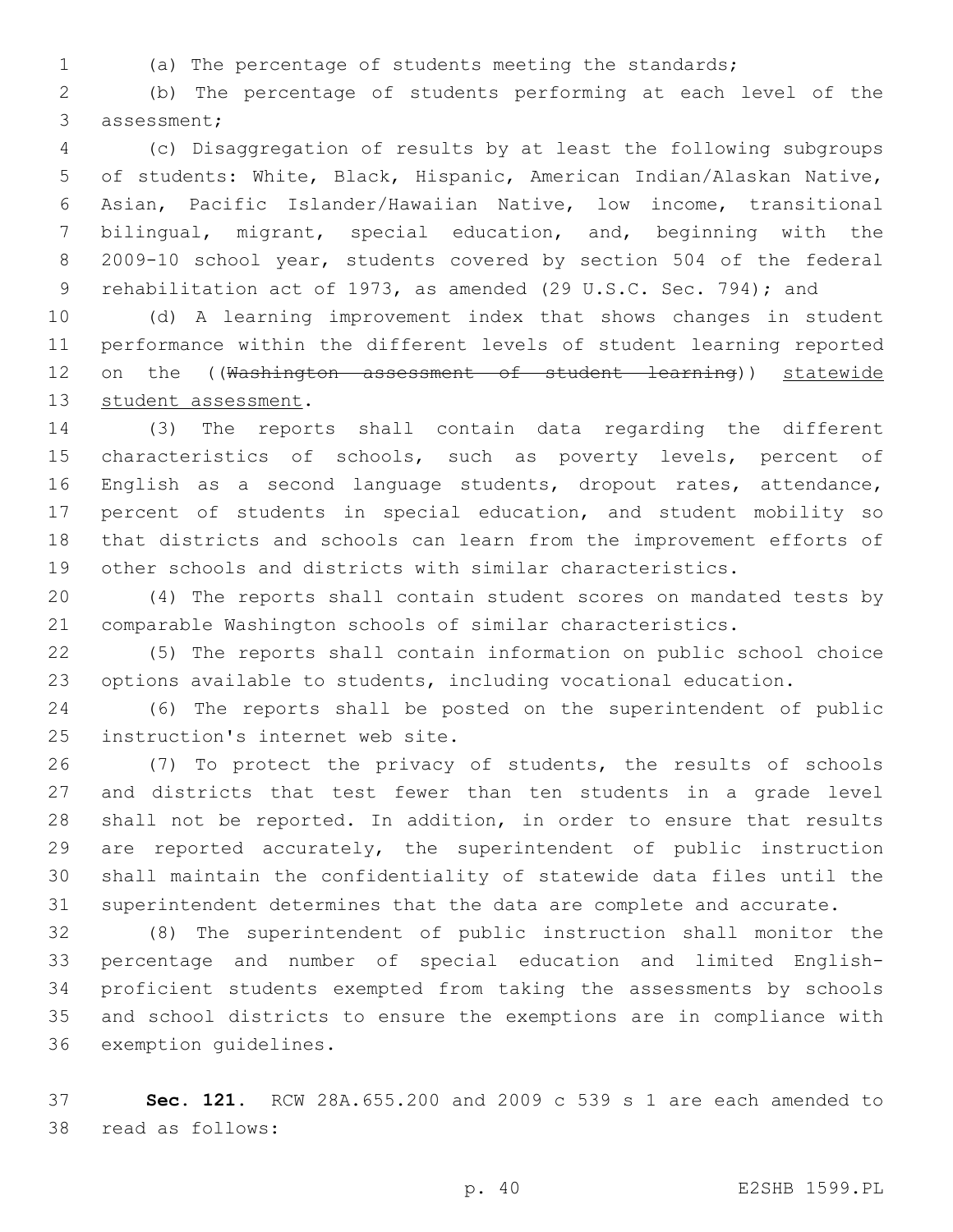(1) The legislature intends to permit school districts to offer norm-referenced assessments, make diagnostic tools available to school districts, and provide funding for diagnostic assessments to enhance student learning at all grade levels and provide early 5 intervention before the high school ((Washington assessment of 6 student learning)) statewide student assessment.

 (2) In addition to the diagnostic assessments provided under this section, school districts may, at their own expense, administer norm-9 referenced assessments to students.

 (3) Subject to the availability of amounts appropriated for this purpose, the office of the superintendent of public instruction shall post on its web site for voluntary use by school districts, a guide of diagnostic assessments. The assessments in the guide, to the extent possible, shall include the characteristics listed in 15 subsection (4) of this section.

 (4) Subject to the availability of amounts appropriated for this purpose, beginning September 1, 2007, the office of the superintendent of public instruction shall make diagnostic assessments in reading, writing, mathematics, and science in elementary, middle, and high school grades available to school districts. Subject to funds appropriated for this purpose, the office of the superintendent of public instruction shall also provide funding to school districts for administration of diagnostic assessments to help improve student learning, identify academic weaknesses, enhance student planning and guidance, and develop targeted instructional strategies to assist students before the high 27 school ((Washington assessment of student learning)) statewide 28 student assessment. To the greatest extent possible, the assessments 29 shall be:

(a) Aligned to the state's grade level expectations;

(b) Individualized to each student's performance level;

 (c) Administered efficiently to provide results either 33 immediately or within two weeks;

 (d) Capable of measuring individual student growth over time and allowing student progress to be compared to other students across the 36 country;

37 (e) Readily available to parents; and

(f) Cost-effective.38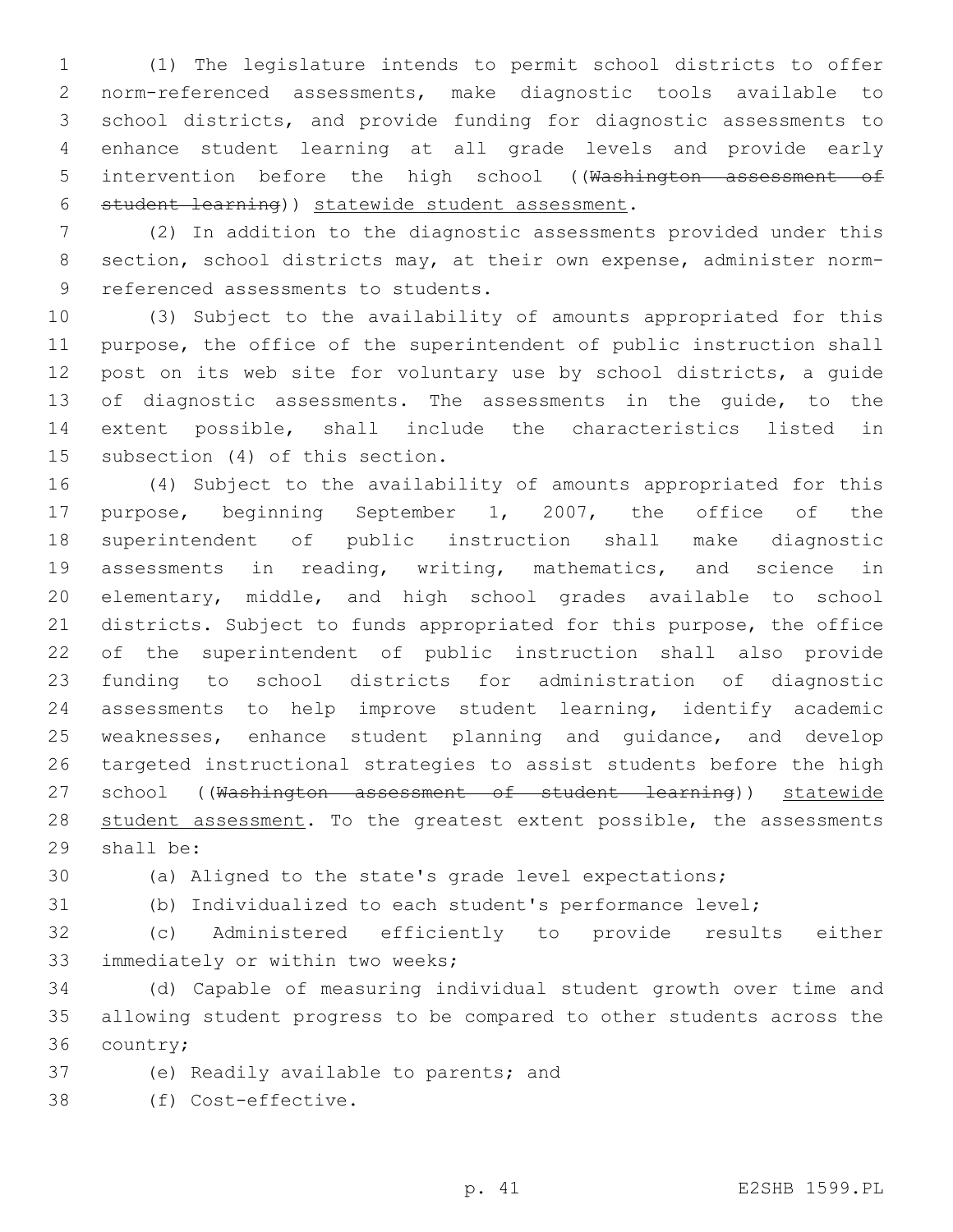(5) The office of the superintendent of public instruction shall offer training at statewide and regional staff development activities in:3

(a) The interpretation of diagnostic assessments; and

 (b) Application of instructional strategies that will increase student learning based on diagnostic assessment data.

 **PART II GRADUATION PATHWAY OPTIONS FOR THE GRADUATING CLASS OF 2020 AND SUBSEQUENT CLASSES**

 NEW SECTION. **Sec. 201.** A new section is added to chapter 11 28A.655 RCW to read as follows:

 (1)(a) Beginning with the class of 2020, graduation from a public high school and the earning of a high school diploma must include the 14 following:

 (i) Satisfying the graduation requirements established by the state board of education under RCW 28A.230.090 and any graduation requirements established by the applicable public high school or 18 school district;

(ii) Satisfying credit requirements for graduation;

 (iii) Demonstrating career and college readiness through completion of the high school and beyond plan as required by RCW 22 28A.230.090; and

 (iv) Meeting the requirements of at least one graduation pathway option established in this section. The pathway options established in this section are intended to provide a student with multiple pathways to graduating with a meaningful high school diploma that are tailored to the goals of the student. A student may choose to pursue one or more of the pathway options under (b) of this subsection, but any pathway option used by a student to demonstrate career and college readiness must be in alignment with the student's high school 31 and beyond plan.

 (b) The following graduation pathway options may be used to demonstrate career and college readiness in accordance with (a)(iv) 34 of this subsection:

 (i) Meet or exceed the graduation standard established by the state board of education under RCW 28A.305.130 on the statewide high school assessments in English language arts and mathematics as 38 provided for under RCW 28A.655.070;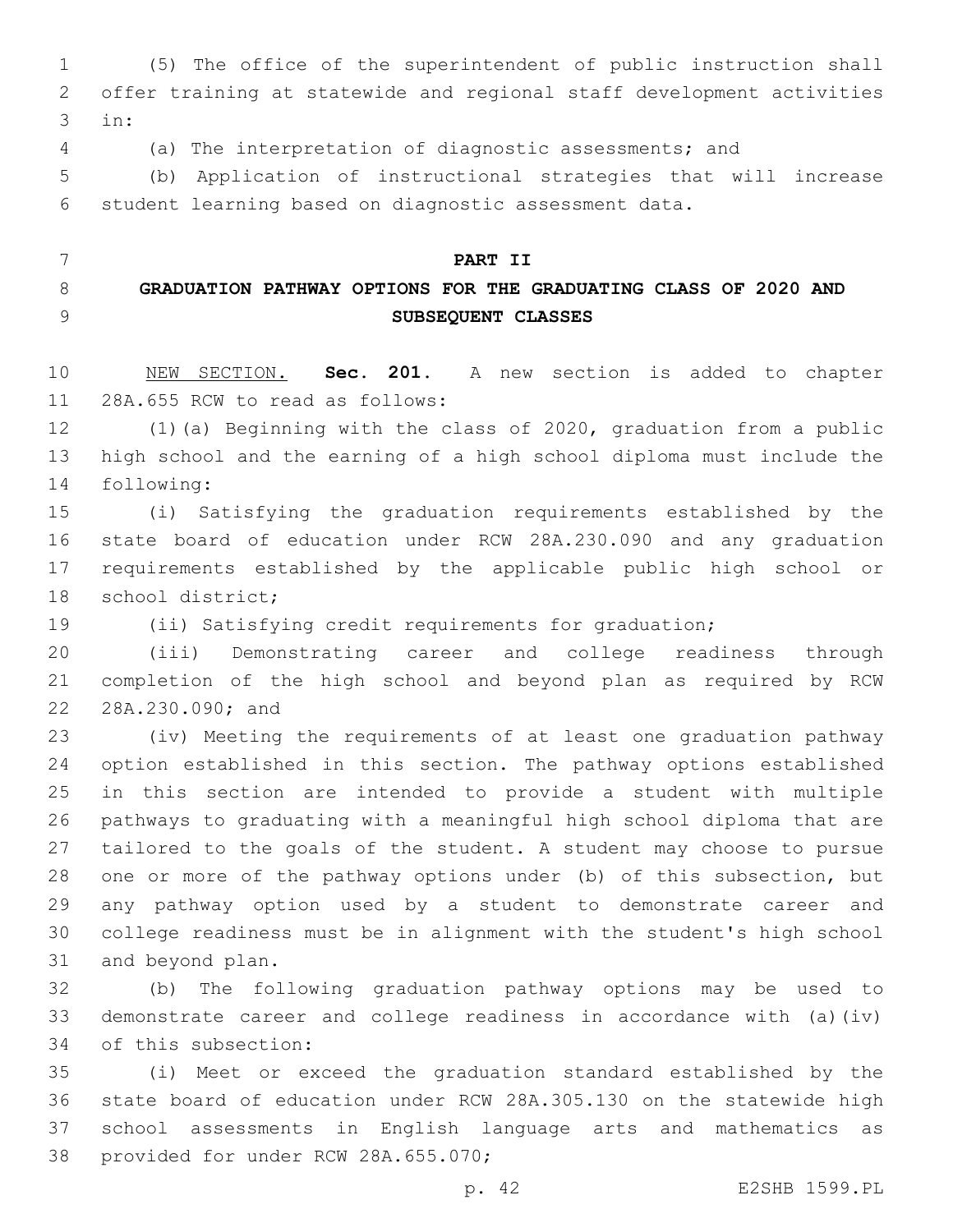(ii) Complete and qualify for college credit in dual credit courses in English language arts and mathematics. For the purposes of this subsection, "dual credit course" means a course in which a student qualifies for college and high school credit in English language arts or mathematics upon successfully completing the course;

 (iii) Earn high school credit in a high school transition course in English language arts and mathematics, an example of which includes a bridge to college course. For the purposes of this subsection (1)(b)(iii), "high school transition course" means an English language arts or mathematics course offered in high school where successful completion by a high school student ensures the student college-level placement at participating institutions of higher education as defined in RCW 28B.10.016. High school transition courses must satisfy core or elective credit graduation requirements established by the state board of education. A student's successful completion of a high school transition course does not entitle the student to be admitted to an institution of higher education as 18 defined in RCW 28B.10.016;

 (iv) Earn high school credit, with a C+ grade, or receiving a three or higher on the AP exam, or equivalent, in AP, international baccalaureate, or Cambridge international courses in English language arts and mathematics; or receiving a four or higher on international baccalaureate exams. For English language arts, successfully completing any of the following courses meets the standard: AP English language and composition literature, macroeconomics, microeconomics, psychology, United States history, world history, United States government and politics, or comparative government and politics; or any of the international baccalaureate individuals and societies courses. For mathematics, successfully completing any of the following courses meets the standard: AP statistics, computer science, computer science principles, or calculus; or any of the 32 international baccalaureate mathematics courses;

 (v) Meet or exceed the scores established by the state board of education for the mathematics portion and the reading, English, or 35 writing portion of the SAT or ACT;

 (vi) Meet any combination of at least one English language arts option and at least one mathematics option established in (b)(i) 38 through (v) of this subsection  $(1);$ 

 (vii) Meet standard in the armed services vocational aptitude 40 battery; and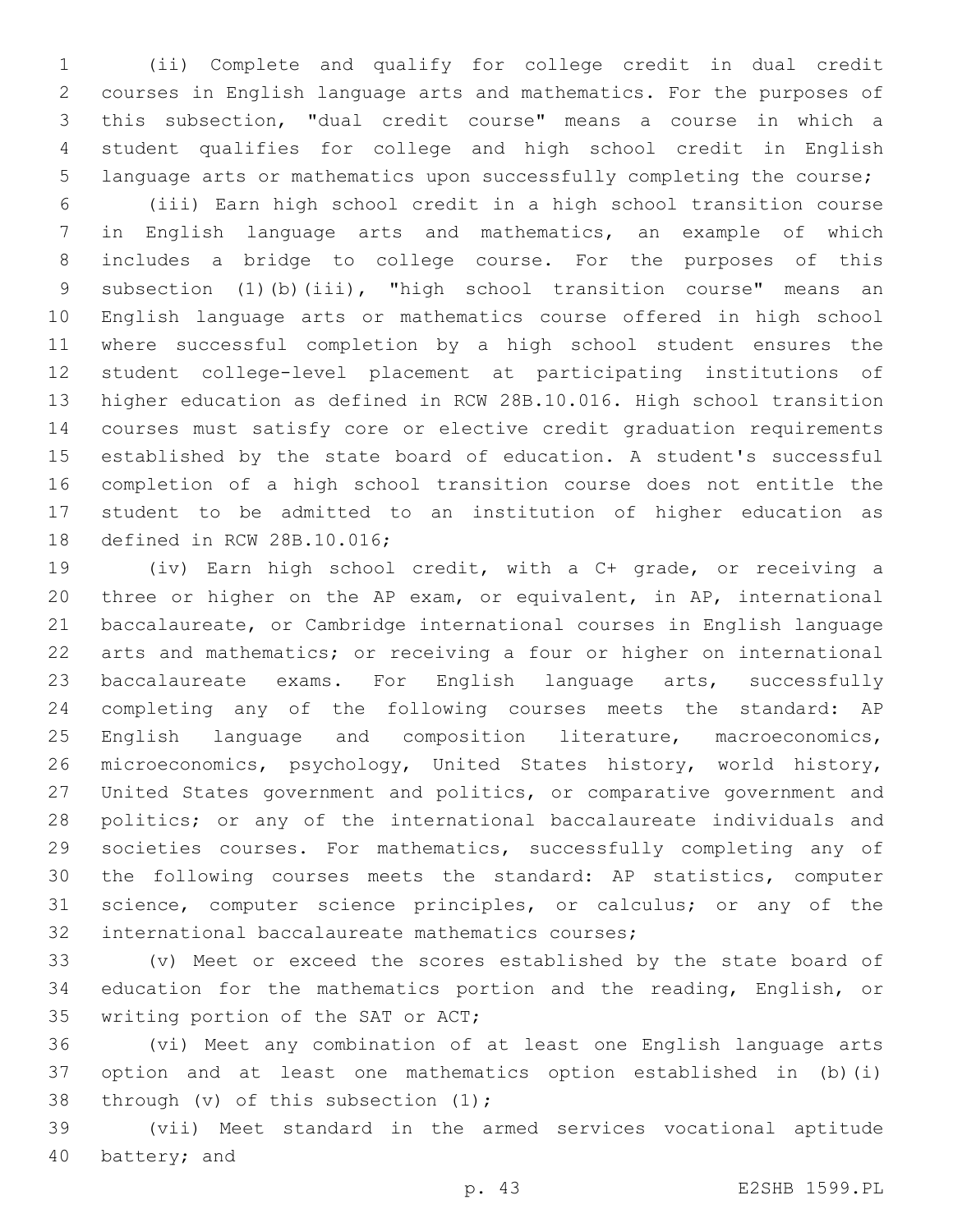(viii) Complete a sequence of career and technical education courses that are relevant to a student's postsecondary pathway, including those leading to workforce entry, state or nationally approved apprenticeships, or postsecondary education, and that meet either: The curriculum requirements of core plus programs for aerospace, maritime, health care, information technology, or construction and manufacturing; or the minimum criteria identified in RCW 28A.700.030. Nothing in this subsection (1)(b)(viii) requires a student to enroll in a preparatory course that is approved under RCW 28A.700.030 for the purposes of demonstrating career and college 11 readiness under this section.

 (2) While the legislature encourages school districts to make all pathway options established in this section available to their high school students, and to expand their pathway options until that goal is met, school districts have discretion in determining which pathway options under this section they will offer to students.

 (3) The state board of education shall adopt rules to implement the graduation pathway options established in this section.

 NEW SECTION. **Sec. 202.** A new section is added to chapter 20 28A.655 RCW to read as follows:

 (1) The superintendent of public instruction shall collect the following information from school districts: Which of the graduation pathways under section 201 of this act are available to students at 24 each of the school districts; and the number of students using each graduation pathway for graduation purposes. This information shall be reported annually to the education committees of the legislature beginning January 10, 2021. To the extent feasible, data on student participation in each of the graduation pathways shall be 29 disaggregated by race, ethnicity, gender, and receipt of free or 30 reduced-price lunch.

 (2) Beginning August 1, 2019, the state board of education shall conduct a survey of interested parties regarding what additional graduation pathways should be added to the existing graduation pathways identified in section 201 of this act and whether modifications should be made to any of the existing pathways. Interested parties shall include at a minimum: Representatives from the state board for community and technical colleges and four-year higher education institutions; representatives from the apprenticeship and training council; associations representing p. 44 E2SHB 1599.PL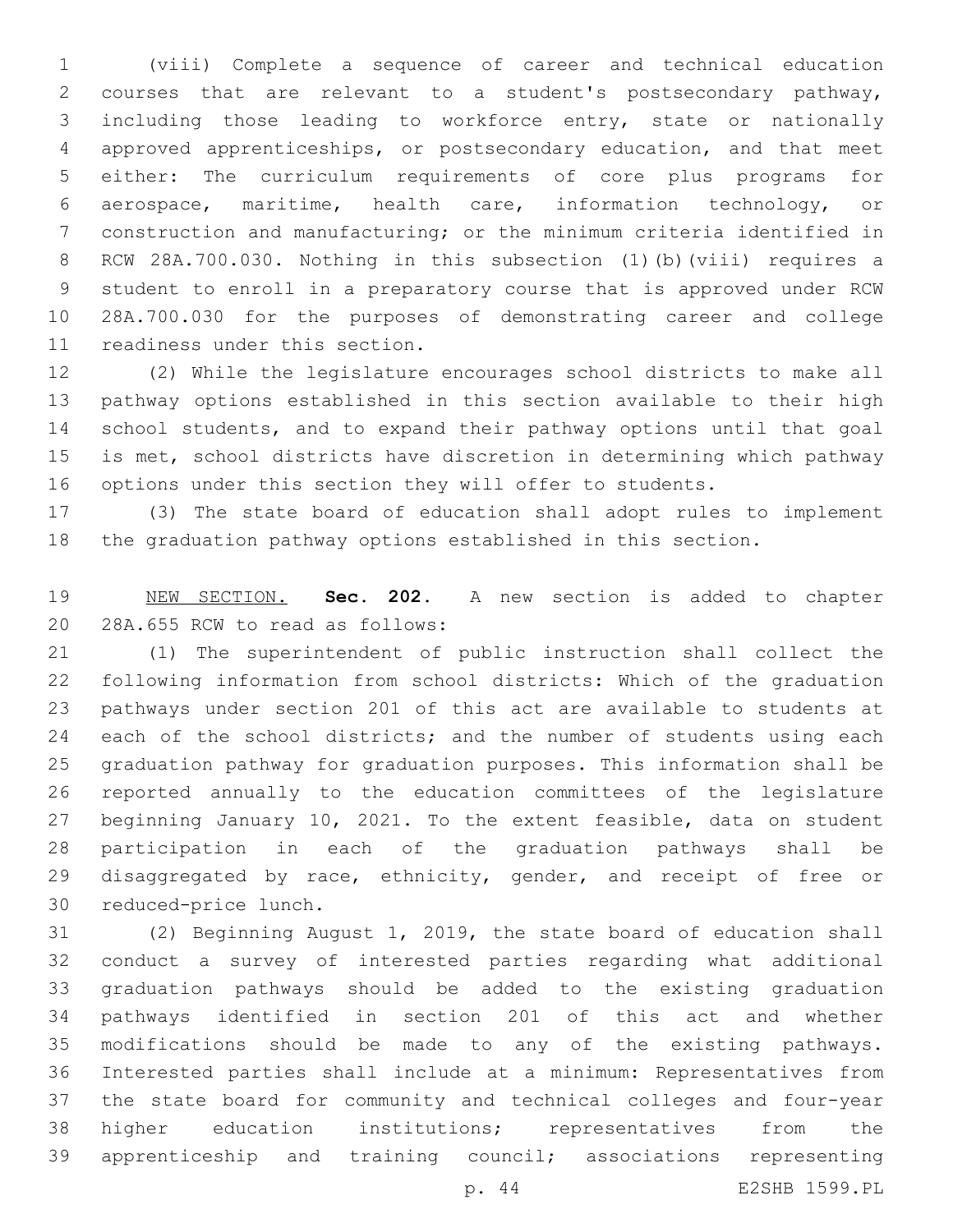business; members of the educational opportunity gap oversight and accountability committee; and associations representing educators, school board members, school administrators, superintendents, and parents. The state board of education shall provide a report to the education committees of the legislature by August 1, 2020, summarizing the information collected in the surveys.

 (3) Using the data reported by the superintendent of public instruction under subsection (1) of this section, the state board of education shall survey a sampling of the school districts unable to provide all of the graduation pathways under section 201 of this act in order to identify the types of barriers to implementation school districts have. Using the survey results from this subsection and the survey results collected under subsection (2) of this section, the state board of education shall review the existing graduation 15 pathways, suggested changes to those graduation pathways, and the options for additional graduation pathways, and shall provide a 17 report to the education committees of the legislature by December 10, 18 2022, on the following:

 (a) Recommendations on whether changes to the existing pathways 20 should be made and what those changes should be;

 (b) The barriers school districts have to offering all of the graduation pathways and recommendations for ways to eliminate or 23 reduce those barriers for school districts;

 (c) Whether all students have equitable access to all of the 25 graduation pathways and, if not, recommendations for reducing the barriers students may have to accessing all of the graduation 27 pathways; and

 (d) Whether additional graduation pathways should be included and recommendations for what those pathways should be.

 NEW SECTION. **Sec. 203.** A new section is added to chapter 31 28A.655 RCW to read as follows:

 To help assure continued progress in academic achievement as a foundation for high school graduation and to assure that students are on track for high school graduation in whichever graduation pathway 35 the student chooses, each school district shall:

 (1) Provide students who did not meet or exceed the standard on the high school assessments in English language arts or mathematics under RCW 28A.655.070, with the opportunity to access any combination of interventions, academic supports, or courses, that are designed to

p. 45 E2SHB 1599.PL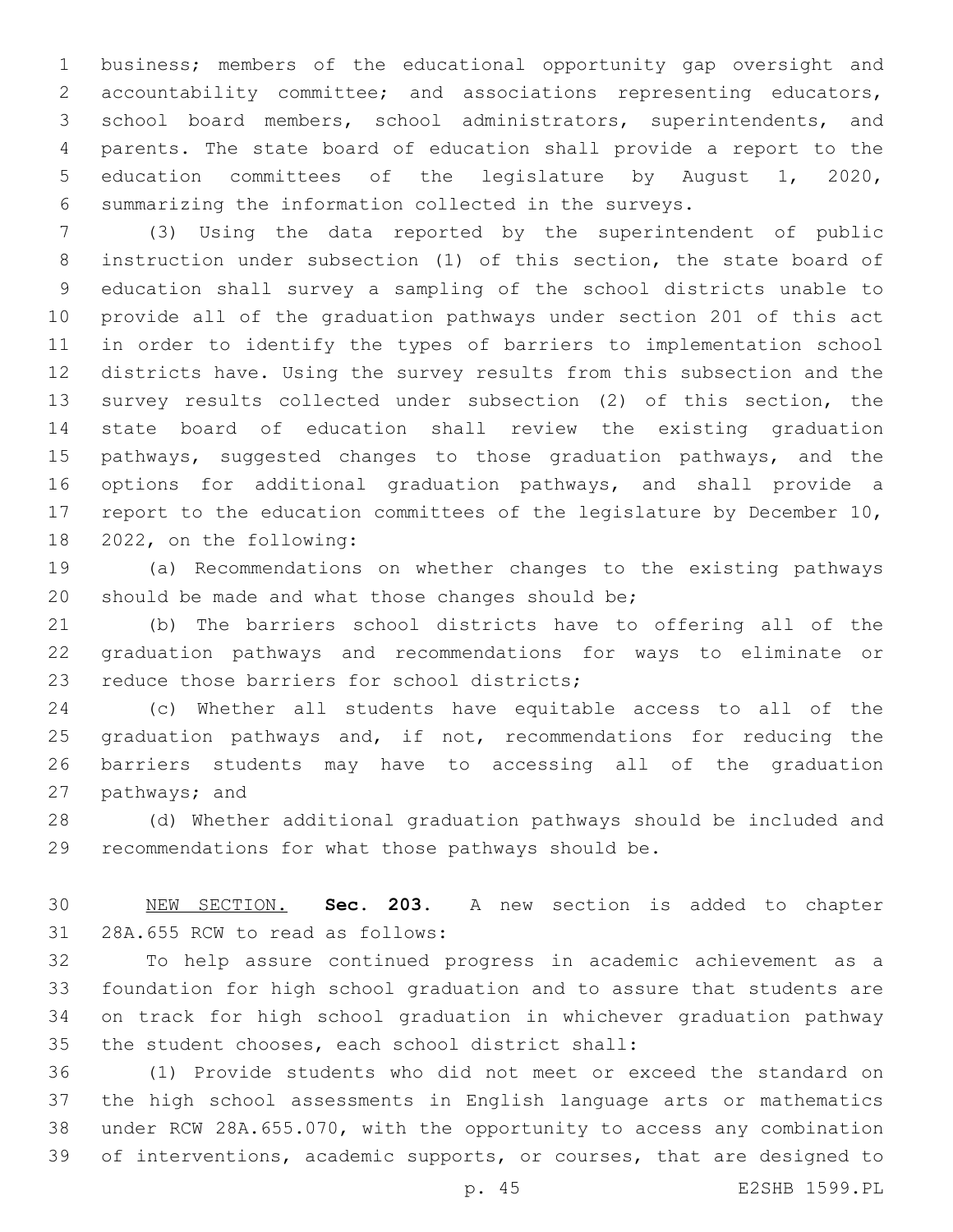support students in meeting high school graduation requirements. These interventions, supports, and courses must be rigorous and consistent with the student's educational and career goals identified in his or her high school and beyond plan, and may include career and technical education equivalencies in English language arts or mathematics adopted under RCW 28A.230.097; and6

 (2) Prepare student learning plans and notify students and their parents or legal guardians as provided in this subsection. Student learning plans are required for eighth grade students who were not successful on any or all of the content areas of the state assessment during the previous school year or who are not on track to graduate due to credit deficiencies or absences. The parent or legal guardian shall be notified about the information in the student learning plan, preferably through a parent conference and at least annually. To the extent feasible, schools serving English language learner students and their parents shall translate the student learning plan into the primary language of the family. The student learning plan must 18 include the following information as applicable:

(a) The student's results on the state assessment;

 (b) If the student is in the transitional bilingual instruction program, the score on his or her Washington language proficiency test 22 II;

23 (c) Any credit deficiencies;

(d) The student's attendance rates over the previous two years;

 (e) The student's progress toward meeting state and local 26 graduation requirements;

27 (f) The courses, competencies, and other steps the student needs to take to meet state academic standards and stay on track for 29 graduation;

 (g) Remediation strategies and alternative education options available to students, including informing students of the option to continue to receive instructional services after grade twelve or 33 until age twenty-one;

 (h) School district programs, high school courses, and career and technical education options available for students to meet graduation 36 requirements; and

 (i) Available programs offered through skill centers or community and technical colleges, including diploma options under RCW 39 28B.50.535.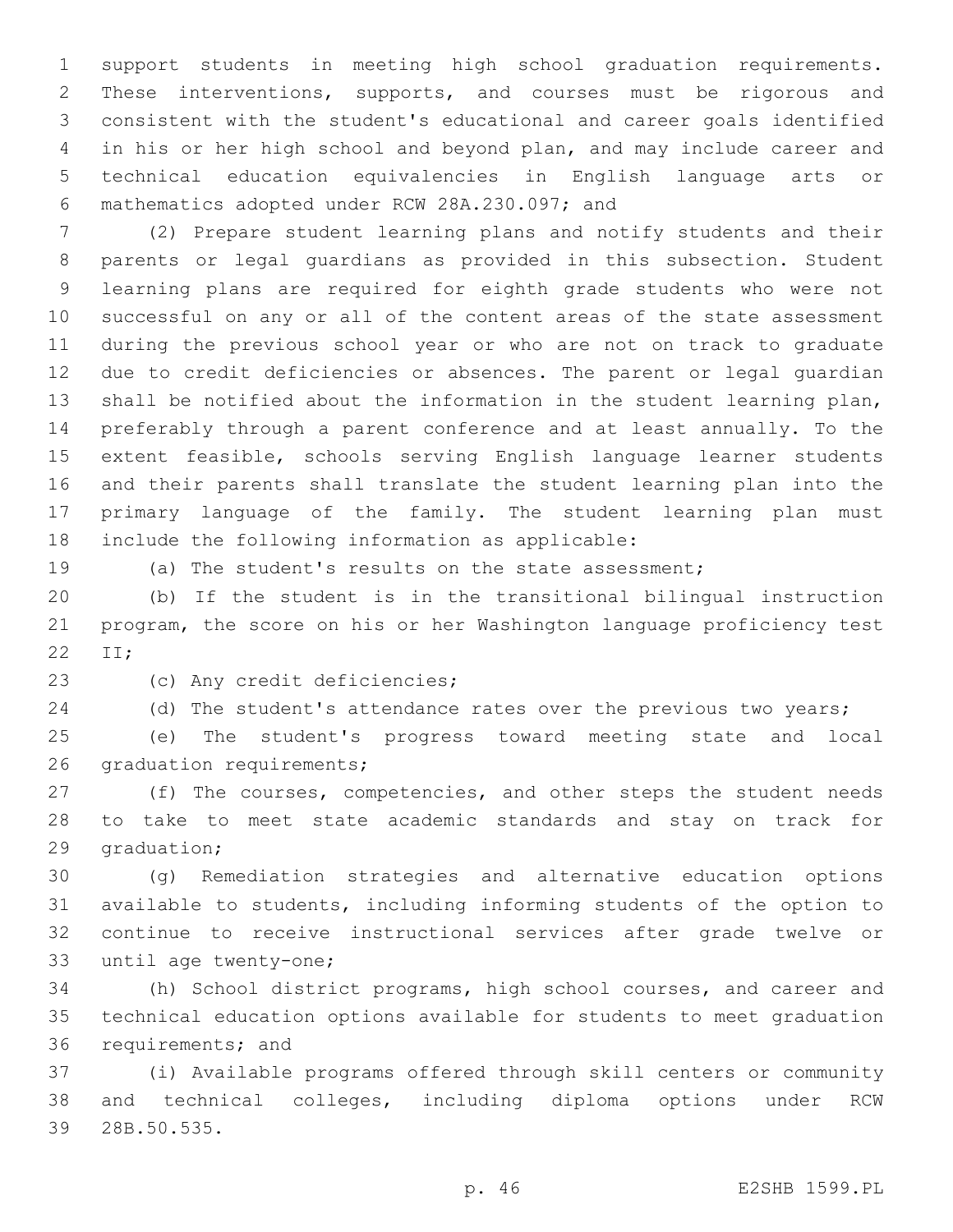#### **PART III**

### **ESTABLISHING A MASTERY-BASED LEARNING WORK GROUP**

 NEW SECTION. **Sec. 301.** (1) By August 1, 2019, the state board of education shall convene a work group to inform the governor, the legislature, and the public about barriers to mastery-based learning in Washington state whereby:

(a) Students advance upon demonstrated mastery of content;

 (b) Competencies include explicit, measurable, transferable 9 learning objectives that empower students;

 (c) Assessments are meaningful and a positive learning experience 11 for students;

 (d) Students receive rapid, differentiated support based on their 13 individual learning needs; and

 (e) Learning outcomes emphasize competencies that include application and creation of knowledge along with the development of 16 important skills and dispositions.

 (2) The work group shall examine opportunities to increase student access to relevant and robust mastery-based academic pathways aligned to personal career goals and postsecondary education. The work group shall also review the role of the high school and beyond plan in supporting mastery-based learning. The work group shall 22 consider:

 (a) Improvements in the high school and beyond plan as an 24 essential tool for mastery-based learning;

 (b) Development of mastery-based pathways to the earning of a 26 high school diploma;

 (c) The results of the competency-based pathways previously approved by the state board of education under RCW 28A.230.090 as a 29 learning resource; and

 (d) Expansion of mastery-based credits to meet graduation 31 requirements.

 (3) As part of this work group, the state board of education, in collaboration with the office of the superintendent of public instruction, shall develop enrollment reporting guidelines to support schools operating with waivers issued under RCW 28A.230.090.

(4) The work group must include the following members:

 (a) Four legislators: One from each of the two largest caucuses in the house of representatives, appointed by the speaker of the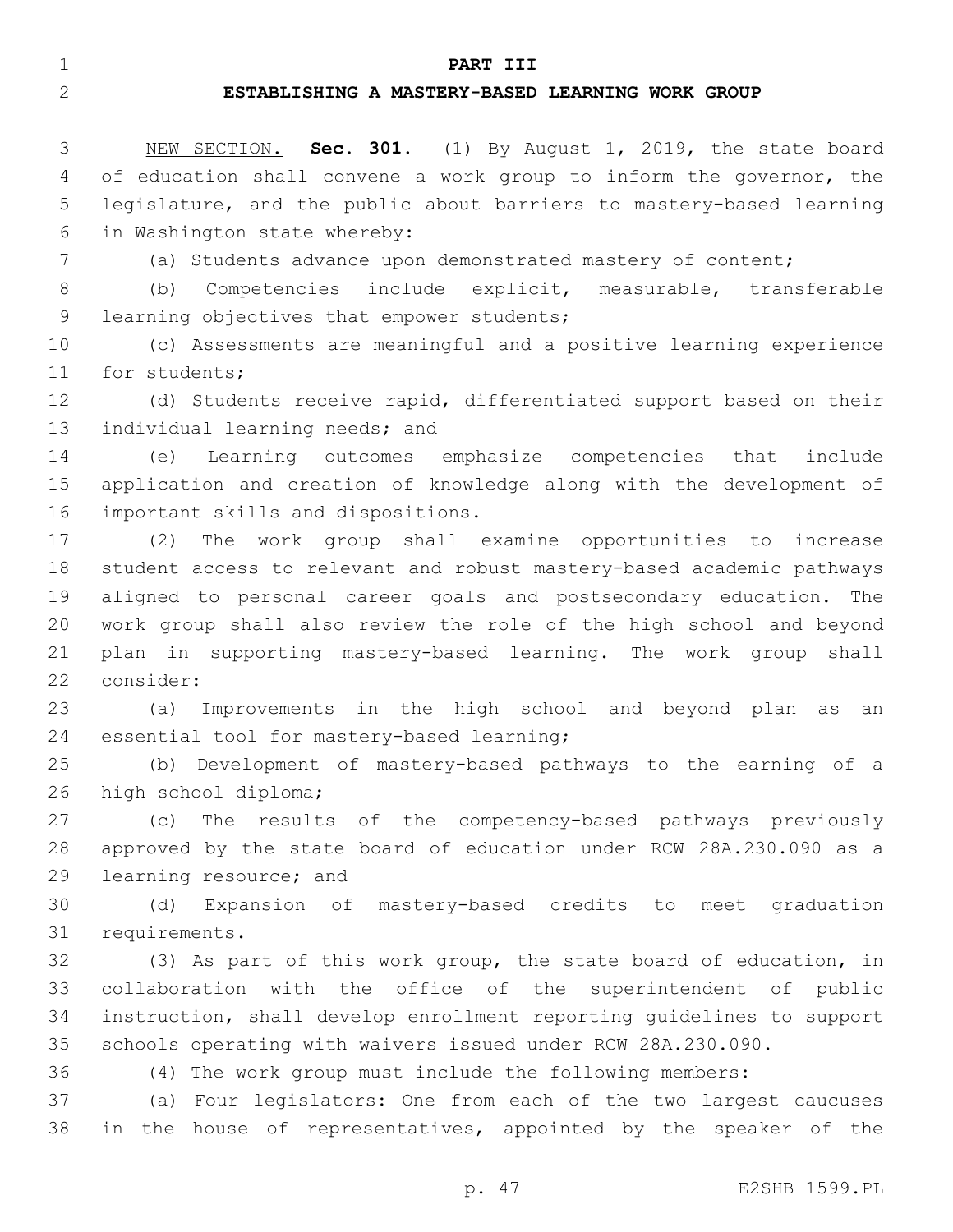house; and one from each of the two largest caucuses in the senate, 2 appointed by the president of the senate;

 (b) Two students as selected by the association of Washington 4 student leaders;

 (c) One representative from the educational opportunity gap oversight and accountability committee as selected by the educational opportunity gap oversight and accountability committee;

 (d) One high school principal as selected by the association of 9 Washington school principals;

 (e) One high school certificated teacher as selected by the 11 Washington education association;

 (f) One high school counselor as selected by the Washington 13 education association;

 (g) One school district board member or superintendent as selected jointly by the Washington state school directors' 16 association and the Washington association of school administrators;

 (h) One representative from the office of the superintendent of public instruction as selected by the superintendent of public 19 instruction; and

 (i) One representative from the state board of education as selected by the chair of the state board of education.

(5) The state board of education shall:22

(a) Provide staff support to the work group;23

 (b) Coordinate work group membership to ensure member diversity, 25 including racial, ethnic, gender, geographic, community size, and 26 expertise diversity; and

 (c) Submit an interim report outlining preliminary findings and potential recommendations to the governor and the education committees of the house of representatives and the senate by December 1, 2019, and a final report, provided to the same recipients, detailing all findings and recommendations related to the work 32 group's purpose and tasks by December 1, 2020.

33 (6) This section expires March 1, 2021.

### **PART IV**

# **CONTINUED APPLICABILITY OF GRADUATION REQUIREMENTS FOR STUDENTS IN THE GRADUATING CLASS OF 2018 AND PRIOR GRADUATING CLASSES**

 NEW SECTION. **Sec. 401.** A new section is added to chapter 38 28A.655 RCW to read as follows: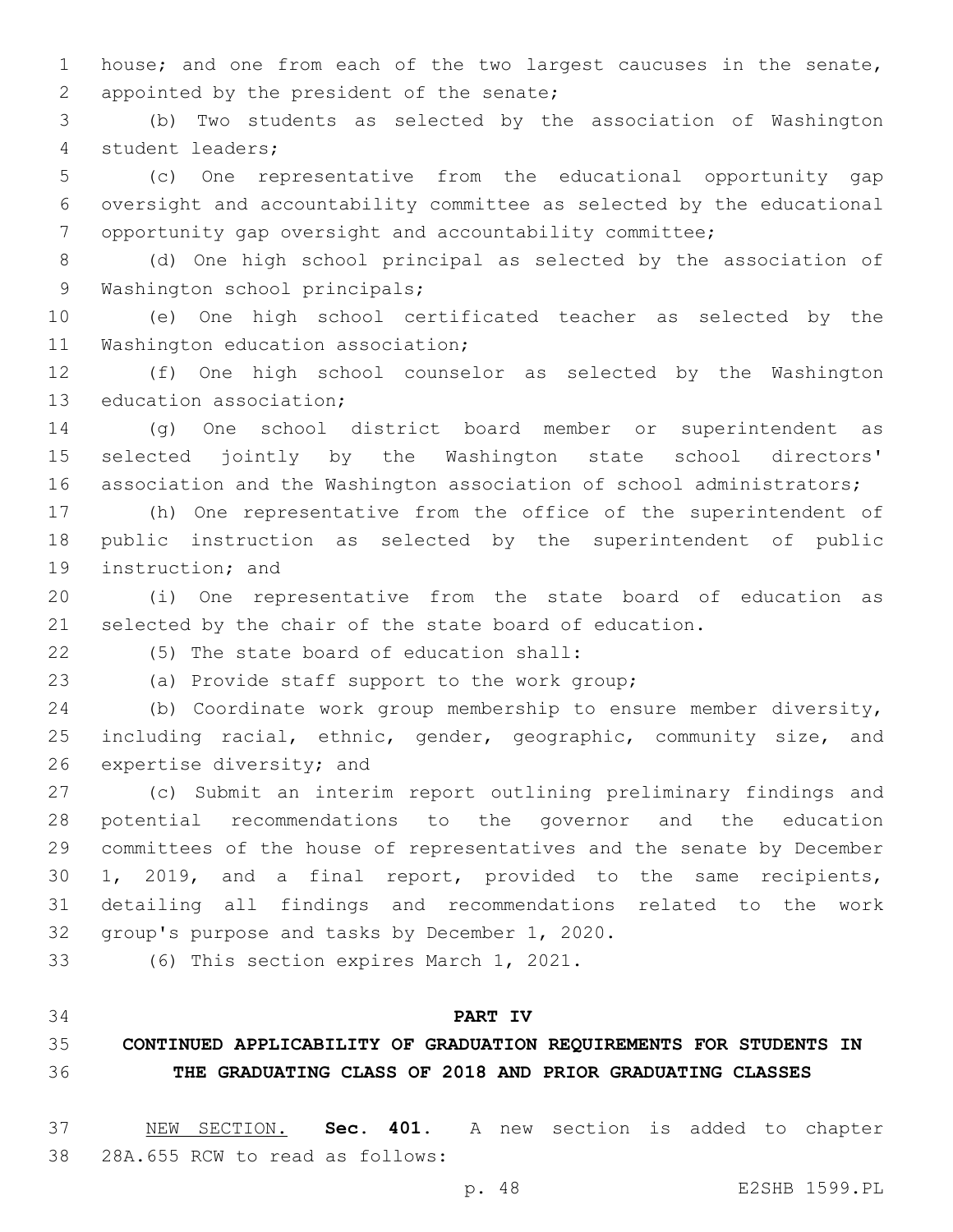RCW 28A.155.045, 28A.655.061, and 28A.655.065, as they existed on January 1, 2019, apply to students in the graduating class of 2018 3 and prior graduating classes.

# **PART V ADDITIONAL AND REPEALED PROVISIONS**

 **Sec. 501.** RCW 28A.655.063 and 2007 c 354 s 7 are each amended to 7 read as follows:

8 (1) Subject to the availability of funds appropriated for this purpose, the office of the superintendent of public instruction shall provide funds to school districts to reimburse students for the cost 11 of taking the tests in RCW 28A.655.061( $(410)$ ))  $(9)$  (b) when the students take the tests for the purpose of using the results as an 13 objective alternative assessment. The office of the superintendent of public instruction may, as an alternative to providing funds to school districts, arrange for students to receive a testing fee waiver or make other arrangements to compensate the students.

(2) This section expires August 31, 2021.

 **Sec. 502.** RCW 28A.320.195 and 2013 c 184 s 2 are each amended to 19 read as follows:

 (1) By the 2021-22 school year, each school district board of 21 directors ((is encouraged to)) shall adopt an academic acceleration policy for high school students as provided under this section.

23 (2) Under an academic acceleration policy:

24 (a) The district  $shall$  automatically enroll( $(s)$ ) any student who 25 meets or exceeds the state standard on the eighth grade or high school English language arts or mathematics statewide student 27 assessment in the next most rigorous level of advanced courses or 28 program offered by the high school((<del>. Students who successfully</del> complete such an advanced course are then enrolled in the next most rigorous level of advanced course, with the objective that students will eventually be automatically enrolled in courses that offer the opportunity to earn dual credit for high school and college)) that aligns with the student's high school and beyond plan goals.

 (b) Each school district may include additional eligibility criteria for students to participate in the academic acceleration policy so long as the district criteria does not create inequities among student groups in the advanced course or program.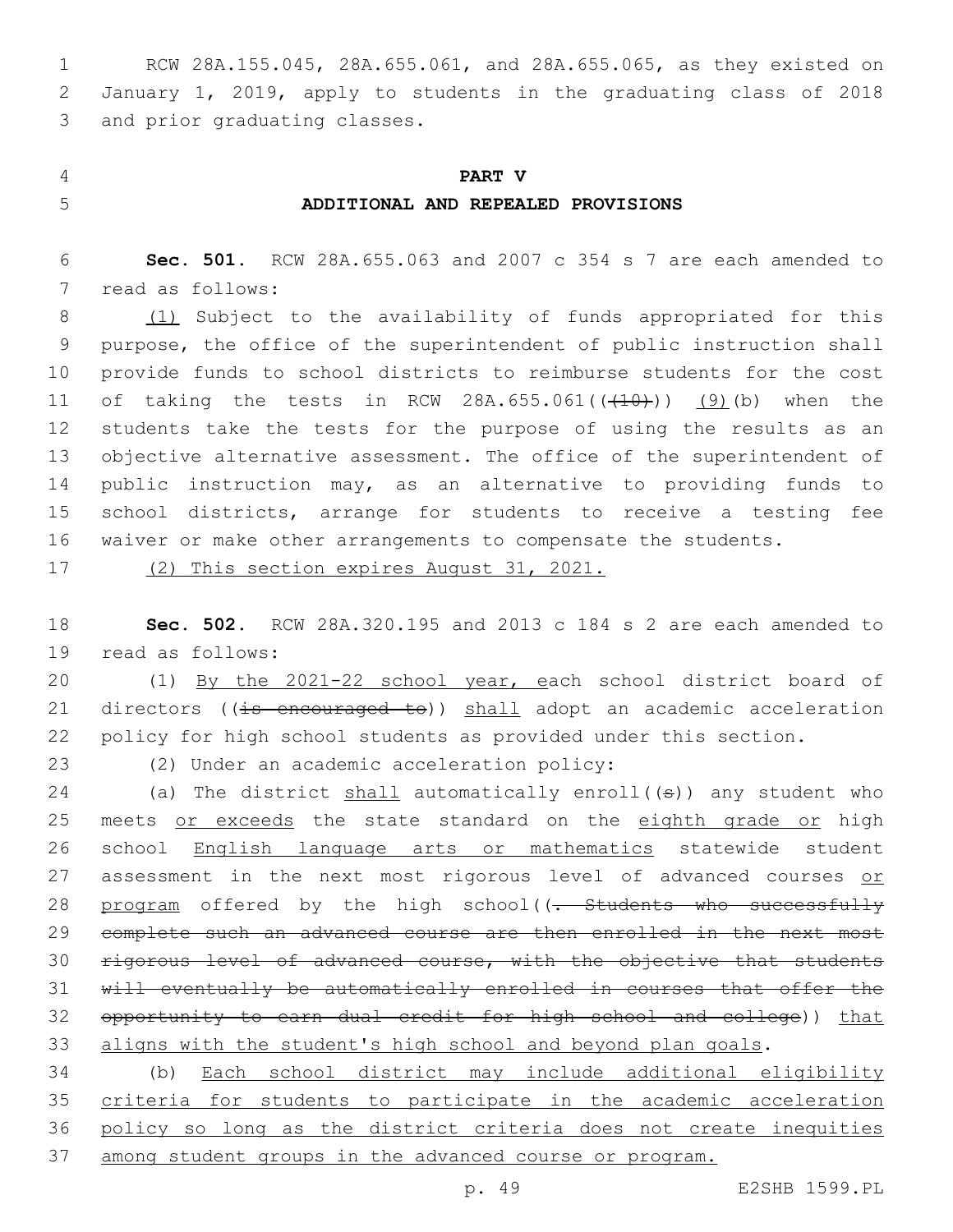1 (3)(a) The subject matter of the advanced courses or program in 2 which ((the)) a student is automatically enrolled depends on the 3 content area or areas of the ((statewide student)) assessments where 4 the student has met or exceeded the state standard under subsection 5 (2) of this section. ((Students who meet the state standard on both 6 end-of-course mathematics assessments are considered to have met the 7 state standard for high school mathematics.))

8 (b) Students who meet or exceed the state standard ((in both reading and writing)) on the English language arts statewide student assessment are eligible for enrollment in advanced courses in English, social studies, humanities, and other related subjects.

12 (c) Students who meet or exceed the state standard on the 13 mathematics statewide student assessment are eligible for enrollment 14 in advanced courses in mathematics.

15 (d) Beginning in the 2021-22 school year, students who meet or 16 exceed the state standard on the Washington comprehensive assessment 17 of science are eligible for enrollment in advanced courses in 18 science.

 (4)(a) Students who successfully complete an advanced course in accordance with subsection (3) of this section are then enrolled in the next most rigorous level of advanced course that aligns with the 22 student's high school and beyond plan.

23 (b) Students who successfully complete the advanced course in 24 accordance with this subsection are then enrolled in the next most 25 rigorous level of advanced course with the objective that students 26 will eventually be automatically enrolled in courses that offer the 27 opportunity to earn dual credit for high school and college.

 (5) The district must notify students and parents or guardians regarding the academic acceleration policy and the advanced courses or programs available to students, including dual credit courses or 31 programs.

 $32$  (( $\left(\frac{1}{d} \right)$ ) (6) The district must provide a parent or quardian of a 33 high school student with an opportunity to opt the student out of the 34 academic acceleration policy and enroll  $((a))$  the student in an 35 alternative course or program that aligns with the student's high 36 school and beyond plan goals.

37 NEW SECTION. **Sec. 503.** RCW 28A.655.066 (Statewide end-of-course 38 assessments for high school mathematics) and 2013 2nd sp.s. c 22 s 3, 39 2011 c 25 s 2, 2009 c 310 s 3, & 2008 c 163 s 3 are each repealed.

p. 50 E2SHB 1599.PL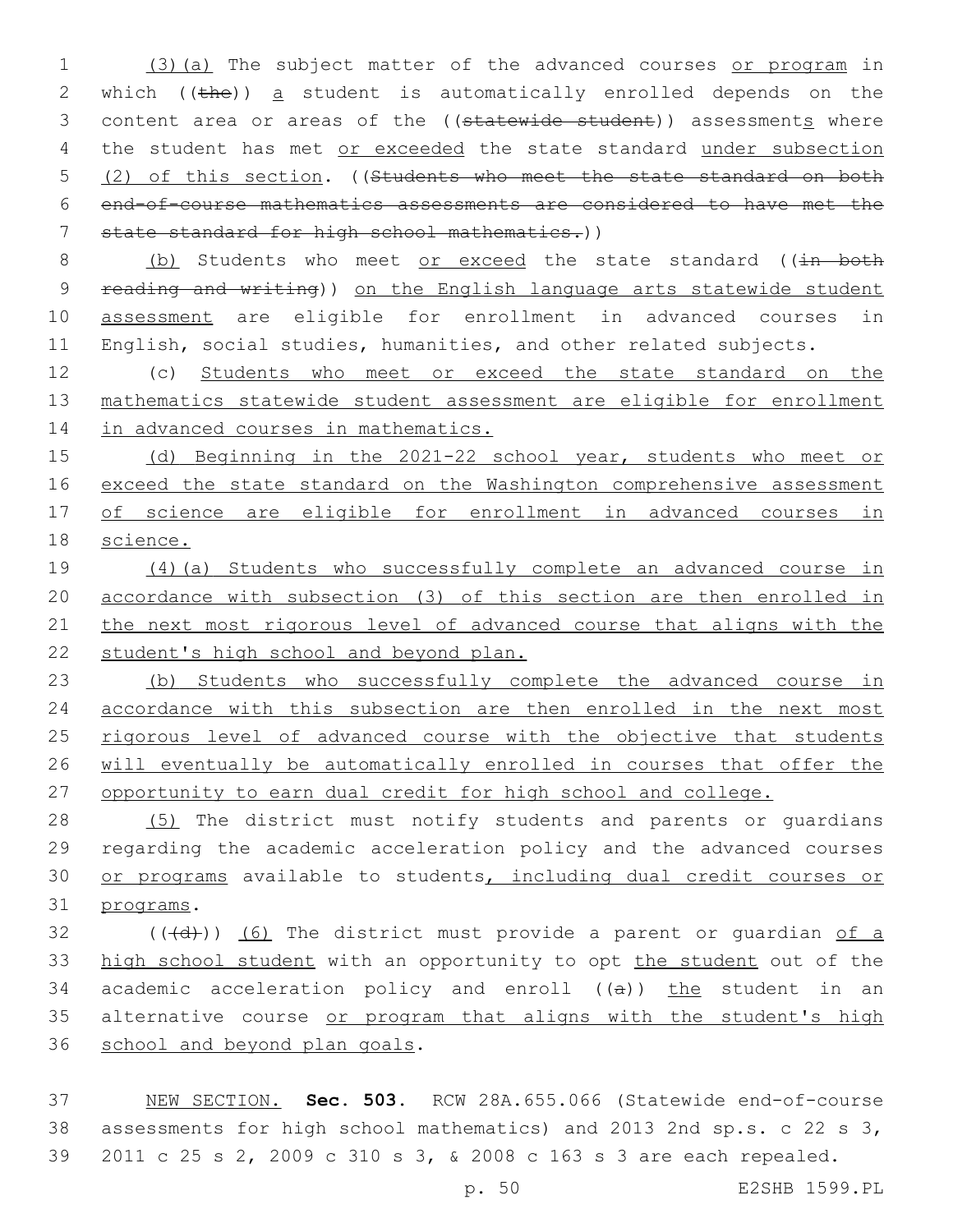NEW SECTION. **Sec. 504.** A new section is added to chapter 2 28A.230 RCW to read as follows:

 (1) The legislature finds that fully realizing the potential of high school and beyond plans as meaningful tools for articulating and revising pathways for graduation will require additional school counselors and family coordinators. The legislature further finds that the development and implementation of an online electronic platform for high school and beyond plans will be an appropriate and supportive action that will assist students, parents and guardians, educators, and counselors as the legislature explores options for 11 funding additional school counselors.

 (2) Subject to the availability of amounts appropriated for this specific purpose, the office of the superintendent of public instruction shall facilitate the creation of a list of available electronic platforms for the high school and beyond plan. Platforms eligible to be included on the list must meet the following 17 requirements:

 (a) Enable students to create, personalize, and revise their high 19 school and beyond plan as required by RCW 28A.230.090;

 (b) Grant parents or guardians, educators, and counselors appropriate access to students' high school and beyond plans;

 (c) Employ a sufficiently flexible technology that allows for subsequent modifications necessitated by statutory changes, administrative changes, or both, as well as enhancements to improve 25 the features and functionality of the platform;

 (d) Comply with state and federal requirements for student 27 privacy;

 (e) Allow for the portability between platforms so that students moving between school districts are able to easily transfer their 30 high school and beyond plans; and

 (f) To the extent possible, include platforms in use by school 32 districts during the 2018-19 school year.

 (3) Beginning in the 2020-21 school year, each school district must ensure that an electronic high school and beyond plan platform is available to all students who are required to have a high school 36 and beyond plan.

 (4) The office of the superintendent of public instruction may adopt and revise rules as necessary to implement this section.